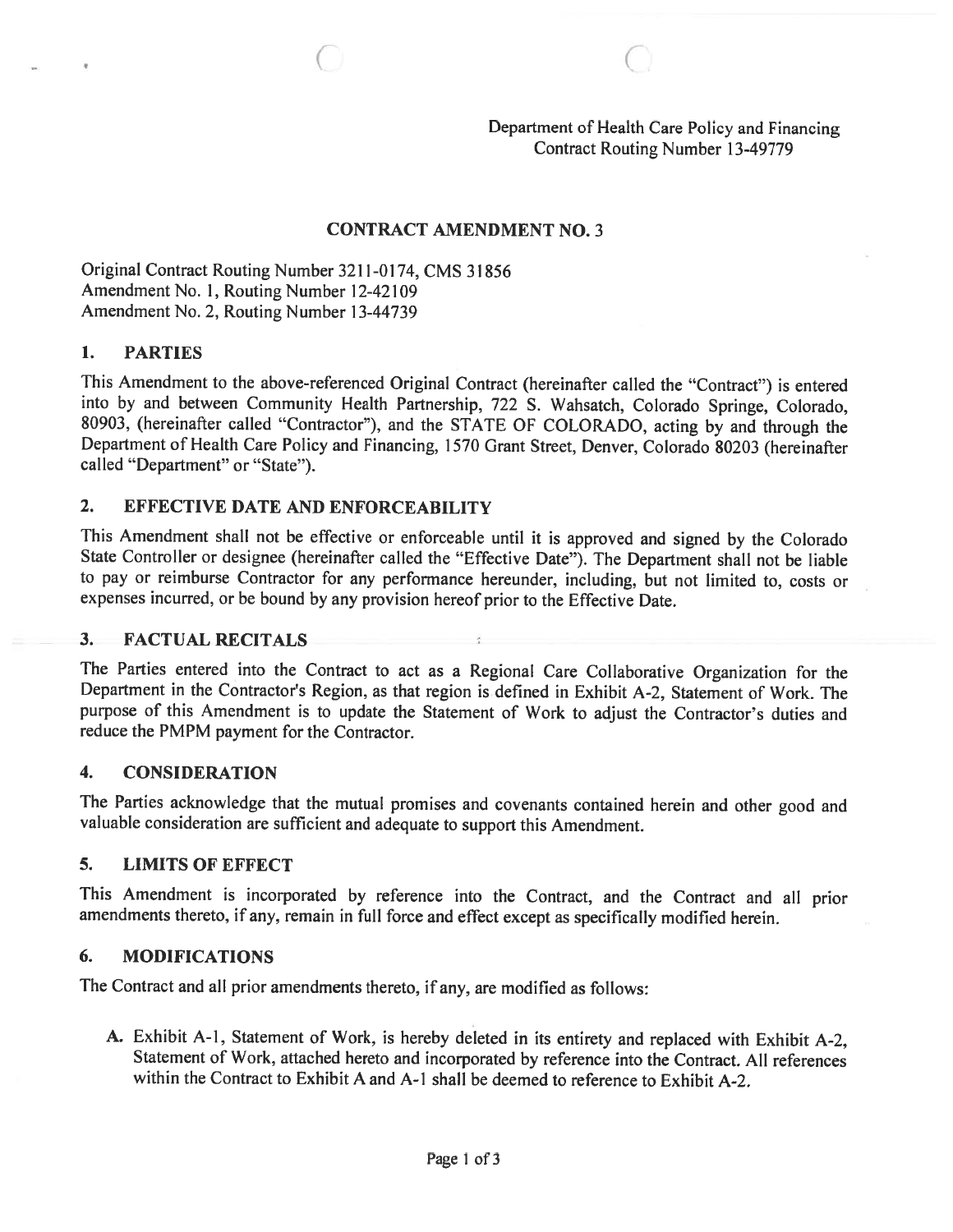#### 7. START DATE

This Amendment shall take effect the later of its Effective Date November 1, 2012.

#### 8. ORDER OF PRECEDENCE

Except for the Special Provisions and the HIPAA Business Associates Addendum, in the event of any conflict, inconsistency, variance, or contradiction between the provisions of this Amendment and any of the provisions of the Contract, the provisions of this Amendment shall in all respects supersede, govern, and control. The most recent version of the Special Provisions incorporated into the Contract or any amendment shall always control other provisions in the Contract or any amendments.

 $\circ$  contracts to  $\circ$ 

# 9. AVAILABLE FUNDS

Financial obligations of the state payable after the current fiscal year are contingent upon funds for that purpose being appropriated, budgeted, or otherwise made available to the Department by the federal government, state governmen<sup>t</sup> and/or grantor.

# REMAINDER OF THIS PAGE INTENTIONALLY LEFT BLANK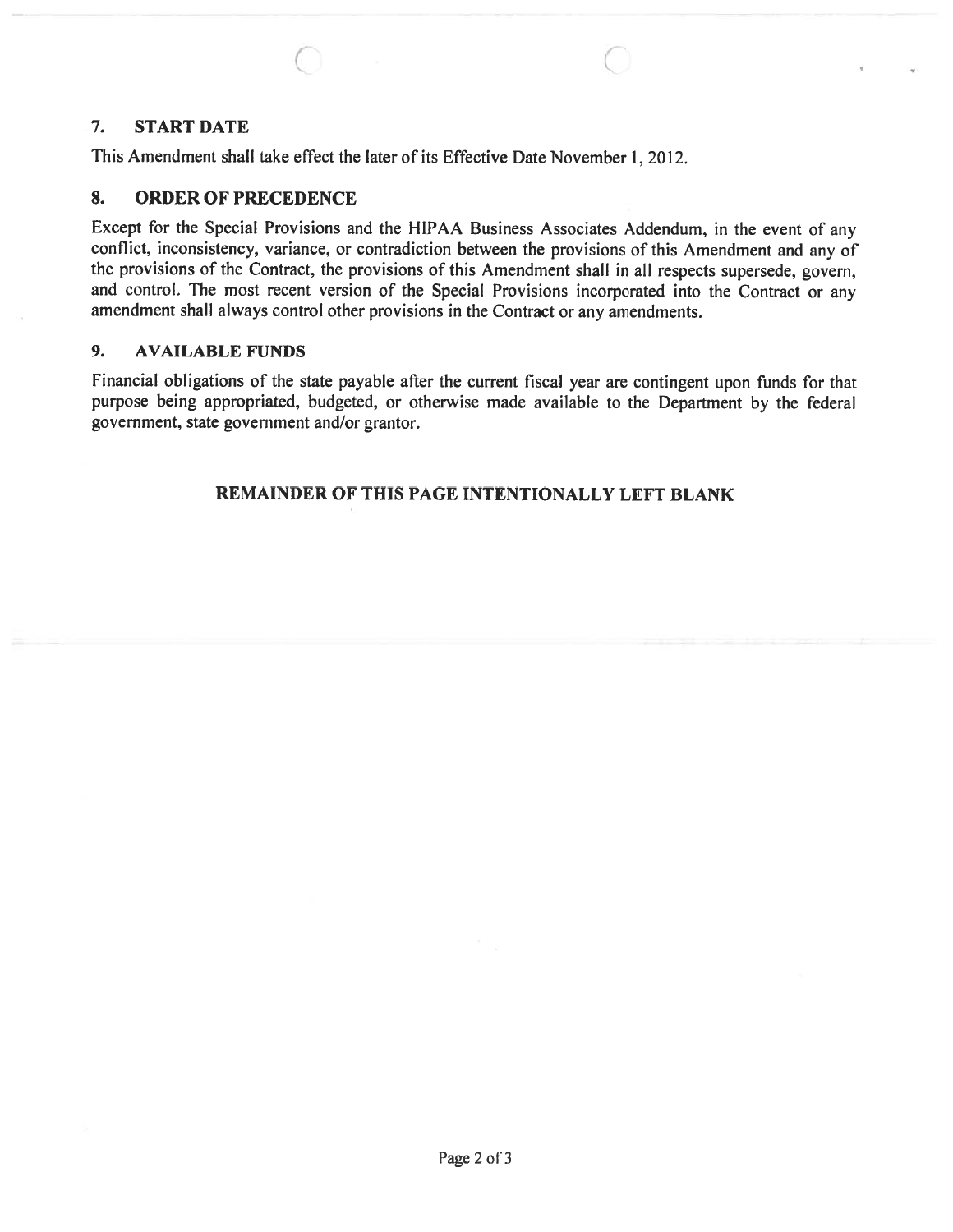#### THE PARTIES HERETO HAVE EXECUTED THIS AMENDMENT

C C

Persons signing for Contractor hereby swear and affirm that they are authorized to act on Contractor's behalf and acknowledge that the State is relying on their representations to that effect.

|       | <b>CONTRACTOR:</b><br><b>Community Health Partnership</b> |       | <b>STATE OF COLORADO:</b><br>John W. Hickenlooper, Governor                    |
|-------|-----------------------------------------------------------|-------|--------------------------------------------------------------------------------|
| By:   | Signature of Authorized Officer                           | By:   | Susan E. Birch, MBA, BSN, RN                                                   |
|       |                                                           |       | <b>Executive Director</b><br>Department of Health Care Policy and<br>Financing |
| Date: |                                                           | Date: |                                                                                |
|       | Printed Name of Authorized Officer                        |       | <b>LEGAL REVIEW:</b><br>John W. Suthers, Attorney General                      |
|       | Printed Title of Authorized Officer                       | By:   |                                                                                |
|       |                                                           | Date: |                                                                                |

# ALL CONTRACTS REQUIRE APPROVAL BY THE STATE CONTROLLER

CRS §24-30-202 requires the State Controller to approve all State Contracts. This Contract is not valid until signed and dated below by the State Controller or delegate. Contractor is not authorized to begin performance until such time. If Contractor begins performing prior thereto, the State of Colorado is not obligated to pay Contractor for such performance or for any goods and/or services provided hereunder.

| <b>STATE CONTROLLER:</b> |                                                |  |  |  |  |
|--------------------------|------------------------------------------------|--|--|--|--|
|                          | David J. McDermott, CPA                        |  |  |  |  |
| By:                      | nne                                            |  |  |  |  |
|                          | Department of Health Care Policy and Financing |  |  |  |  |
| Date:                    |                                                |  |  |  |  |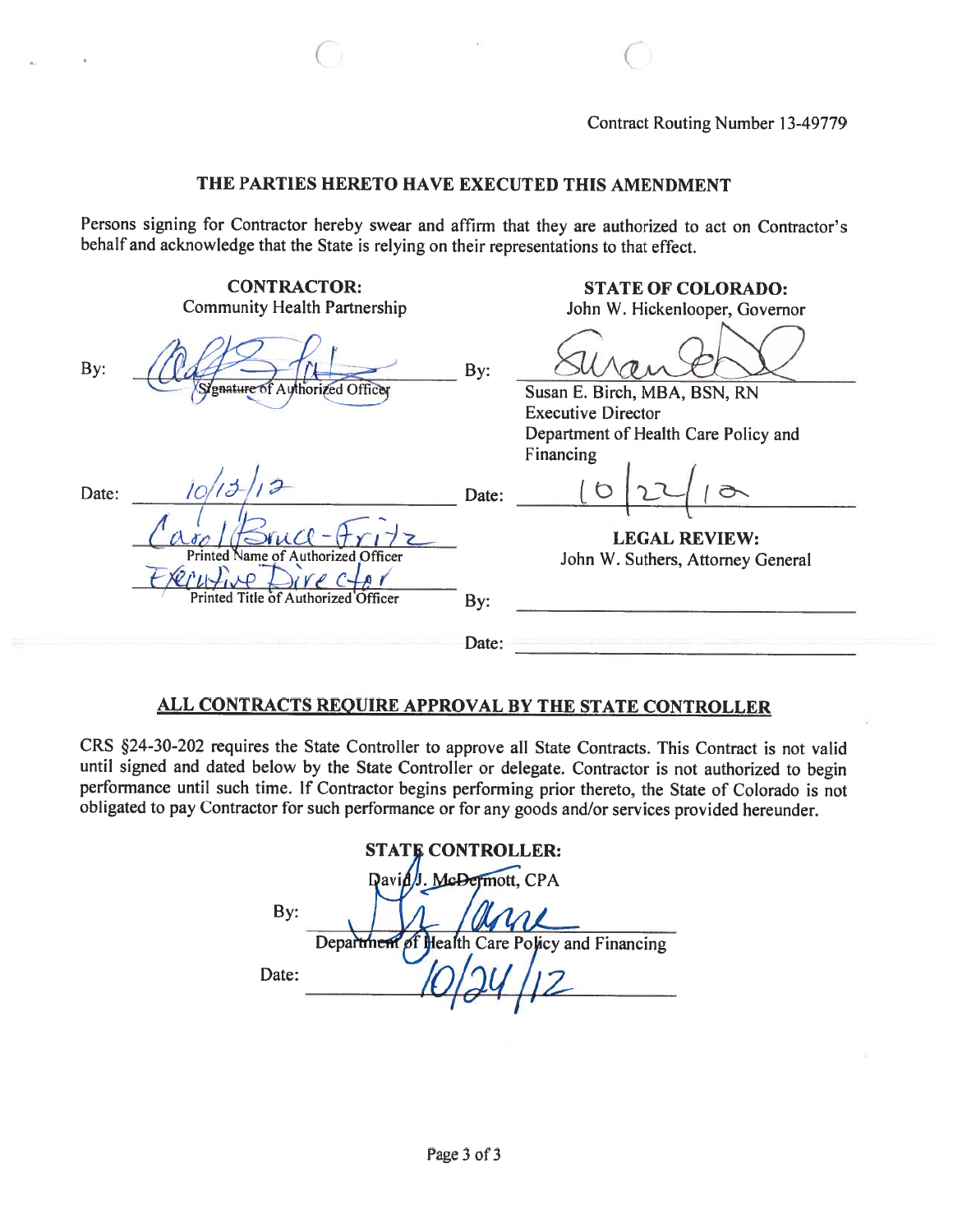Amendment Routing Number 13-49779 Original Contract Routing Number 3211-0174

#### EXHIBIT A-2 STATEMENT OF WORK

( C

#### SECTION 1.0 TERMINOLOGY

#### 1.1. ACRONYMS, ABBREVIATIONS AND DEFINITIONS

- .1.1. Acronyms and abbreviations are defined at their first occurrence in this Statement of Work. The following list of acronyms, abbreviations and definitions is provided to assist the reader in understanding acronyms, abbreviations and terminology used throughout this document.
- 1.1 .1.1. ACC Accountable Care Collaborative.
- 1.1.1.2. ACC Program The Department program designed to affordably optimize Client health, functioning and self-sufficiency with the primary goals to improve Medicaid Client health outcomes and control costs.
- 1.1.1.3. AwDC—Adults without Dependent Children as defined in CRS §25.5-4-402.3.
- 1.1.1.4. BHO Behavioral Health Organization.
- 1.1.1.5. C.C.R. Colorado Code of Regulations.
- 1.1.1.6. CFR Code of Federal Regulations.
- 1.1.1.7. Chief Medical Officer The position within the Contractor's organization responsible for the implementation of all clinical and/or medical programs.
- 1.1.1.8. Client An individual eligible for and enrolled in the Colorado Medicaid Program.
- 1.1.1.9. Contract Manager The position within the Contractor's organization that acts as the primary point of contact between the Contractor and the Department.
- 1.1.1.10. Contractor's PCMP Network All of the providers who have contracted with the Contractor to provide primary care medical home services within the Contractor's Region or to provide primary care medical home services to Members enrolled with the Contractor.
- 1.1.1.11. Contractor's Region The region in which the Contractor operates, in the case of this Contract, Region #7.
- 1.1.1.12. Covered Services Medicaid benefits according to the Department' State Plan, as filed with the federal Centers for Medicare and Medicaid Services, which are provided through billing manuals and provider bulletins.
- 1.1.1.13. CRS Colorado Revised Statutes.
- 1.1.1.14. EPSDT Early Periodic Screening, Diagnosis and Treatment.
- 1.1.1 .15. Essential Community Provider <sup>A</sup> provider defined under CRS §25.5-5-403.
- 1.1.1.16. Expansion Phase—The period of time from the end of the Initial Phase until termination of the Contract.
- 1.1.1.17. Federally Qualified Health Center A provider defined under 10 C.C.R. 2505-10 §8.700.1.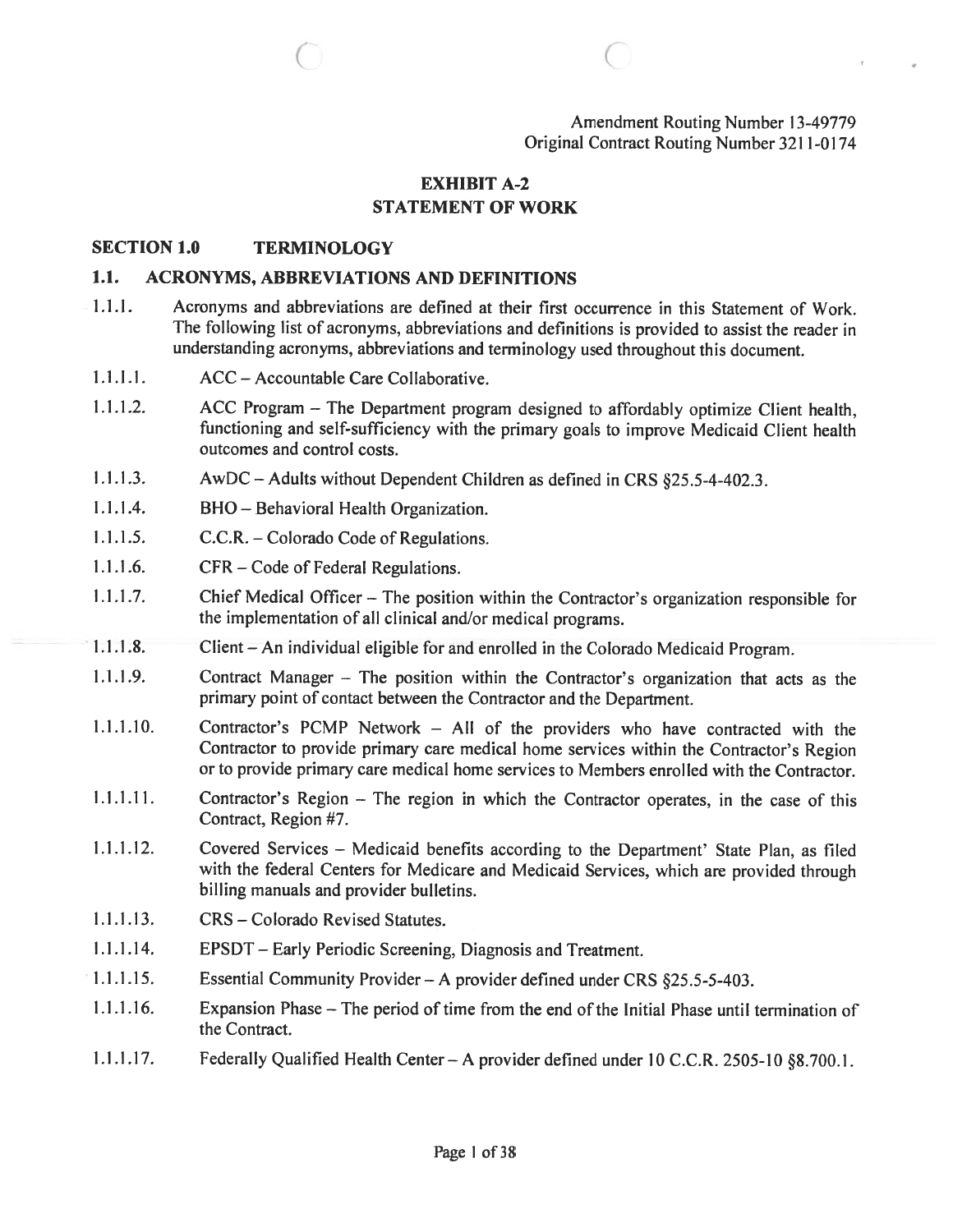1.1.1.18. Financial Manager — The position within the Contractor's organization that is responsible for the implementation and oversight of all of the Contractor's financial operations.

 $\circ$  C

- 1.1.1.19. FQHC Federally Qualified Health Center.
- 1.1.1.20. Go-Live Date June 1, 2011, or the date, upon which the Department <sup>g</sup>ives approval for the Contractor to begin the Initial Phase, whichever is later.
- 1.1.1.21. Informal Network The non-contractual or contractual relationships with Providers, other than PCMPs, designed to meet Member's needs.
- 1.1.1.22. Initial Phase The period of time from the Go-Live Date until June 30, <sup>2012</sup> or until the Contractor is authorized by the Department to enter the Expansion Phase, whichever is later.
- 1.1.1.23. Key Personnel The individuals fulfilling the positions of Contract Manager, Financial Manager or Chief Medical Officer.
- <sup>1</sup> .1.1 .24. Marketing Activities Any activity defined in <sup>42</sup> CFR 438.104.
- 1.1.1.25. Medical Home An approach to providing comprehensive primary-care that facilitates partnerships between individual patients, their providers, and, where appropriate, the patient's family, that meets the requirements described in Exhibit B, Medical Home Model Principles.
- <sup>1</sup> .1 .1 .26. Member Any individual Client who is enrolled with the Contractor or another RCCO.
- .1 .1 .27. MMIS the Colorado Medicaid Management Information System.
- 1.1.1.28. PCCM Primary Care Case Manager
- 1.1.1.29. Primary Care Case Manager <sup>A</sup> <sup>p</sup>hysician, <sup>a</sup> <sup>p</sup>hysician group practice, <sup>a</sup> <sup>p</sup>hysician assistant, nurse practitioner, certified nurse-midwife or entity that employs or arranges with providers to furnish primary care case management services or as described <sup>42</sup> CFR 438.2.
- <sup>1</sup> .1 .1 .30. Primary Care Medical Provider <sup>A</sup> primary care provider who serves as <sup>a</sup> Medical Home for Members. A PCMP may be a FQHC, RHC, clinic or other group practice that provides the majority of <sup>a</sup> Member's comprehensive primary, preventive and sick care. <sup>A</sup> PCMP may also be individual or pods of PCMPs that are <sup>p</sup>hysicians, advanced practice nurses or <sup>p</sup>hysician assistants with <sup>a</sup> focus on primary care, general practice, internal medicine, pediatrics, geriatrics or obstetrics and gynecology.
- 1.1.1.31. PCMP Primary Care Medical Provider.
- 1.1.1.32. PIP Performance Improvement Plan.
- 1.1.1.33. PMPM Per Member Per Month.
- $1.1.1.34.$ RCCO – Regional Care Collaborative Organization.
- 1.1.1.35. Region <sup>A</sup> geographical area containing specific counties, within the State of Colorado, that is served by <sup>a</sup> RCCO.
- 1.1.1.36. Region #7 The geographical area encompassing El Paso, Elbert, Park and Teller Counties.
- 1.1.1.37. Regional Care Collaborative Organization One of seven (7) regional entities contracted with the Department to support the ACC Program by improving the health outcomes for Members and controlling the cost of care.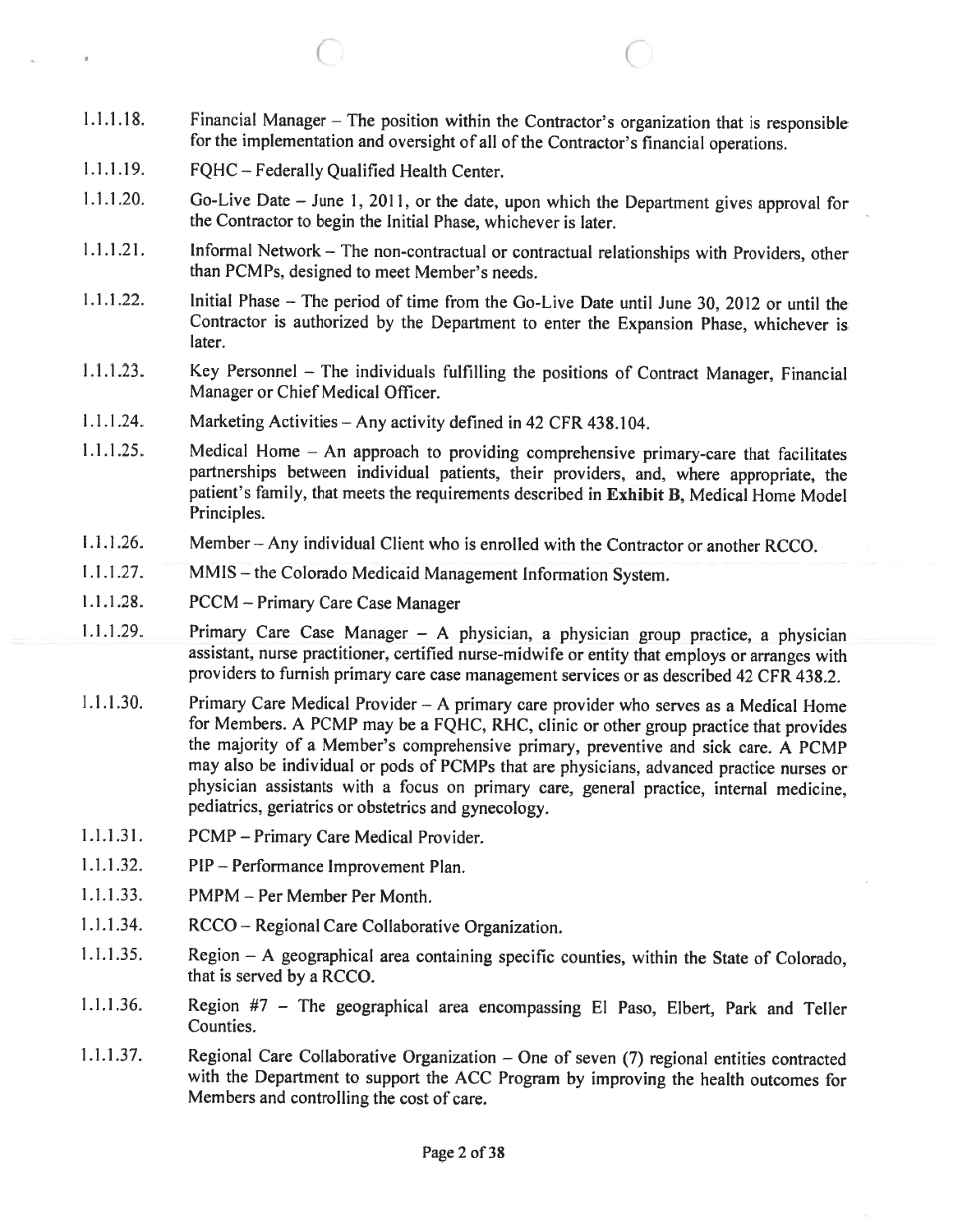1.1.1.38. RHC—Rural Health Clinic.

1.1.1.39. Rural Health Clinic – A provider or practice as defined in 10 C.C.R. 2505-10 §8.740.

 $\bigcirc$  contracts to  $\bigcirc$ 

- 1.1.1.40. SDAC Statewide Data Analytics Contractor.
- 1.1.1.41. Start-Up Phase The period of time from the Contract's Effective Date until the Go-Live Date.
- 1.1.1.42. STD Sexually Transmitted Disease.

#### SECTION 2.0 REGION AND PERSONNEL

#### 2.1. REGION

2.1.1. The Contractor shall be the RCCO for Region #7 and shall be <sup>a</sup> Primary Care Case Manager (PCCM), as defined in <sup>42</sup> CFR §438.2, for Members are enrolled with the Contractor. Region #7 includes El Paso, Elbert, Park and Teller Counties.

#### 2.2. PERSONNEL

- 2.2.1. The Contractor shall possess the corporate resources and structure necessary to perform its responsibilities under the Contract and successfully implement and operate the Accountable Care Collaborative (ACC) Program in the Contractor's Region.
- 2.2.2. The Contractor shall provide the following positions, defined as Key Personnel, in relation to the Contract:
- 2.2.2.1. Contract Manager
- 2.2.2.1.1. The Contract Manager shall be the Department's primary point of contact for Contract and performance issues and responsibilities.
- 2.2.2.1.2. All communication between the Department and the Contractor shall be facilitated by the Contract Manager.
- 2.2.2.1.3. The Contract Manager shall ensure that all Contract obligations are in compliance with all state and federal laws, regulations policies and procedures and with the requirements of the Contract.
- 2.2.2.2. Financial Manager
- 2.2.2.2.1. The Financial Manager shall be responsible for the implementation and oversight of the budget, accounting systems and all other financial operations of the Contractor.
- 2.2.2.2.2. The Financial Manager shall ensure that all financial operations of the Contractor are in compliance with all state and federal laws, regulations policies and procedures and with the requirements of the Contract.
- 2.2.2.3. Chief Medical Officer
- 2.2.2.3.1. The Chief Medical Officer shall be <sup>a</sup> <sup>p</sup>hysician licensed by the State of Colorado and certified by the Colorado Board of Medical Examiners.
- 2.2.2.3.2. The Chief Medical Officer shall be responsible for the implementation of all clinical and/or medical programs implemented by the Contractor.
- 2.2.2.3.3. The Chief Medical Officer shall ensure that all clinical and/or medical programs implemented by the Contractor are implemented and operated in compliance with all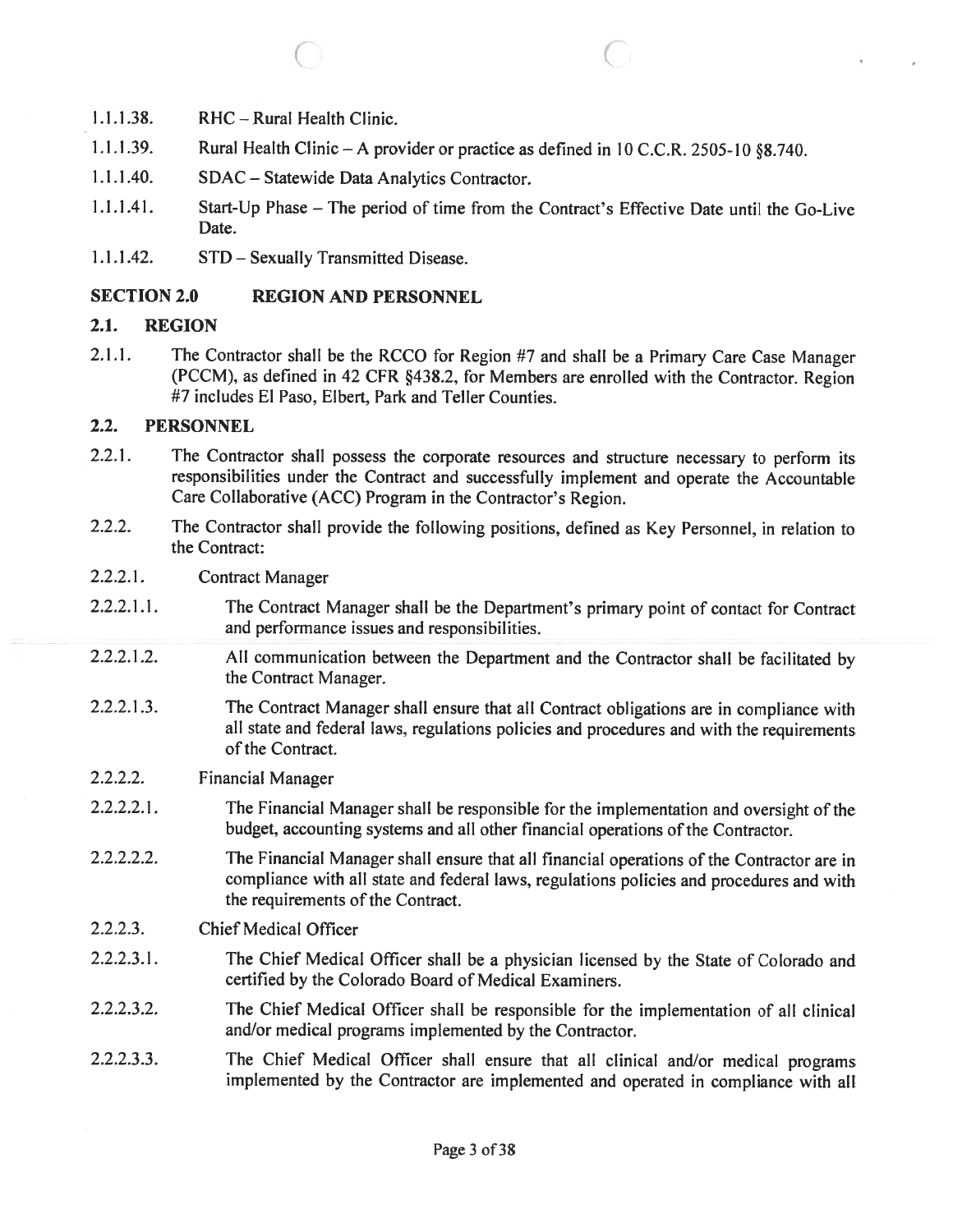state and federal laws, regulations policies and procedures and with the requirements of the Contract.

 $\subset$ 

- 2.2.3. Each Key Personnel position shall be filled by separate and distinct individuals. No individual shall be allowed to fulfill multiple Key Personnel positions simultaneously.
- 2.2.4. The Contract Manager shall perform their responsibilities out of an office that is either located within the Contractor's Region or located in the Denver metro area.
- 2.2.5. Other Staff Functions
- 2.2.5.1. The Contractor shall provide staff necessary to ensure that the following functions are performed, in addition to those of the Key Personnel:
- 2.2.5.1.1. Outcomes and Performance Improvement Management, including overseeing Member and administrative outcomes, coordinating quality improvement activities across the Contractor's Region, benchmarking performance against other Regional Care Collaborative Organizations (RCCOs), ensuring alignment with federal and state guidelines, and setting internal performance goals and objectives.
- 2.2.5.1 .2. Medical Management and Care Coordination Activities, including overseeing medical managemen<sup>t</sup> and care coordination activities to assist providers and Members in rendering and accessing necessary and appropriate services and resources.
- 2.2.5.1.3. Communications Management, including organizing, developing, modifying and disseminating information, by way of written material and forums, to providers and Members.
- 2.2.5.1.4. Provider Relations and Network Management, including establishing agreements with Primary Care Medical Providers (PCMPs), establishing all other formal and informal relationships with providers, provider education, data-sharing, and addressing providers' questions and concerns.
- 2.2.6. The Contractor shall provide <sup>a</sup> staff person to be <sup>a</sup> member of <sup>a</sup> Department sponsore<sup>d</sup> workgroup on AwDC issues.
- 2.2.7. The Contractor shall maintain an office in the Contractor's Region and shall make Key Personnel, and other personne<sup>l</sup> requested by the Department, available for meetings in locations within the State of Colorado, at the Department's request.
- 2.2.8. The Contractor shall provide the Department with an organizational chart listing all positions within the Contractor's organization that are responsible for the performance of any activity related to the Contract, their hierarchy and reporting structure and the names of the individuals fulfilling each position, within thirty (30) days of the Contract's Effective Date. The organizational chart shall contain accurate and up-to-date telephone numbers and email addresses for each individual listed.
- 2.2.8.1. DELIVERABLE: Organizational Chart.
- 2.2.8.2. DUE: Thirty (30) days from the Contract's Effective Date.
- 2.2.9. Contractor shall provide the Department with the opportunity to approve new Key Personnel working on the Contract. Any new Key Personnel shall have, at <sup>a</sup> minimum, the same qualifications as the individual previously fulfilling that position. The Contractor shall deliver an updated Organizational Chart within five (5) days of any change in Key Personnel or reques<sup>t</sup> from the Department for an updated Organizational Chart. The Contractor shall deliver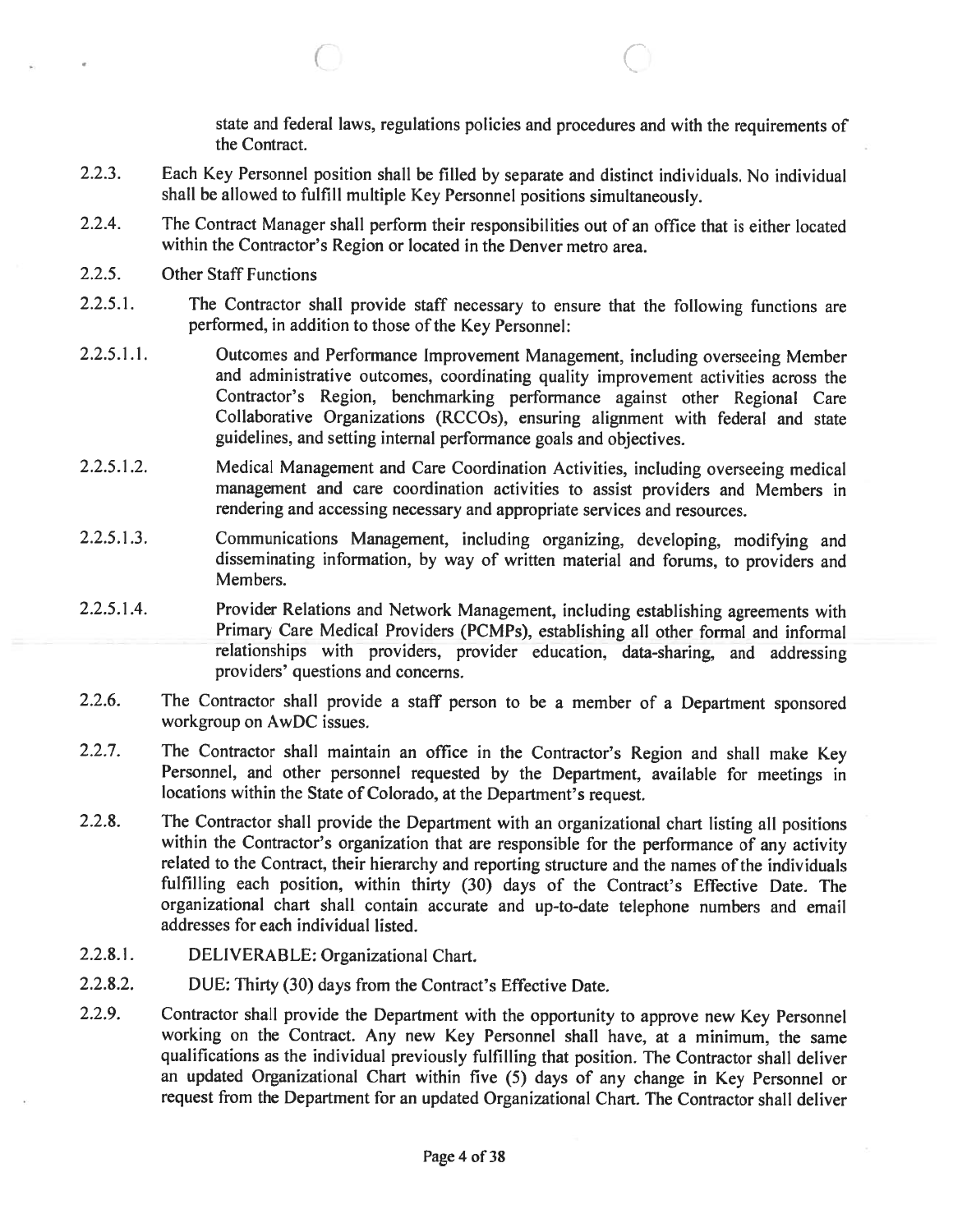to the Department an interim <sup>p</sup>lan for fulfilling any vacant position's responsibilities and the plan for filling the vacancy.

- 2.2.9.1. DELIVERABLE: Updated Organizational Chart.
- 2.2.9.2. DUE: Five (5) days from any change in Key Personnel of from the Department's reques<sup>t</sup> for an updated Organizational Chart.

 $\circ$   $\circ$   $\circ$   $\circ$ 

- 2.2.10. The Contractor shall appoint any new Key Personnel only after <sup>a</sup> candidate has been approve<sup>d</sup> by the Department to fill <sup>a</sup> vacancy.
- 2.2.11. The Department may request the removal from Work on the Contract of employees or agents of the Contractor whom the Department justifies as being incompetent, careless, insubordinate, unsuitable or otherwise unacceptable, or who's continued employment on the Contract the Department deems to be contrary to the public interest or not in the best interest of the Department. For any requested removal of Key Personnel, the Department shall provide written notice to Contractor identifying each element of dissatisfaction with each Key Personnel, and Contractor shall have ten (10) business days from receipt of such written notice to provide the Department with <sup>a</sup> written action <sup>p</sup>lan to remedy each stated point of dissatisfaction. Contractor's written action <sup>p</sup>lan may or may not include the removal of Key Personnel from Work on the Contract.

# SECTION 3.0 MEMBERSHIP, ENROLLMENT AND CLIENT CONTACT

# 3.1. MEMBERSHIP AND ENROLLMENT

- 3.1.1. Enrollment and PCMP Selection
- 3.1.1.1. The Department will enroll Clients with the Contractor based on the Department's enrollment and reenroilment procedures. The Contractor shall accep<sup>t</sup> all Clients, that the Department enrolls, that are eligible for enrollment. The Contractor shall accep<sup>t</sup> individuals eligible for enrollment in the ACC Program in the order in which they are passively enrolled or apply without restriction. The Department may enroll any Client who is included in any of the eligibility categories shown in Exhibit D, Eligible Member Categories.

# 3.1.1.2. Members who are eligible through AwDC are mandatorily enrolled in the ACC Program.

3.1.1.3. Each Member shall have the option to select <sup>a</sup> PCMP to provide comprehensive primarycare to the Member and <sup>a</sup> majority of all of the Member's medical care. If <sup>a</sup> Member has not selected <sup>a</sup> PCMP prior to the Member's enrollment, the Contractor shall attempt to contact the Member and assist the Member in selecting <sup>a</sup> PCMP. The Contractor shall attempt to contact the Member <sup>a</sup> minimum of one (I) time through telephone and one (1) time through any method of mailing, as defined in <sup>10</sup> C.C.R. 2505-10 §8.050. If the <sup>p</sup>hone number or address are incorrect, the Contractor shall, on at least <sup>a</sup> quarterly basis, identify and implement methods to continue to attempt to reach those clients. The Contractor shall develop specific strategies for reaching AwDC members. Once the Contractor has contacted the Member, it shall provide the Member with contact information for available geographically appropriate PCMPs who are enrolling new Members in the Member's Region and assist the Member in selecting <sup>a</sup> PCMP. The Contractor may act as <sup>a</sup> liaison between the Member and any PCMP the Member wishes to select. The Contractor shall document all attempts at contacting Members who have not selected <sup>a</sup> PCMP and the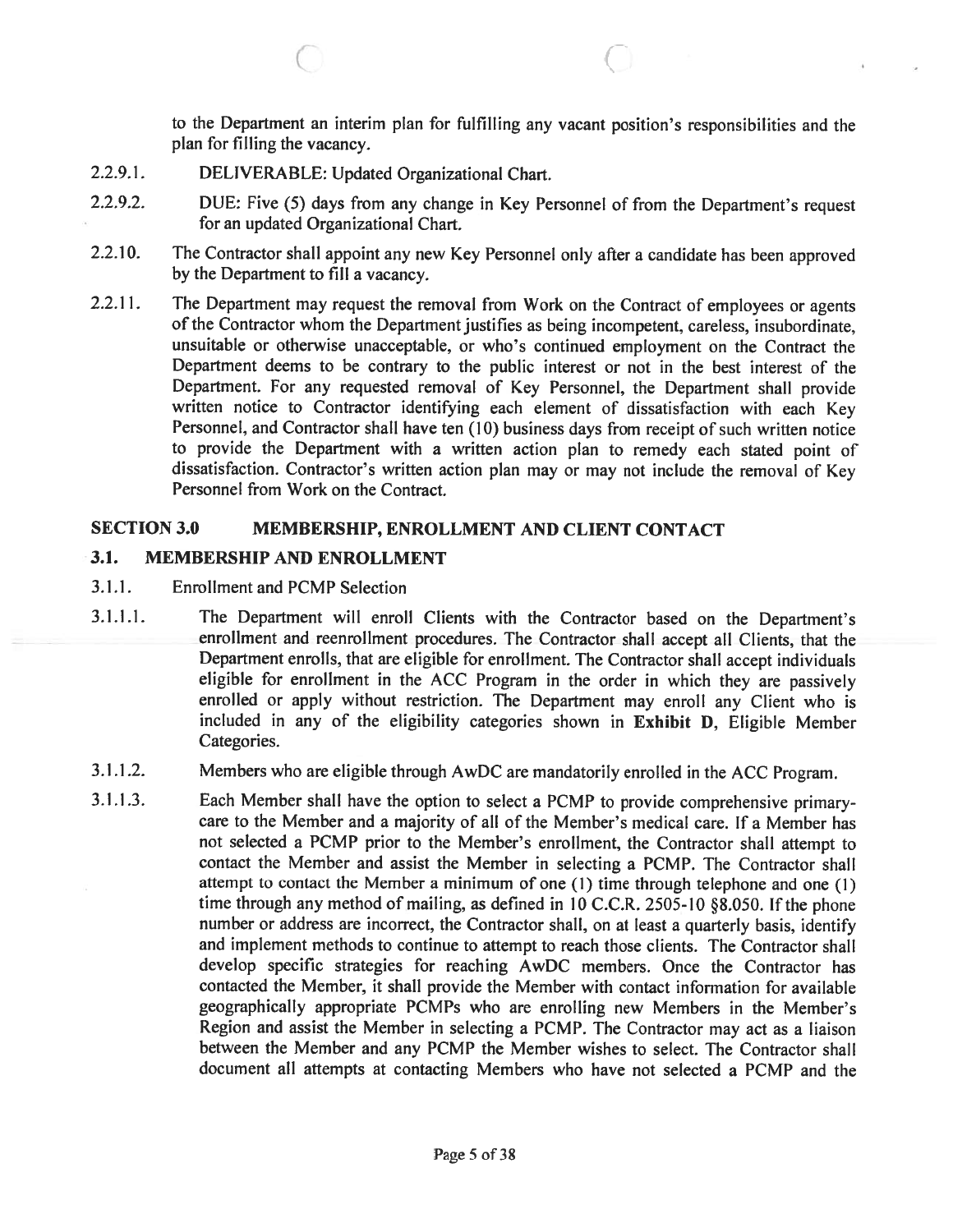results of each attempt. The Contractor shall maintain <sup>a</sup> record of all attempts made to contact <sup>a</sup> Member.

3.1.1.3.1. The Department shall provide the Contractor with <sup>a</sup> Member eligibility report and <sup>a</sup> Member eligibility change report, on <sup>a</sup> monthly basis. The Member eligibility report shall contain the PCMP selected by each Member in the Contractor's Region and the applicable demographics for each Member. The Member change report shall show any additions, deletions or changes to the existing PCMP selection records.

C C

- 3.1.1.3.2. The Contractor shall provide the results of the attempts to contact Members who have not selected <sup>a</sup> PCMP during the calendar quarter in the Stakeholder Report. The report shall also contain <sup>a</sup> <sup>p</sup>lan for the following calendar quarter regarding Member contact and how the Contractor will resolve any deficiencies identified during the prior quarter.
- 3.1.1.4. Members have the option to select PCMP or receive care within <sup>a</sup> Region other than the one in which they reside. In the event that <sup>a</sup> Member within Contractor's Region selects <sup>a</sup> PCMP or selects to receive care within another RCCO's Region, the Contractor shall coordinate with the other RCCO to ensure that the Member's quality, quantity and timeliness of care are not affected by the Member's choice.
- 3.1.1.4.1. The Department and Contractor shall work together to implement <sup>a</sup> report that will alert the Contractor when <sup>a</sup> Member in the Contractor's Region selects <sup>a</sup> PCMP in another Region so that the Contractor may coordinate with that other Region's RCCO.
- 3.1.1.5. The Contractor shall coordinate with any other RCCO, in the event that <sup>a</sup> Member residing within the other RCCO's Region selects <sup>a</sup> PCMP or selects to receive care within the Contractor's Region, to ensure that the Member's quality, quantity and timeliness of care are not affected by the Member's choice.
- 3.1.1.6. The Contractor shall only accept Members who reside within their Region and who reside sufficiently near the office of <sup>a</sup> PCMP in the Contractor's network for the Member to reach that PCMP within <sup>a</sup> reasonable time and using available and affordable modes of transportation.
- 3.1.1.7. The Contractor shall not discriminate against individuals eligible to enroll in the ACC Program on the basis of race, color or national origin, and shall not use any policy or practice that has the effect of discriminating on the basis of race, color or national origin.
- 3.1 .1 .8. The Department will provide the Contractor with the following reports, from of the Colorado MMIS Medicaid Management Information System (MM IS), for the Contractor to verify Member eligibility and enrollment:
- 3.1.1.8.1. Daily Disenroilment.
- 3.1 .1.8.2. Monthly Enrollment Change.
- 3.1.1.8.3. Monthly Report of All Enrollees.
- 3.1.1.8.4. Daily New Enrollees.
- 3.1.1.8.5. Monthly Disenrollments.
- 3.1.1.8.6. Monthly New Enrollees.
- 3.1.1.8.7. X12 transaction reports, including:
- 3.1.1.8.7.1. Client Capitations.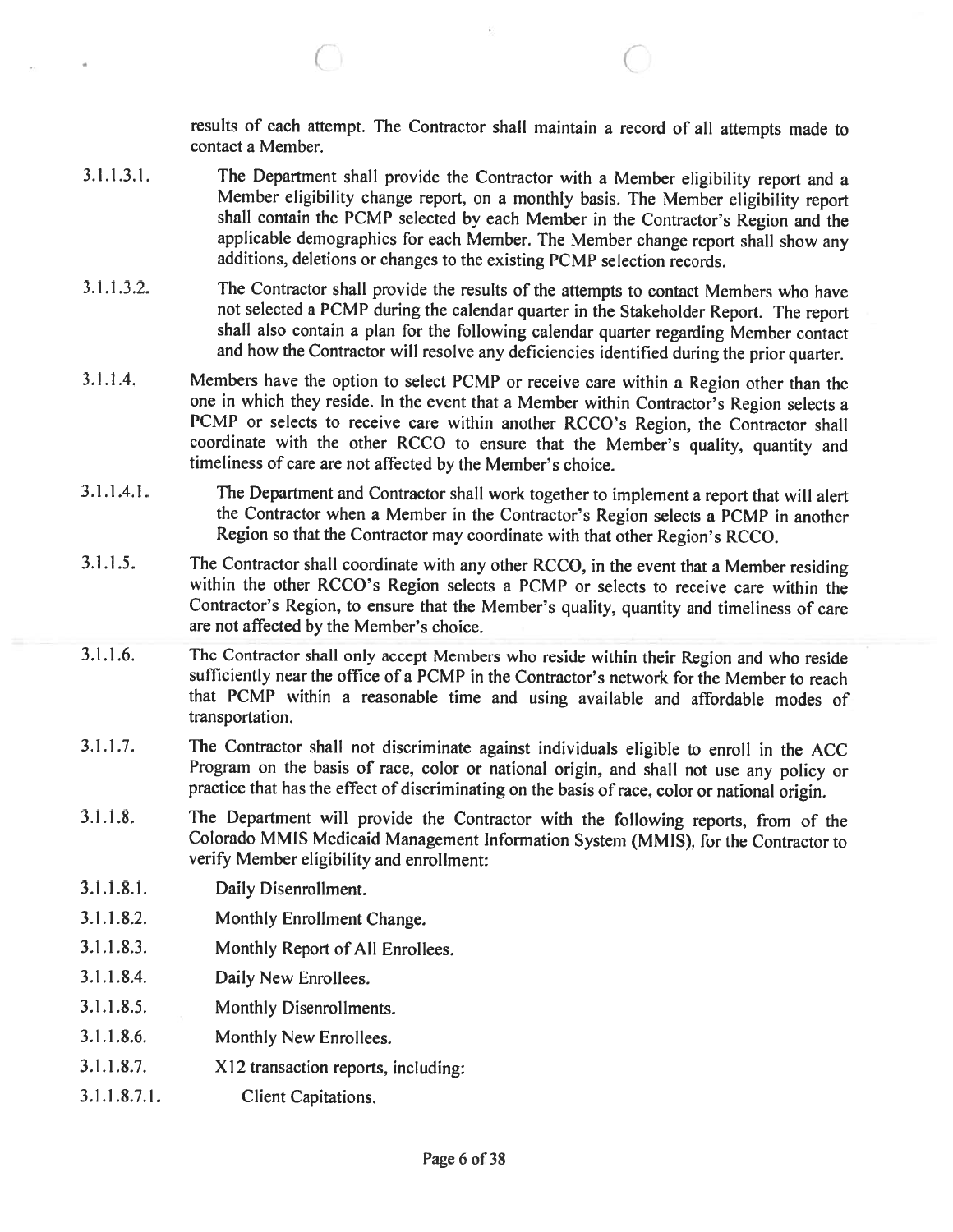- 3.1.1.8.7.2. Benefit Enrollment and Maintenance.
- 3.1.1.8.7.3. Eligibility Response.
- 3.1.1.8.7.4. Acknowledgment of <sup>a</sup> sent transaction.
- 3.1.1.8.8. Managed Care Transaction Report.
- 3.1.1.8.9. Monthly ACC Roster Report.
- 3.1 .2. Disenrollment
- 3.1.2.1. Contractor may only reques<sup>t</sup> disenrollment of <sup>a</sup> Member from the ACC Program for cause. The Department shall review the Contractor's requests for disenroliment and may gran<sup>t</sup> or reject the Contractor's reques<sup>t</sup> at its discretion. <sup>A</sup> disenroilment for cause may only occur under the following circumstances:

 $\circ$   $\circ$   $\circ$   $\circ$ 

- 3.1.2.1.1. The Member moves out of the Contractor's Region.
- 3.1.2.1.2. The Contractor's <sup>p</sup>lan does not, because of moral or religious reasons, cover the service the Member seeks.
- 3.1 .2.1 .3. The Member needs related services to be performed at the same time, not all related services are available within the network and the Member's PCMP or another provider determines that receiving the services separately would subject the Member to unnecessary risk.
- 3.1.2.1.4. Other reasons, including but not limited to, poor quality of care, lack of access to services covered under the Contract or lack of access to providers experienced in dealing with the Member's health care needs.
- 3.1.2.1.5. Abuse or intentional misconduct consisting of any of the following:
- 3.1.2.1.5.1. Behavior of the Member that is disruptive or abusive to the extent that the Contractor's ability to furnish services to either the Member or other Members is impaired.
- 3.1.2.1.5.2. <sup>A</sup> documented, ongoing pattern of failure on the par<sup>t</sup> of the Member to keep scheduled appointments or meet any other Member responsibilities.
- 3.1.2.1.5.3. Behavior of the Member that poses <sup>a</sup> <sup>p</sup>hysical threat to the provider, to other provider, Contractor or PCMP staff or to other Members.
- 3.1 .2.1 .5.4. The Contractor shall provide one oral warning, to any Member exhibiting abusive behavior or intentional misconduct, stating that continuation of the behavior or misconduct will result in <sup>a</sup> reques<sup>t</sup> for disenrollment. If the Member continues the behavior or misconduct after the oral warning, the Contractor shall send <sup>a</sup> written warning that the continuation of the behavior or misconduct will result in disenroliment from the Contractor's <sup>p</sup>lan. The Contractor shall send <sup>a</sup> copy of the written warning and <sup>a</sup> written repor<sup>t</sup> of its investigation into the behavior, to the Department, no less than thirty (30) days prior to the disenrollment. If the Member's behavior or misconduct poses an imminent threat to the provider, to other provider, Contractor or PCMP staff or to other Members, the Contractor may reques<sup>t</sup> an expedited disenrollrnent after it has provided the Member exhibiting the behavior or misconduct an oral warning.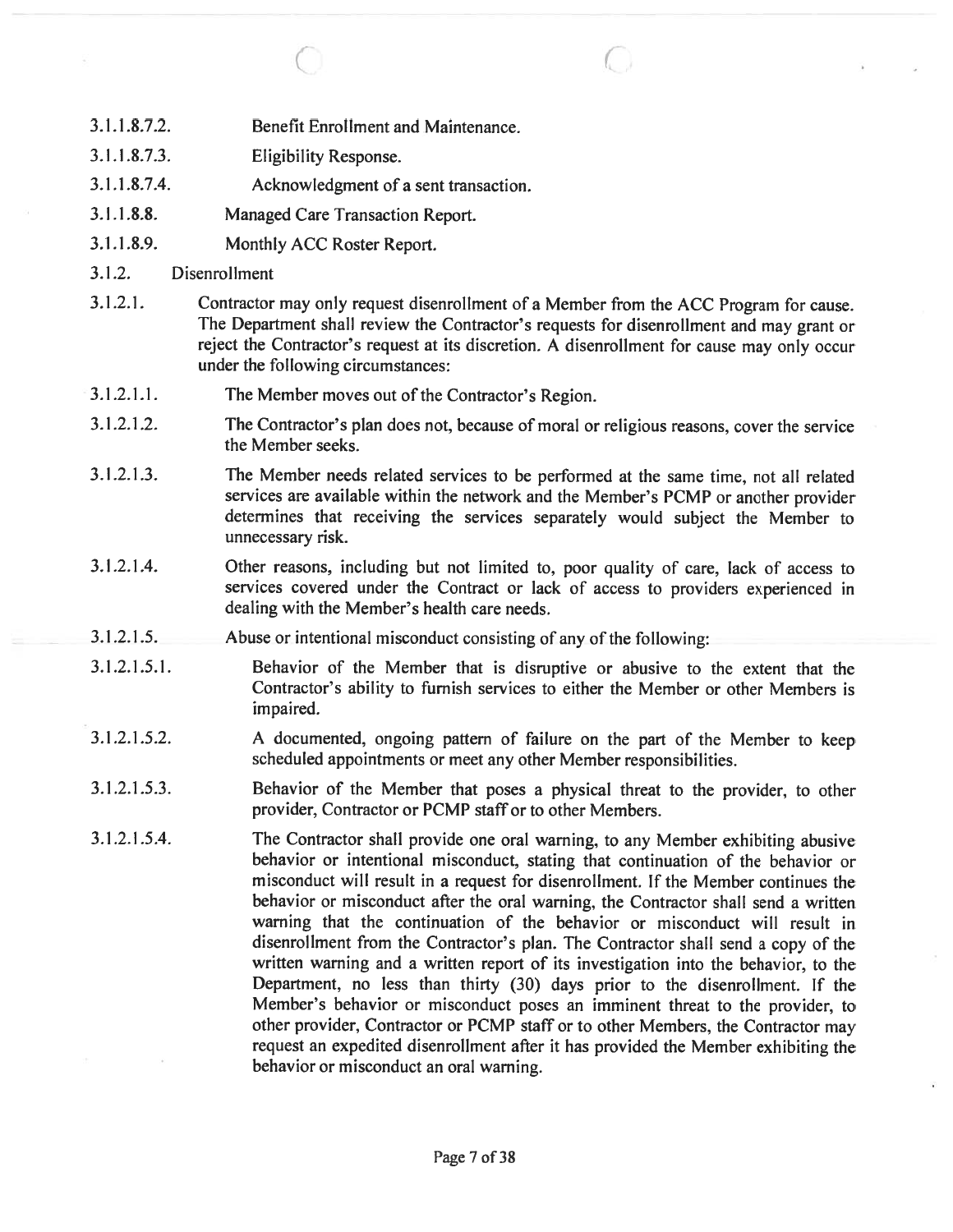- 3.1.2.1.5.4.1. DELIVERABLE: Written warning and written report of abusive behavior or intentional misconduct.
- 3.1.2.1.5.4.2. DUE: No less than thirty (30) days prior to disenroliment unless the Department approves expedited disenrollment.
- 3.1.2.1.6. The Member commits fraud or knowingly furnishes incorrect or incomplete information on applications, questionnaires, forms or statements submitted to the Contractor as part of the Member's enrollment in the Contractor's <sup>p</sup>lan.
- 3.1.2.1.7. Any other reason determined to be acceptable by the Department.
- 3.1.2.2. Disenrollment for cause shall not include disenroliment because of:
- 3.1.2.2.1. Adverse changes in the Member's health status.

C

- 3.1.2.2.2. Change in the Member's utilization of medical services.
- 3.1.2.2.3. The Member's diminished mental capacity.
- 3.1.2.2.4. Any behavior of the Member resulting from the Member's special needs, as determined by the Department, unless those behaviors seriously impair the Contractor's ability to furnish services to that Member or other Members.
- 3.1.2.2.5. Receipt of Medicare coverage at any time following the end of the Initial Phase.
- 3.1.2.3. The Department may select to disenroll any Member at the Department's sole discretion. If the Department selects to disenroll <sup>a</sup> Member, the Department may reenroll that same Member with the Contractor at any time or with any other RCCO if the Member now resides within that other RCCO's Region.
- 3.1.2.4. The Department may disenroll any Member, who requests disenrollment, in its sole discretion.
- 3.1 .2.5. The Department may disenroll <sup>a</sup> Member from the ACC Program upon that Member's request. A Member may request disenrollment, and the Department may grant the Member's request:
- 3.1.2.5.1. For cause, at any time. <sup>A</sup> disenrollment for cause may occur under the following circumstances:
- 3.1.2.5.1.1. The Member moves out of the Contractor's service area.
- 3.1.2.5.1.2. The Contractor does not, because of moral or religious objections, cover the service the Member needs.
- 3.1.2.5.1.3. The Member needs related services (for example, <sup>a</sup> caesarean section and <sup>a</sup> tubal ligation) to be performed at the same time, not all related services are available within the network and the Member's PCMP or another <sup>p</sup>hysician determines that receiving the services separately would subject the Member to unnecessary risk.
- 3.1.2.5.1.4. Administrative error on the part of the Department or its designee or the Contractor including, but not limited to, system error.
- 3.1.2.5.1.5. Poor quality of care, as documented by the Department.
- 3.1.2.5.1.6. Lack of access to covered services, as documented by the Department.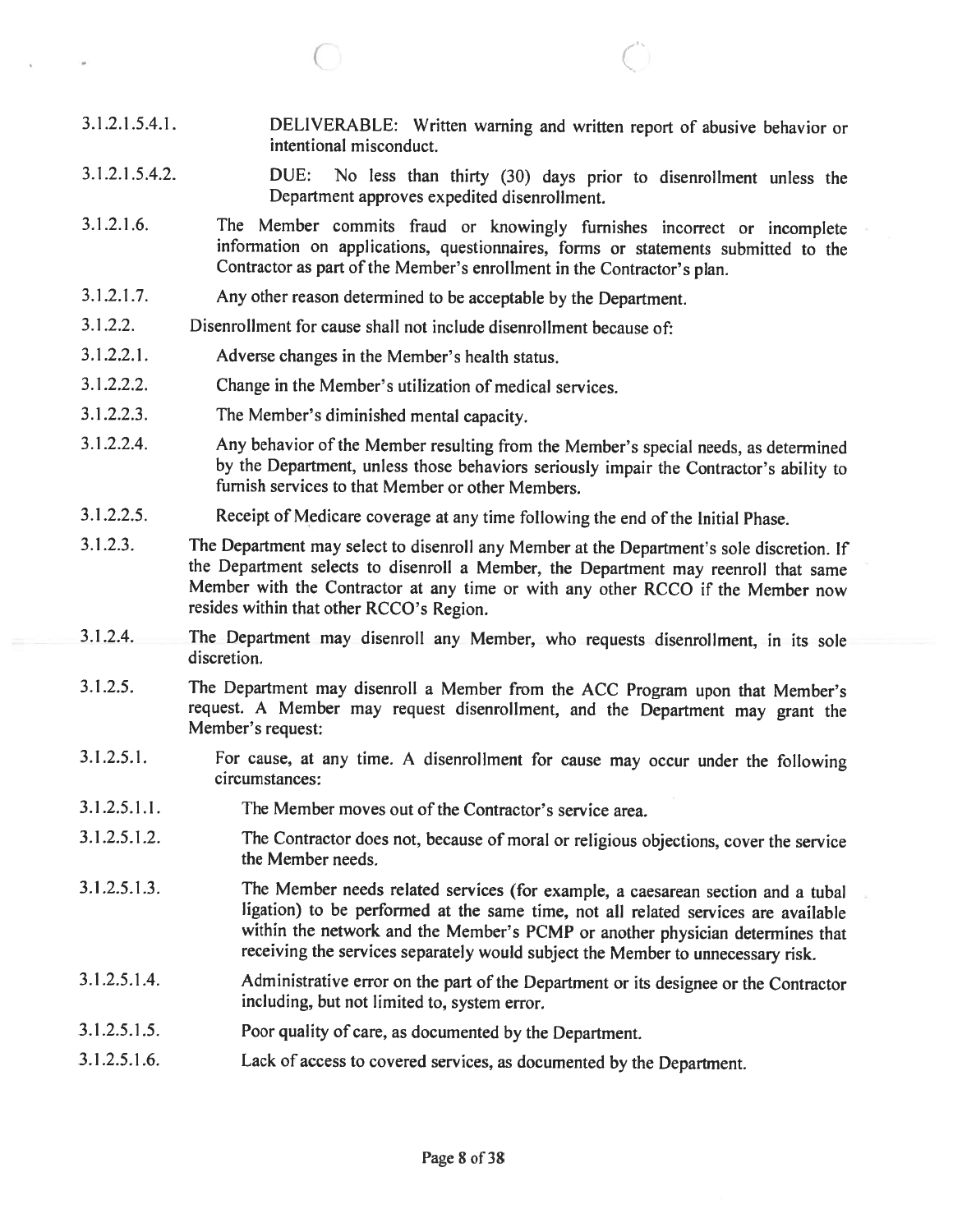3.1.2.5.1.7. Lack of access to Providers experienced in dealing with the Member's health care needs.

C C

- 3.1.2.5.2. Without cause, at any time during the ninety (90) days following the date of the Member's initial enrollment with the Contractor.
- 3.1.2.5.2.1. <sup>A</sup> Member may reques<sup>t</sup> disenroilment, without cause, at least once every twelve (12) months after the first ninety (90) day period.
- 3.1.2.5.2.2. A Member may reques<sup>t</sup> disenroilment, without cause, upon automatic reenroilment under 42 CFR 438.56(g), if the temporary loss of Medicaid eligibility has caused the recipient to miss the annual disenroilment opportunity.
- 3.1.2.6. The Department may reenroll with the Contractor any Member who was disenrolled solely because the Member lost eligibility for Medicaid benefits and the loss was for <sup>a</sup> period of sixty (60) days or less.
- 3.1.2.7. In the event that the Department grants <sup>a</sup> reques<sup>t</sup> for disenrollment, either from the Contractor or from <sup>a</sup> Member, the effective date of that disenroilment shall be no later than the first day of the second month following the month in which the Member or Contractor files the request. If the Department fails to either approve or deny the reques<sup>t</sup> in this timeframe, the reques<sup>t</sup> shall be considered approved.
- 3.1.2.8. The Contractor shall have written policies that comply with the requirements of Exhibit C, Member Rights and Protections.

#### 3.2. CLIENT CONTACT RESPONSIBILITIES

- 3.2.1. All materials that the Contractor creates for distribution to any Client or Member shall be culturally and linguistically appropriate to the recipient.
- 3.2.1.1. All materials shall be written in English and Spanish, or any other prevalent language, as directed by the Department or as required by <sup>42</sup> CFR 438. The Contractor shall notify all Members and potential Members of the availability of alternate formats for the information, as required by 42 CFR 438.10, and how to access such information.
- 3.2.1.2. All materials shall be written in easy to understand language and shall comply with all applicable requirements of 42 CFR 438.10.
- 3.2.1.3. The Contractor shall submit all materials to the Department at least ten (10) Business Days prior to the Contractor printing or disseminating such materials to any Member or Client, unless the Department approves <sup>a</sup> shorter submission deadline. The Department may review any materials and reserves the right to require changes or redrafting of the document as the Department determines necessary to ensure that the language is easy to understand. The Contractor shall make any required changes to the materials. Once <sup>a</sup> change is made to the materials, the Contractor shall not use any prior versions of the materials in any distribution to any Client or Member, unless the Department <sup>g</sup>ives express written consent. This submission requirement shall not apply to items that are directed toward and addressed to individual Members.
- 3.2.1.3.1. DELIVERABLE: Updated client materials including changes required by the Department.
- 3.2.1.3.2. DUE: Thirty (30) days from the reques<sup>t</sup> by the Department to make <sup>a</sup> change.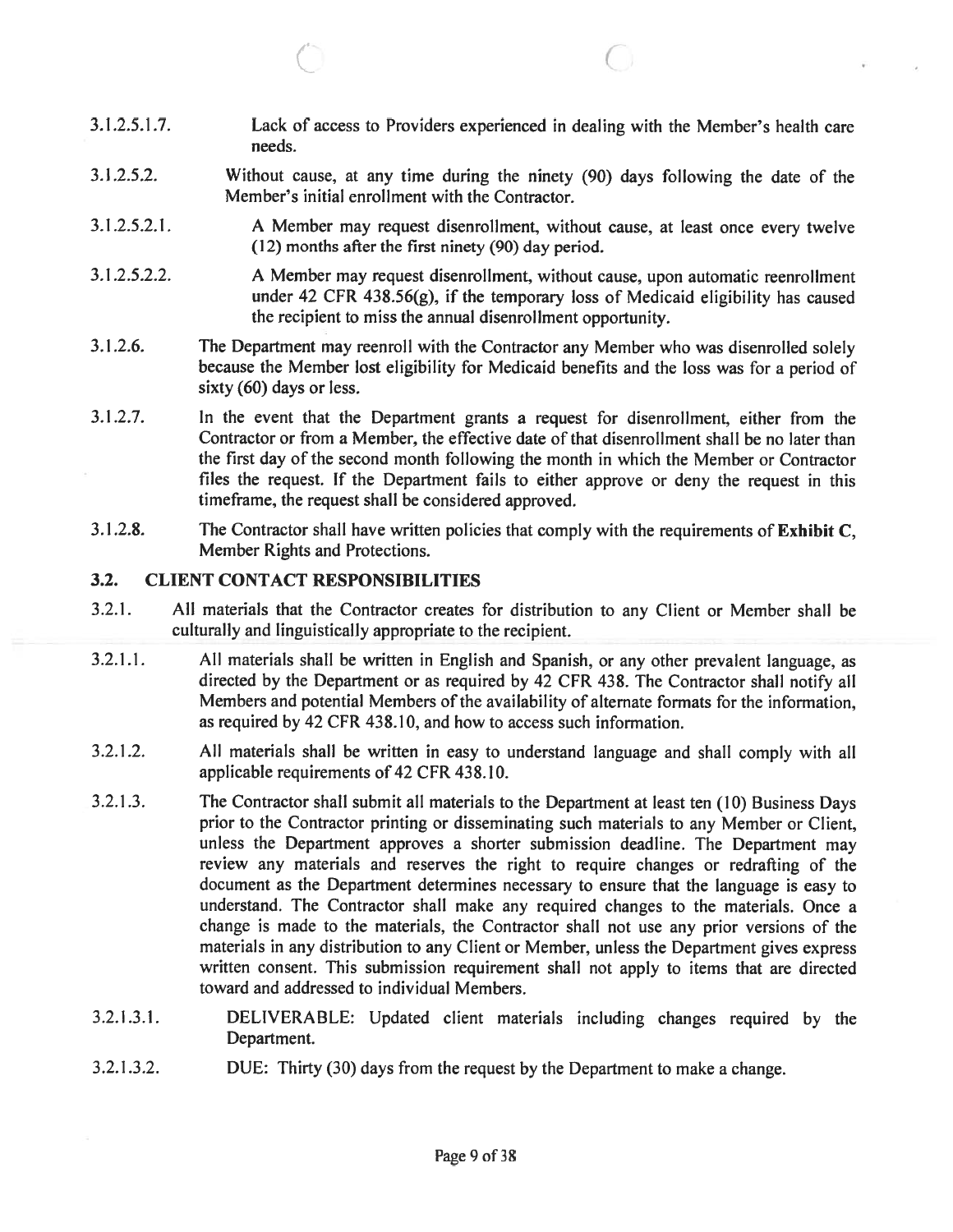- 3.2.2. The Contractor shall assist any RCCO member who contacts the Contractor, including RCCO members not in the Contractor's region who need assistance with contracting his/her PCMP and/or RCCO. The Department will provide data to the RCCO on all ACC members for this purpose. If the member does not have <sup>a</sup> PCMP, the Contractor shall assist the client in identifying <sup>a</sup> PCMP and making that selection with the enrollment broker.
- 3.2.3. The Contractor shall create the following materials during the Start-Up Phase:
- 3.2.3.1. <sup>A</sup> section of the Department's ACC Program Member Handbook, that describes the Contractor's roles, responsibilities and functions that support the ACC Program, how to access the Contractor's care coordination services and relevant telephone numbers and website addresses. The information in this section shall be specific to the Contractor's Region.
- 3.2.3.1.1. DELIVERABLES: ACC Program Member Handbook section specific to the Contractor's Region.
- 3.2.3.1.2. DUE: Thirty (30) days from the Contract's Effective Date.
- 3.2.3.2. A Directory of PCMPs.
- 3.2.3.2.1. DELIVERABLES: PCMP Directory.
- 3.2.3.2.2. DUE: by the Go-Live Date and monthly by the first day of the month, unless extension is allowed by the Department.
- 3.2.4. Marketing
- 3.2.4.1. The Contractor shall not engage in any Marketing Activities, as defined in <sup>42</sup> CFR 438.104, during the Start-Up Phase or the Initial Phase.
- 3.2.4.2. During the Expansion Phase, the Contractor may engage in Marketing Activities at its discretion. The Contractor shall not distribute any marketing materials without the Department's approval.
- 3.2.4.2.1. The Contractor shall submit all materials relating to Marketing Activities to the Department's designee, and allow the Department's Night State Medical Assistance and Services Advisory Council and the Department to review any materials the Contractor proposes to use in relation to its Marketing Activities before distributing any such materials. Based on this review, the Department may require changes to any materials before the Contractor may distribute those materials, or may disallow the use of any specific materials in its sole discretion.
- 3.2.4.2.2. The Contractor shall specify methods of assuring the Department that Marketing, including <sup>p</sup>lans and materials, is accurate and does not mislead, confuse, or defraud the Members or the Department.
- 3.2.4.2.3. The Contractor shall distribute the materials to the entire service area.
- 3.2.4.2.4. The Contractor shall not seek to influence enrollment in conjunction with the sale or offering of any private insurance.
- 3.2.4.2.5. The Contractor and any Subcontractors shall not, directly or indirectly, engage in door to-door, telephone, or other cold call marketing activities.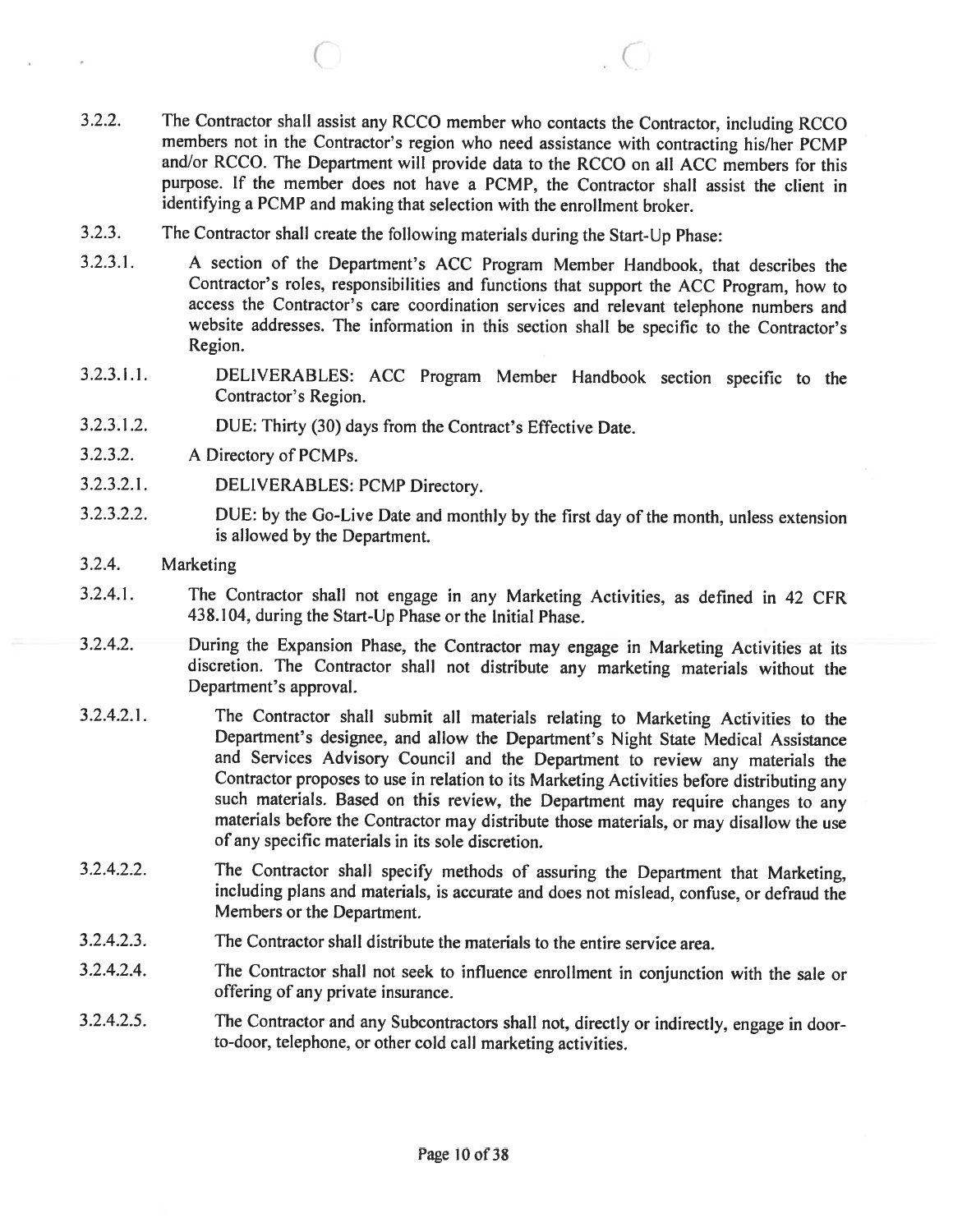3.2.4.2.6. Marketing materials shall not contain any assertion or statement, whether written or oral, that the potential Member must enroll with the Contractor to obtain benefits or not to lose benefits.

 $\circ$  c

- 3.2.4.2.7. Marketing Materials shall not contain any assertion or statement, whether written or oral, that the Contractor is endorsed by the Centers for Medicare and Medicaid Services, the Federal or State governmen<sup>t</sup> or similar entity.
- 3.2.4.3. The Contractor shall only engage in Marketing Activities in compliance with federal and state laws, regulations, policies and procedures.
- 3.2.5. Upon termination of <sup>a</sup> PCMP's agreemen<sup>t</sup> or participation with the Contractor, for any reason, the Contractor shall notify any Member, who has selected that PCMP, of that PCMP's termination, as required in 42 CFR  $438.10(f)(5)$ .
- 3.2.5.1. DELIVERABLE: Notice to Members of PCMP termination.
- 3.2.5.2. DUE: Fifteen (15) days from the notice of termination.
- 3.2.6. The Contractor shall conduct ongoing Member satisfaction surveys that include, but are not limited to, how the individual was treated, adequacy of information provided regarding that treatment and <sup>p</sup>lan of care, cleanliness of service environment, billing efficiency, ease of parking and length of wait time.
- 3.2.7. The Contractor shall communicate with Members on <sup>a</sup> quarterly basis regarding the ACC program, <sup>p</sup>lan benefits, highlights of program changes, upcoming Local Advisory Committee meetings and other health and wellness information. The Contractor may trial different communication methods and build <sup>a</sup> plan that maximizes the most effective methods of communication.

#### SECTION 4.0 NETWORK STRATEGY

#### 4.1. PCMP NETWORK AND NETWORK DEVELOPMENT

- 4.1.1. The Contractor shall create, administer and maintain <sup>a</sup> network of PCMPs and other Medicaid providers, building on the current network of Medicaid providers, to serve the needs of its Members.
- 4.1.2. The Contractor shall document its relationship with and requirements for each PCMP in the Contractor's PCMP Network in <sup>a</sup> written contract with that PCMP.
- 4.1.3. The Contractor shall only enter into written contracts with PCMPs that meet the following criteria:
- 4.1.3.1. The PCMP practice and the individual PCMP are enrolled as <sup>a</sup> Colorado Medicaid provider.
- 4.1.3.2. The PCMP practice and the individual PCMP, as applicable, are currently licensed by the Colorado Board of Nursing or Board of Medical Examiners to practice medicine in the State of Colorado.
- 4.1 .3.3. The individual PCMP shall act as the primary care provider for <sup>a</sup> Member and is capable of providing <sup>a</sup> majority of that Member's comprehensive primary, preventative and urgen<sup>t</sup> or sick care.
- 4.1.3.4. The PCMP practice is certified by the Department as <sup>a</sup> provider in the Medicaid and CHP+ Medical Homes for Children Program or the PCMP practice is <sup>a</sup> Federally Qualified Health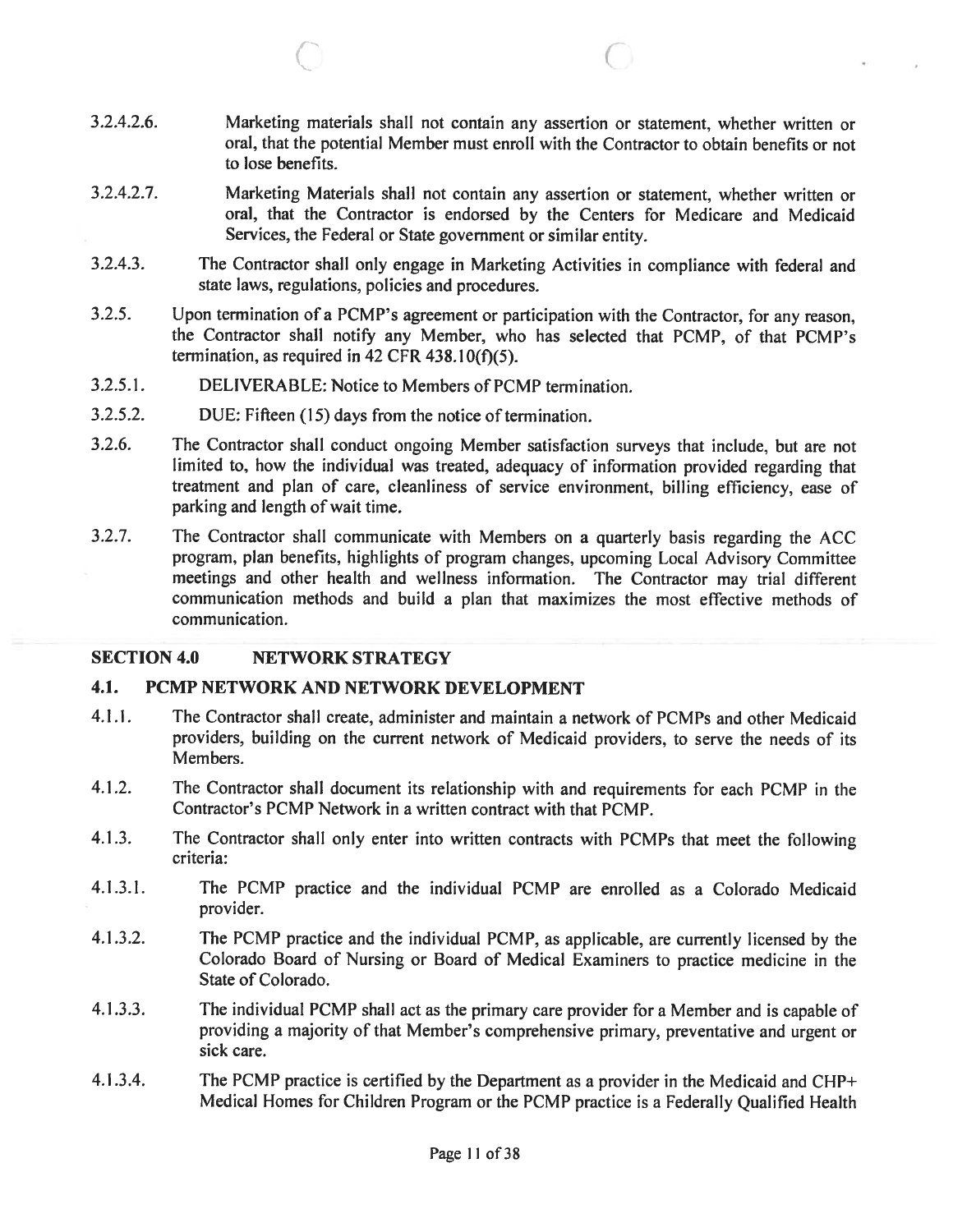Center, <sup>a</sup> Rural Health Clinic, clinic or other group practice with <sup>a</sup> focus on primary care, genera<sup>l</sup> practice, internal medicine, pediatrics, geriatrics or obstetrics and gynecology.

4.1.3.5. The Contractor may not prohibit <sup>a</sup> PCMP from entering into <sup>a</sup> contract with another RCCO.

C C

- 4.1.4. The Contractor shall ensure that its PCMP network is sufficient to meet the requirements for every Member's Access to Care, to serve all Member's primary care needs and allow for adequate Member freedom of choice amongs<sup>t</sup> PCMPs and providers during the Initial Phase and Expansion Phase.
- 4.1.5. The Contractor's network shall include Essential Community Providers and private for-profit and not-for-profit providers.
- 4.1 .6. The Contractor shall ensure that its network includes providers or PCMPs with the interest and expertise in serving the special populations that include, but are not limited to:
- 4.1.6.1. The <sup>p</sup>hysically or developmentally disabled.
- 4.1.6.2. Children and foster children.
- 4.1.6.3. Adults and the aged.
- 4.1.6.4. Non-English speakers.
- 4.1.6.5. AwDC expansion population.
- 4.1 .6.6. Members with complex behavioral or <sup>p</sup>hysical health needs.
- 4.1.6.7. Members with Human Immunodeficiency Virus (HIV).
- 4.1.7. The Contractor's network shall provide the Contractor's Members with <sup>a</sup> meaningful choice in selecting <sup>a</sup> PCMP.
- 4.1 .7.1. If <sup>a</sup> Member within the Contractor's Region selects <sup>a</sup> provider that has not entered into an agreemen<sup>t</sup> with the Contractor or another RCCO, the Contractor shall make an effort to enroll the provider.
- 4.1.7.1.1. The Contractor shall make an initial contact, through any method allowed by the Department and state and federal statutes, regulations policies or procedures, with the provider to attempt to enroll the provider in the Contractor's network.
- 4.1 .7.1.2. If the Contractor is unsuccessful in its initial contact, then the Contractor shall make one (1) follow-up contact to attempt to enroll the provider in the Contractor's network.
- 4.1.8. The Contractor shall reasonably ensure that all providers and PCMPs in its network are aware of the requirement for <sup>a</sup> clinical referral when <sup>a</sup> Member receives services from another provider.
- 4.1.9. The Contractor may provide its Members access to all of the following:
- 4.1 .9.1. <sup>A</sup> mobile clinic offering walk-in care to the homeless Members in the Contractor's Region.
- 4.1 .9.2. <sup>A</sup> mobile family clinic offering walk-in and scheduled appointments.
- 4.1.9.3. Twenty-four (24) hour per day nurse triage <sup>p</sup>hone service and rotating on-call providers.
- 4.1.10. The Contractor shall provide an electronic system to track its relationships with all of its PCMPs and any other provider with whom it has <sup>a</sup> relationship. This system shall include, but is not limited to, information on provider's contracted services, specialty areas, office hours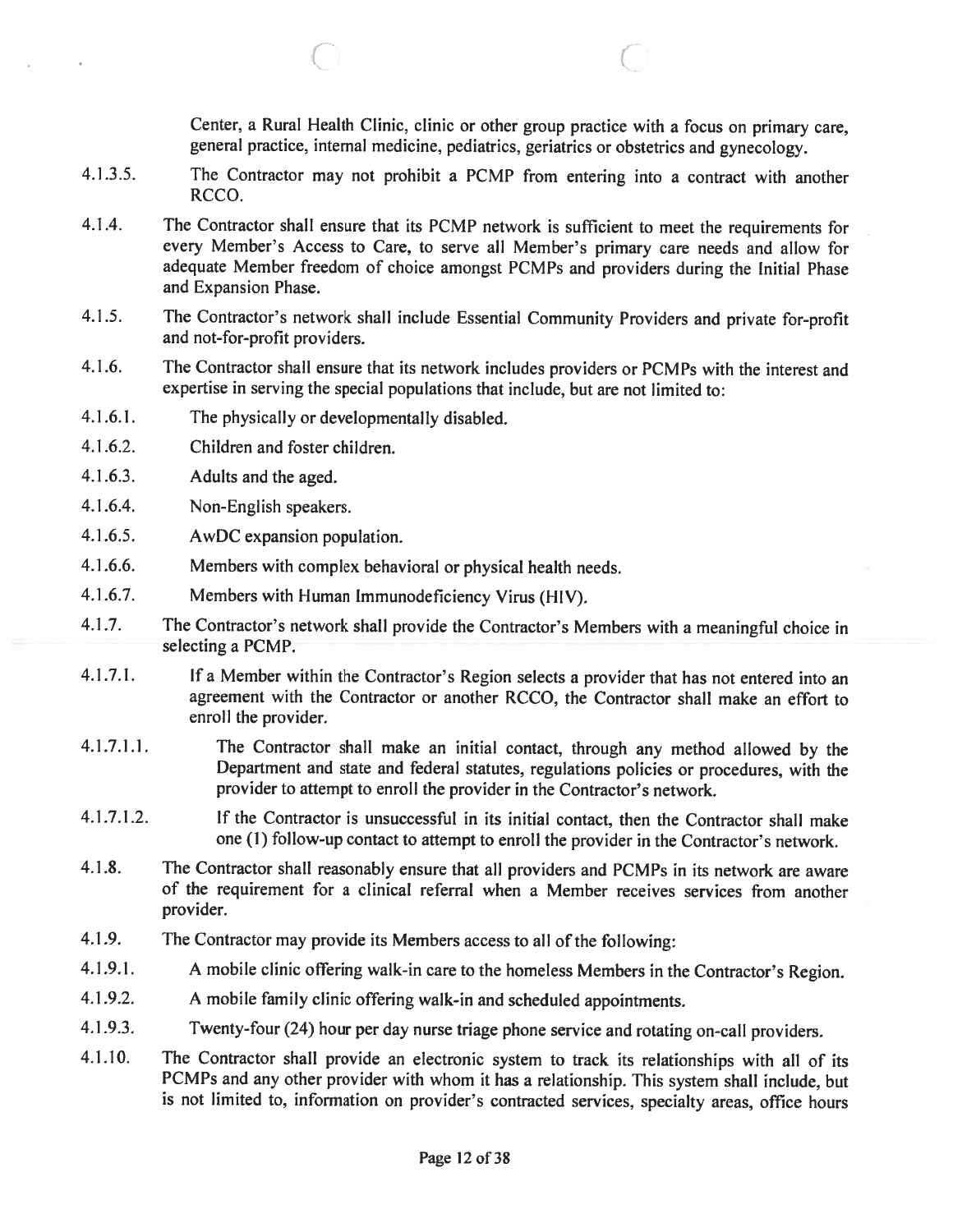and locations. The Contractor shall also use this system to identify deficiencies in the services available within the Contractor's network of providers and to perform the necessary outreach to address those deficiencies.

#### 4.2. ACCESS-TO-CARE STANDARDS

4.2.1. The Contractor's PCMP Network shall have <sup>a</sup> sufficient number of PCMPs so that each Member has <sup>a</sup> PCMP and each Member has their choice of at least two (2) PCMPs within their zip code or within thirty (30) minutes of driving time from their location, whichever area is larger. For rural and frontier areas, the Department may adjust this requirement based on the number and location of available providers.

C C

- 4.2.1.1. In the event that there are less than two (2) medical providers qualified to be <sup>a</sup> PCMP within the area defined in the prior paragraph for <sup>a</sup> specific Member, then the requirements of that paragraph shall not apply to that Member.
- 4.2.2. The Contractor's PCMP Network shall provide for extended hours on evenings and weekends and alternatives for emergency room visits for after-hours urgen<sup>t</sup> care. The Contractor will determine the appropriate requirements for the number of extended hours and weekend availability based on the needs of the Contractor's Region, and submit these requirements to the Department for approval. The Contractor shall assess the needs of the Contractor's Region on <sup>a</sup> regular basis, no less often than quarterly, and submit <sup>a</sup> reques<sup>t</sup> to the Department to adjust its requirements accordingly.
- 4.2.2.1. At <sup>a</sup> minimum, the Contractor's PCMP Network shall provide for twenty-four (24) hour <sup>a</sup> day availability of information, referral and treatment of emergency medical conditions.
- 4.2.3. The Contractor shall have <sup>a</sup> system to track Member access at the PCMP provider level, including requests for same-day care, requests for routine care and how long <sup>a</sup> Member must wait before an appointment is available. The Contractor shall provide this information in <sup>a</sup> mutually agreed reporting format and on <sup>a</sup> mutually agreed schedule.
- 4.2.4. The Contractor's PCMP Network shall be sufficient to ensure that appointments will be available to all Members:
- 4.2.4.1. Within forty-eight (48) hours of <sup>a</sup> Member's reques<sup>t</sup> for urgen<sup>t</sup> care.
- 4.2.4.2. Within ten (10) calendar days of <sup>a</sup> Member's reques<sup>t</sup> for non-urgent, symptomatic care.
- 4.2.4.3. Within forty-five (45) calendar days of <sup>a</sup> Member's reques<sup>t</sup> for non-symptomatic care, unless an appointment is required sooner to ensure the provision of screenings in accordance with the Department's accepted Early Periodic Screening, Diagnosis and Treatment (EPSDT) schedules.
- 4.2.5. The Contractor shall reasonably ensure that Members in the Contractor's Region have access to specialists and other Medicaid providers promptly and without compromising the Member's quality of care or health.
- 4.2.6. The Department shall reimburse any provider for <sup>a</sup> Member's emergency services as otherwise authorized by Medicaid regardless of whether the provider that furnished the services has <sup>a</sup> contract with the Contractor.

#### 4.3. ONGOING NETWORK MANAGEMENT AND REGIONAL STRATEGY

4.3.1. The Contractor shall develop relationships with providers and other community resources in the Contractor's Region. The Contractor shall document its relationships with its informal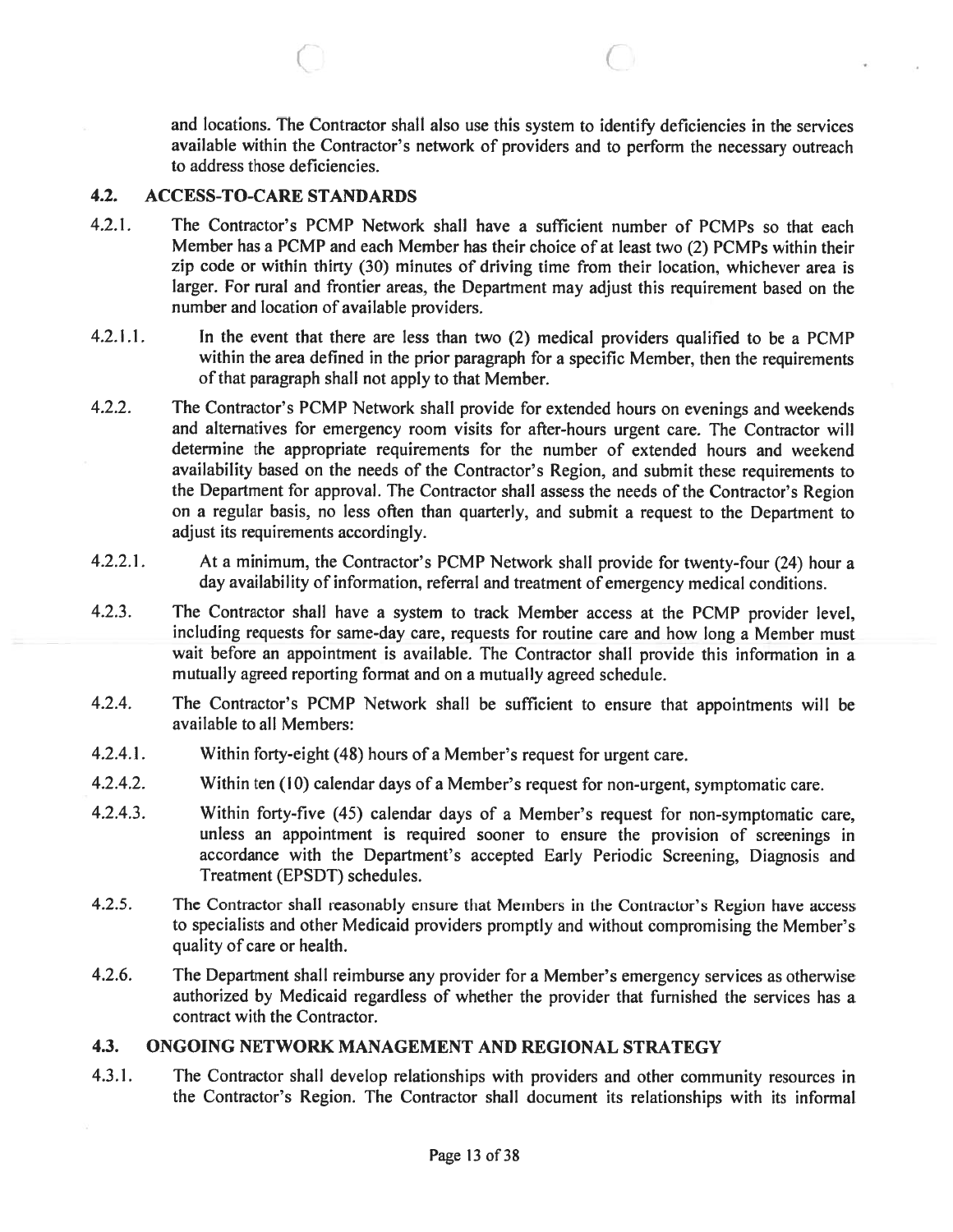network, including document its relationships with its informal network, including those providers and community resources, listing the names of the providers and resources, their area or areas of specialty and any other information requested by the Department. The Contractor shall provide updated documentation of its relationships, at least semiannually, once in December and once in June.

 $\circ$   $\circ$   $\circ$ 

- 4.3.1.1. DELIVERABLE: Provider and community resource relationship documentation.
- 4.3.1.2. DUE: Semiannually in December  $31<sup>st</sup>$  and June  $30<sup>th</sup>$ .
- 4.3.2. The Contractor shall create and document <sup>a</sup> communication <sup>p</sup>lan to communicate with all providers, behavioral health managed care organizations and PCMPs in its network and other community resources with which it has relationships, and to promote communication amongst the providers.
- 4.3.2.1. The communication <sup>p</sup>lan may include the following methods:
- 4.3.2.1.1. Assignment of providers to <sup>a</sup> specific provider relations consultant or point-of-contact within the Contractor's organization.
- 4.3.2.1.2. Holding information sessions for interested providers at practice association meetings or conferences.
- 4.3.2.1.3. Providing orientation sessions for providers that are new to the Contractor's network.
- 4.3.2.1 .4. Hosting forums for ongoing training regarding the ACC Program and services the Contractor offers.
- 4.3.2.1.5. Posting provider tools, trainings, informational material and the Contractor's contact details on the internet in easily accessible formats.
- 4.3.2.1.6. Developing standard communication intervals at which the Contractor will contact providers to maintain connection and lines of communication.
- 4.3.2.2. The Contractor shall distribute <sup>a</sup> network newsletter, on <sup>a</sup> quarterly basis, with tips and tools to promote continuous provider interest and involvement and includes, at <sup>a</sup> minimum:
- 4.3.2.2.1. Policy changes.
- 4.3.2.2.2. Upcoming training sessions.
- 4.3.2.2.3. Articles supporting program design for PCMPs in the ACC Program.
- 4.3.2.3. The Contractor shall submit its initial communication <sup>p</sup>lan for the Department's review. The Contractor shall submit any significant changes to the Communication <sup>p</sup>lan for the Department's review and approval.
- 4.3.2.3.1. DELIVERABLE: Communication <sup>p</sup>lan.
- 4.3.2.3.2. DUE: Ten (10) days from the Contract's Effective Date for the initial communication <sup>p</sup>lan and thirty (30) days from the date of any change for an updated communication plan.
- 4.3.2.4. The Contractor shall submit an annual communication <sup>p</sup>lan for the Department's review. In addition, the Contractor shall submit any significant changes to the Communication <sup>p</sup>lan for the Department's review and approval prior to implementation.
- 4.3.2.4.1. DELIVERABLE: Annual communication <sup>p</sup>lan.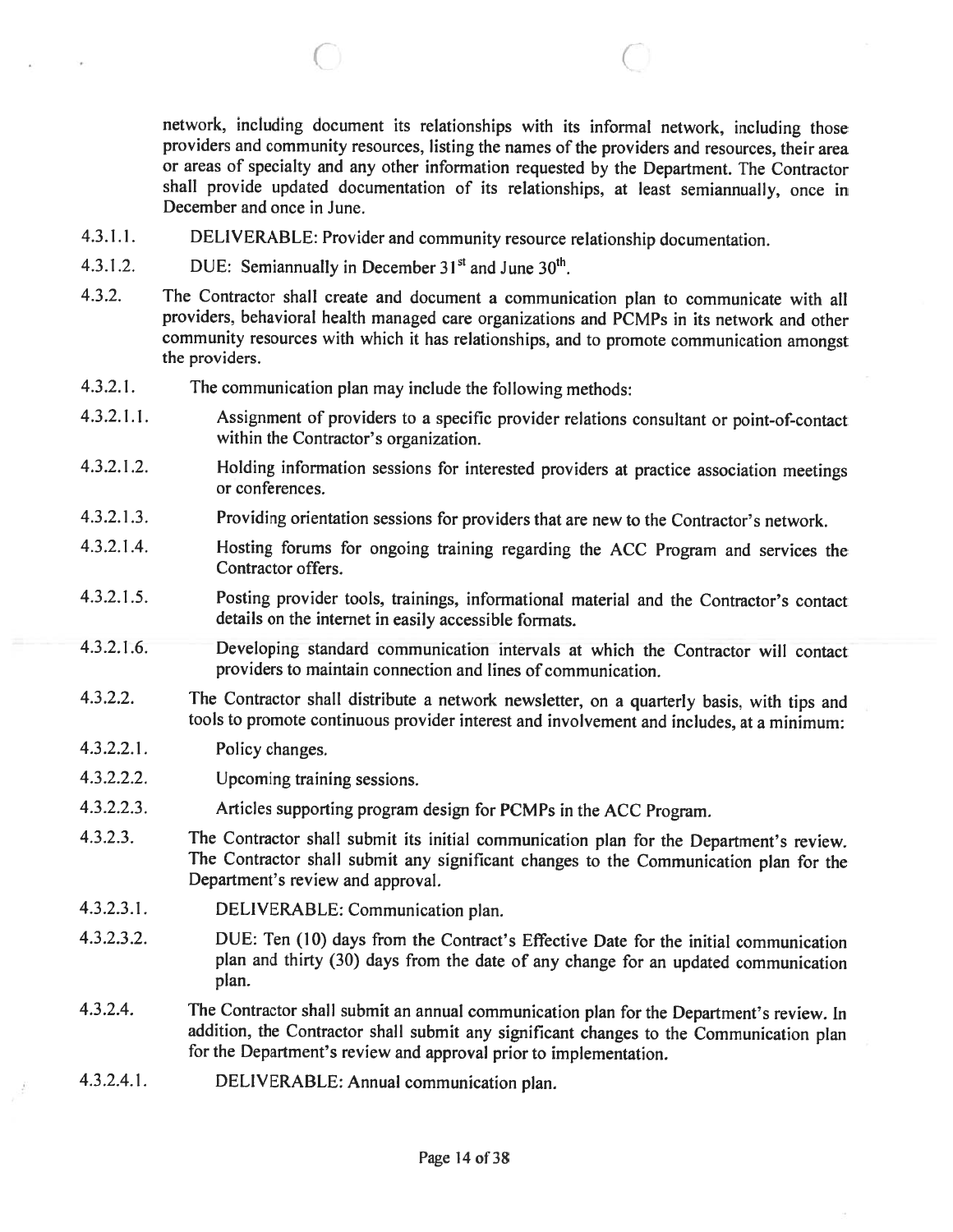4.3.2.4.2. DUE: Annually on July 1<sup>st</sup> and thirty (30) days from the date of any change for an updated communication plan.

 $\circ$   $\circ$   $\circ$ 

- 4.3.3. The Contractor shall create an expansion <sup>p</sup>lan that will describe how it will expan<sup>d</sup> its network to accommodate the increased Members enrolled during the Expansion Phase. The Contractor shall deliver this expansion <sup>p</sup>lan to the Department within ninety (90) days of the Contract's Effective Date. The Department may direct changes to the <sup>p</sup>lan if it believes the expansion <sup>p</sup>lan is insufficient.
- 4.3.3.1. DELIVERABLE: Expansion plan.
- 4.3.3.2. DUE: Ninety (90) days from the Contract's Effective Date.
- 4.3.4. The Contractor shall update the expansion <sup>p</sup>lan to address any reques<sup>t</sup> by the Department and resubmit the updated expansion <sup>p</sup>lan to the Department within ten (10) days of the Department's reques<sup>t</sup> for changes.
- 4.3.4.1. DELIVERABLE: Updated expansion <sup>p</sup>lan.
- 4.3.4.2. DUE: Ten (10) days from the Department's reques<sup>t</sup> for <sup>a</sup> change.
- 4.3.5. The Contractor shall perform PCMP and provider satisfaction surveys, on <sup>a</sup> quarterly basis, to assess the adequacy of suppor<sup>t</sup> and assistance rendered by the Contractor to providers.

#### SECTION 5.0 PROVIDER SUPPORT

# 5.1. ADMINISTRATIVE SUPPORT

- 5.1.1. The Contractor shall make all of the providers in its network aware of Colorado Medicaid programs, policies and processes within one (1) month of executing <sup>a</sup> contract with <sup>a</sup> that provider.
- 5.1.1.1. This information shall include, but is not limited to, information regarding all of the following:
- 5.1.1 .1.1. Benefit packages and coverage policies.
- 5.1 .1 .1.2. Prior authorization referral requirements.
- 5.1.1.1.3. Claims and billing procedures.
- 5.1.1.1.4. Eligibility and enrollment processes.
- 5.1.1.1.5. Other operational components of service delivery.
- 5.1.1.2. This information shall be delivered to providers during direct contact at meetings, forums, training sessions or seminars, or through any method of mailing, as defined in 10 C.C.R. 2505-10 §8.050.
- 5.1.1.3. The Contractor shall submit all formal policy and procedure documents and <sup>p</sup>lans for provider suppor<sup>t</sup> to the Department for review. The Department may reques<sup>t</sup> changes to the formal policy and procedure documents or <sup>p</sup>lans for direct contact, and the Contractor shall make the changes and deliver the updated documents or <sup>p</sup>lans to the Department.
- 5.1.1.3.1. DELIVERABLE: All information documents and direct provider contact <sup>p</sup>lans.
- 5.1.1.3.2. DUE: Ten (10) days from the date the documents or <sup>p</sup>lans are requested by the Department; and ten (10) days from the reques<sup>t</sup> by the Department to make <sup>a</sup> change for updated documents.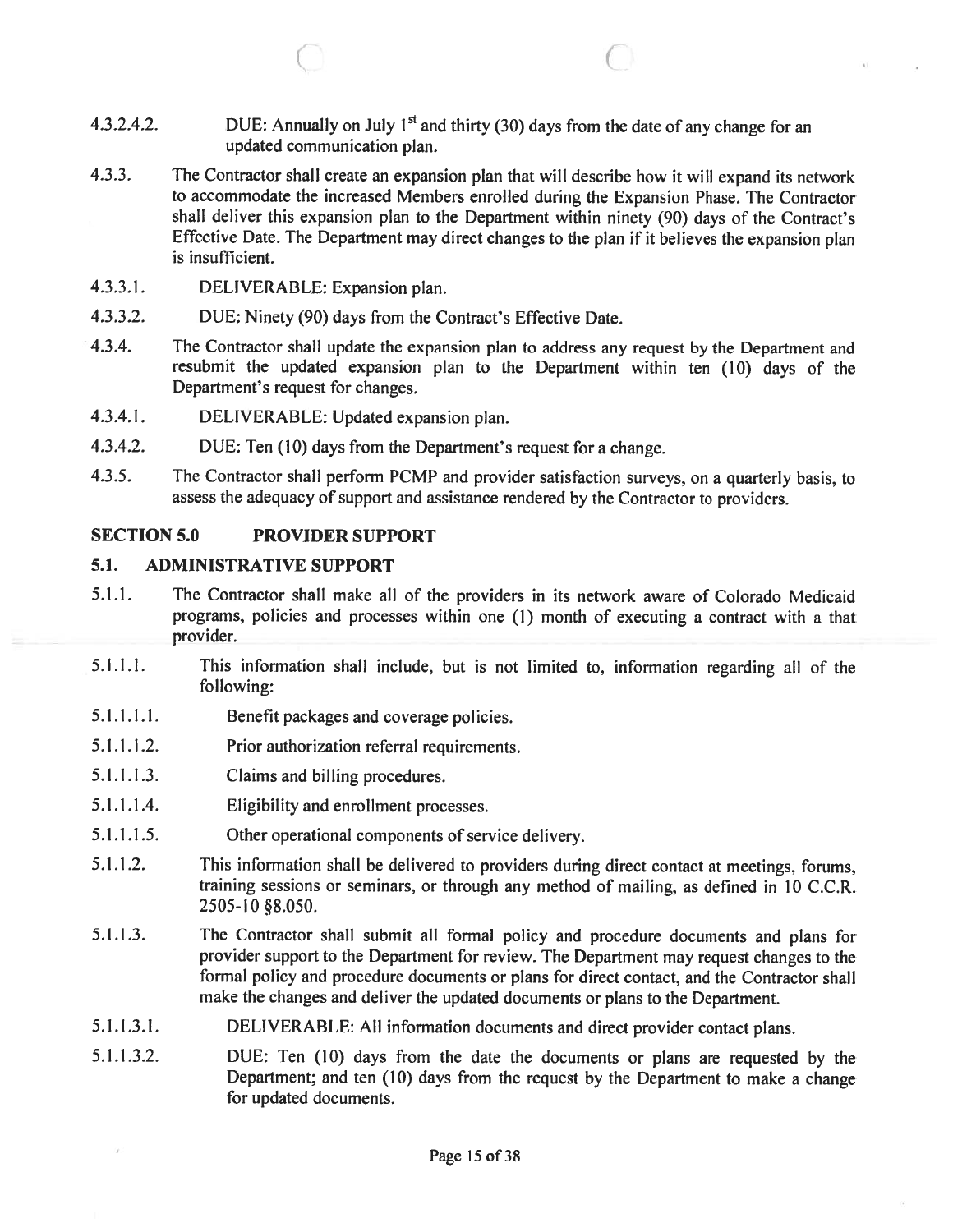5.1.2. The Contractor shall make informational and educational materials available to providers regarding the roles that the Department, the Contractor and other Department contractors and partners <sup>p</sup>lay in the Colorado Medicaid system. These other Department contractors and partners shall include, at <sup>a</sup> minimum all of the following:

 $\circ$   $\circ$   $\circ$   $\circ$ 

- 5.1.2.1. The Statewide Data Analytics Contractor (SDAC).
- 5.1.2.2. The Department's enrollment broker.
- 5.1.2.3. The State's Medicaid fiscal agent.
- 5.1.2.4. The Department's utilization management contractor.
- 5.1.2.5. The Department's managed care ombudsman.
- 5.1.2.6. The county departments of human and social services for the counties in the Contractor's Region.
- 5.1.2.7. The Community-Centered Boards and Single Entry Point agencies.
- 5.1 .3. The Contractor shall act as <sup>a</sup> liaison between the Department and its other contractors and partners and the providers. The Contractor shall assist providers in resolving barriers and problems related to the Colorado Medicaid systems, including, but not limited to all of the following:
- 5.1.3.1. Issues relating to Medicaid provider enrollment.
- 5.1.3.2. Prior authorization and referral issues.
- 5.1 .3.3. Member eligibility and coverage policies.
- 5.1.3.4. PCMP designation problems.
- 5.1.3.5. PCMP Per Member Per Month (PMPM) payments.
- 5.1.4. The Contractor shall provide <sup>a</sup> client and provider service center to receive calls from Members and providers regarding the ACC Program and to address all issues or problems facing those Members or providers related to the ACC Program. The Contractor shall make this service center available to clients and providers from 8:00 am until 5:00 pm Mountain Time of each Business Day.
- 5.1.5. Using the Department provided data on all ACC members, the contractor shall assist all ACC PCMPs (including those they are not contracted with), upon request, by providing information on the provider's ACC members and their member's RCCO assignments.

# 5.2. PRACTICE SUPPORT

- 5.2.1. The Contractor shall submit <sup>a</sup> Practice Support Plan, describing its annual activities, specific efforts to support the integration of behavioral and primary care, and efforts to meet the needs of the AwDC population for Department review and approval. These practice support activities shall be directed at <sup>a</sup> majority of the PCMPs in the Contractor's Region and may range from disseminating <sup>a</sup> practice support resource to its PCMP network to conducting formal training classes for PCMPs relating to practice support. These activities shall include at least one activity relating to each of the following topics:
- 5.2.1.1. Operational practice support.
- 5.2.1 .2. Clinical tools.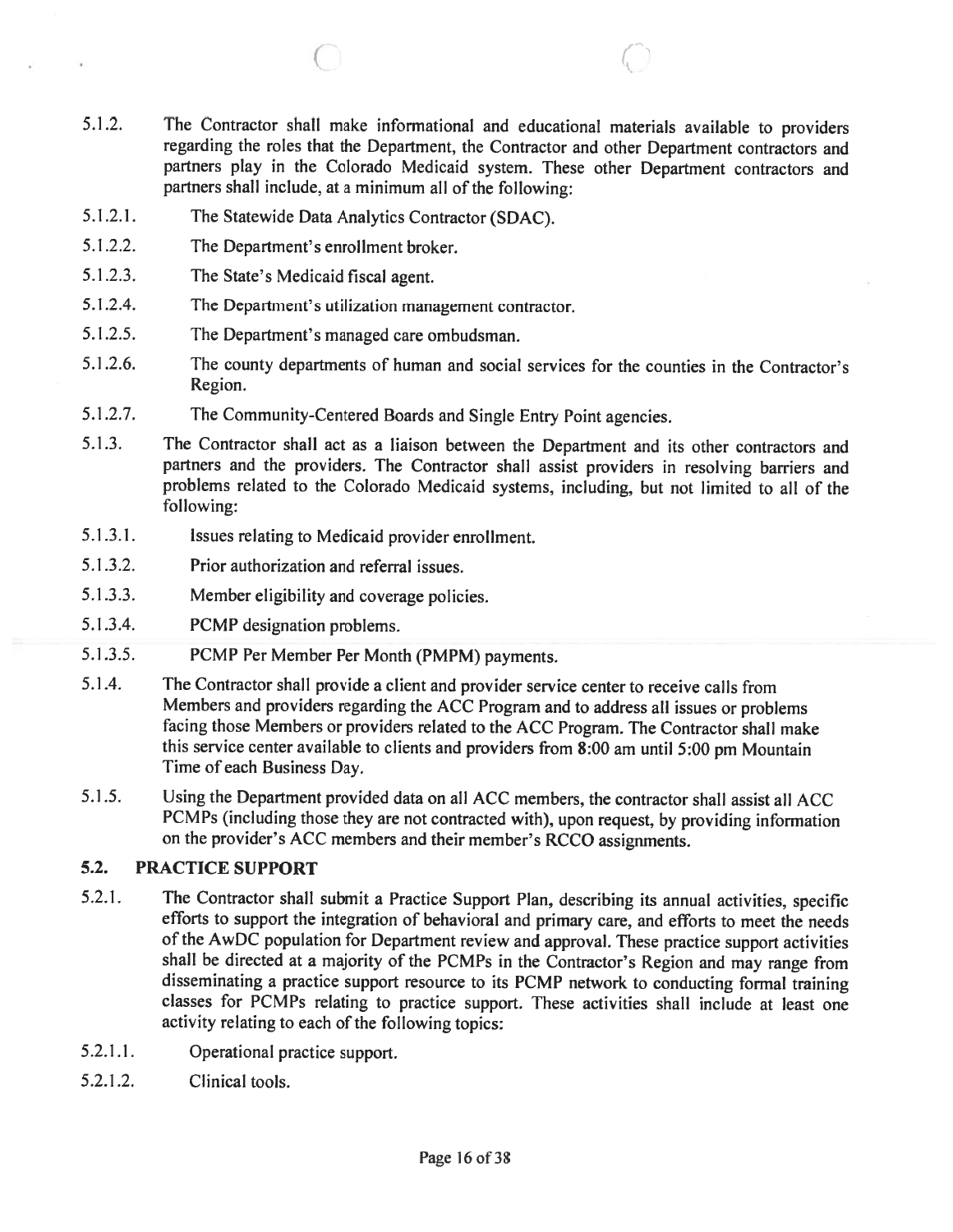- 5.2.1.3. Client or Member materials.
- 5.2.1 .3.1. DELIVERABLE: Practice Support Plan.
- 5.2.1.3.2. DUE: Annually, within the first three (3) months of the state fiscal year.
- 5.2.2. The Department will provide the Contractor materials relating to behavioral health and the BHOs. The Contractor shall distribute these materials to all of the PCMPs in the Contractor's PCMP Network. The Department will direct the Contractor on the method for distributing these materials.

 $\circ$   $\circ$   $\circ$   $\circ$ 

- 5.2.3. The Contractor shall offer suppor<sup>t</sup> to PCMPs and providers, which may include comprehensive guidance on practice redesign to providing assistance with practice redesign and performanceenhancing activities. The Contractor shall provide tools to the PCMPs and providers that may include any of the following:
- 5.2.3.1. Clinical Tools:
- 5.2.3.1.1. Clinical care guidelines and best practices.
- 5.2.3.1 .2. Clinical screening tools, such as depression screening tools and substance use screening tools.
- 5.2.3.1.3. Health and functioning questionnaires.
- 5.2.3.1.4. Chronic care templates.
- 5.2.3.1.5. Registries.
- 5.2.3.2. Client Materials:
- 5.2.3.2.1. Client reminders.
- 5.2.3.2.2. Self-management tools.
- 5.2.3.2.3. Educational materials about specific conditions.
- 5.2.3.2.4. Client action plans.
- 5.2.3.2.5. Behavioral health surveys and other self-screening tools.
- 5.2.3.3. Operational Practice Support:
- 5.2.3.3.1. Guidance and education on the principles of the Medical Home.
- 5.2.3.3.2. Training on providing culturally competent care.
- 5.2.3.3.3. Training to enhance the health care skills and knowledge of supporting staff.
- 5.2.3.3.4. Guidelines for motivational interviewing.
- 5.2.3.3.5. Tools and resources for <sup>p</sup>hone call and appointment tracking.
- 5.2.3.3.6. Tools and resources for tracking labs, referrals and similar items.
- 5.2.3.3.7. Referral and transitions of care checklists.
- 5.2.3.3.8. Visit agendas or templates.
- 5.2.3.3.9. Standing pharmacy order templates.
- 5.2.3.4. Data, Reports and Other Resources:
- 5.2.3.4.1. Expanded provider network directory.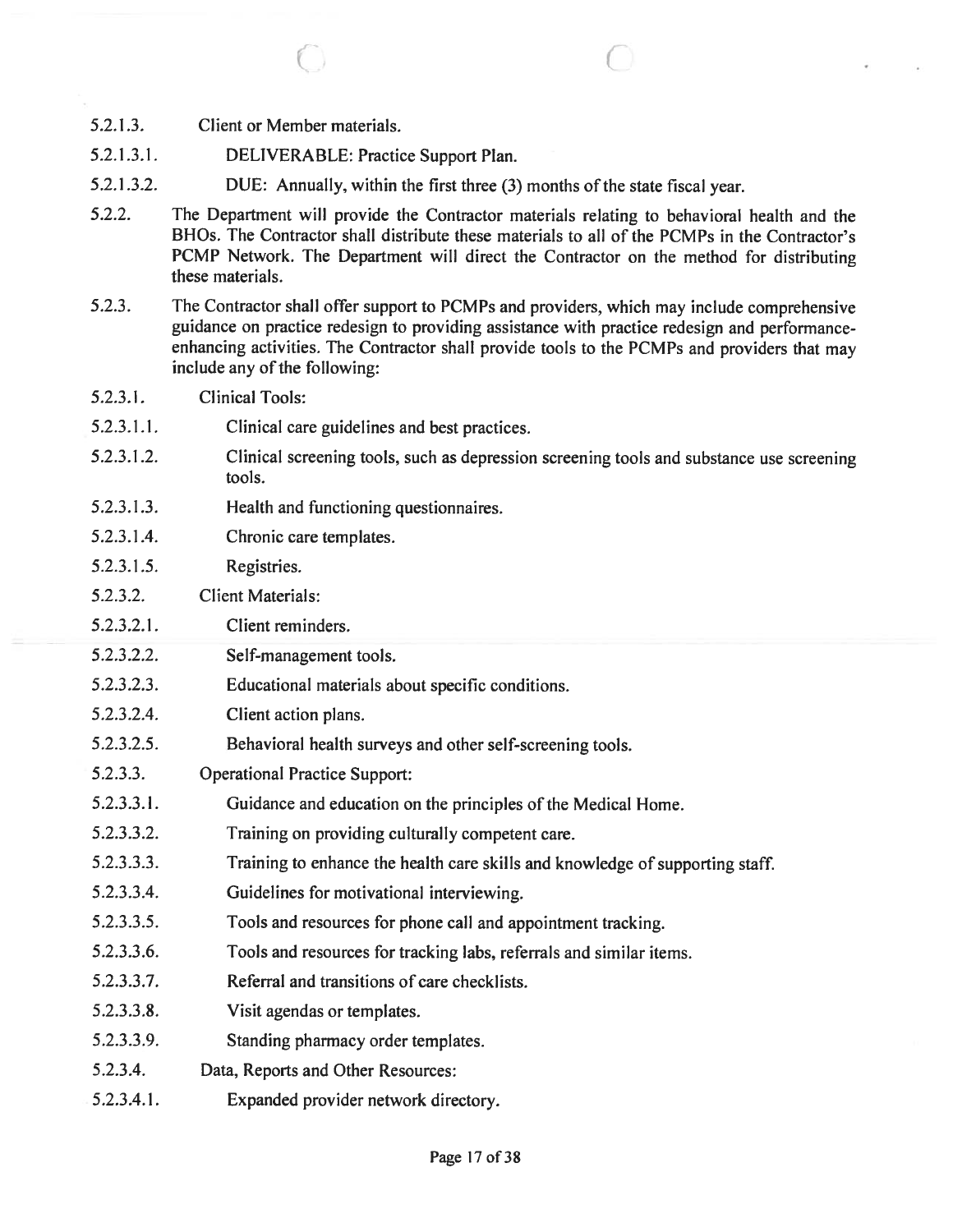- 5.2.3.4.2. Comprehensive directory of community resources.
- 5.2.3.4.3. Directory of other Department-sponsored resources, such as the managed care ombudsman and nurse advice line.

 $\circ$  C

- 5.2.3.4.4. Link from main ACC Program website to the Contractor's website of centrally located tools and resources.
- 5.2.4. The Contractor shall provide qualified staff to act as transformation coaches for the providers in the Contractor's PCMP Network. The transformation coaches shall provide assistance necessary for the providers to build skills for their medical home practice. The areas that these transformation coaches shall address include, but are not limited to, all of the following:
- 5.2.4.1. Process mapping.
- 5.2.4.2. Data analysis.
- 5.2.4.3. Embedding clinical guidelines.
- 5.2.4.4. Development of strategies for impacting clinical outcomes.
- 5.2.4.5. Improving office efficiencies.
- 5.2.4.6. Tri-annual group learning collaborative with other practices.
- 5.2.5. Provider Support Accessibility
- 5.2.5.1. The Contractor shall have an internet-accessible website that contains, at <sup>a</sup> minimum, all of the following:
- 5.2.5.1.1. General information about the ACC Program, the Contractor entity, the Contractor's role and purpose and the principles of <sup>a</sup> Medical Home.
- 5.2.5.1 .2. <sup>A</sup> network directory listing providers and PCMPs with whom the Contractor has <sup>a</sup> contract, their contact information and provider characteristics such as gender, languages spoken, whether they are currently accepting new Medicaid clients and links to the provider's website if available.
- 5.2.5.1 .3. <sup>A</sup> provider page or section that contains <sup>a</sup> description of the support the Contractor offers to providers, an online library of available tools, screenings, clinical guidelines, practice improvement activities, templates, trainings and any other resources the Contractor has compiled.
- 5.2.5.1 .4. <sup>A</sup> listing of immediately available resources to guide providers and their Members to needed community-based services, such as child care, food assistance, services supporting elders, housing, utility assistance and other non-medical supports.
- 5.2.6. The Contractor shall provide interpreter services for all interactions with Members or Clients when there is no bilingual or multilingual staff member of the Contractor available who speaks <sup>a</sup> language understood by <sup>a</sup> Member.
- 5.2.6.1. The Contractor may provide interpreter services for any PCMP in the Contractor's Region or any other provider with whom the Contractor has an agreement that the provider needs to interact with Members.

# 5.3. DATA ANALYSIS AND REPORTS

5.3.1. The Contractor shall provide reasonable network and care coordination data to the Department or to the SDAC at the Department's direction.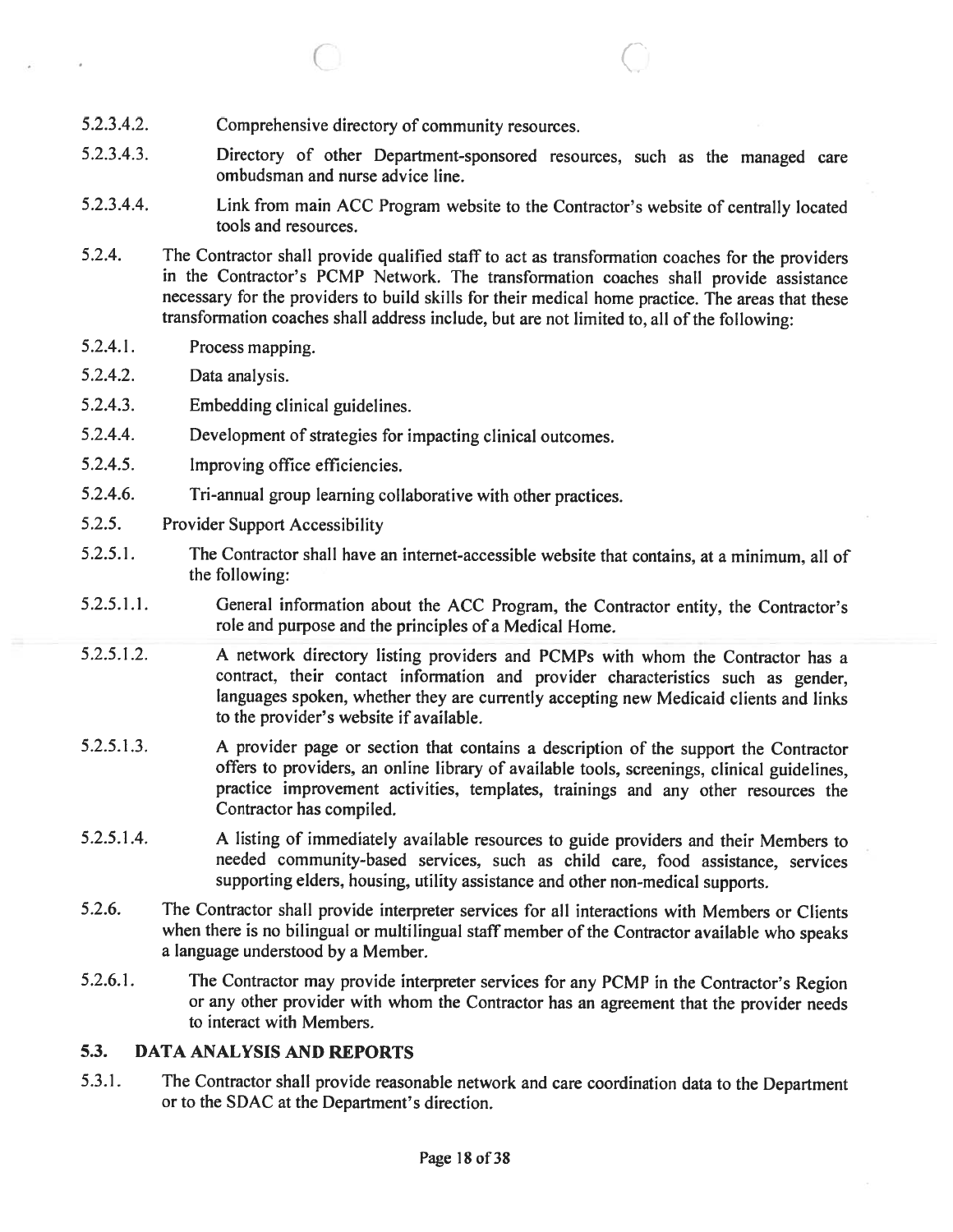5.3.2. The Contractor shall access any reports, queries and searches it requires from the SDAC. The Contractor shall design any queries or searches it requires and interpret the results of the queries and searches it conducts.

C C

- 5.3.21. The Contractor shall share with the PCMPs, the SDAC and the Department any specific findings or important trends discovered through the Contractor's analysis of the available data and information.
- 5.3.3. The Contractor shall educate and inform the PCMPs and providers about the data reports and systems available to the providers and the practical uses of the available reports.
- 5.3.4. The Contractor shall take appropriate action, based on the results of its searches, queries and analyses, to improve performance, target efforts on areas of concern and apply the information to make changes and improve the health outcomes of its members.
- 5.3.4.1. The Department may reques<sup>t</sup> that the Contractor repor<sup>t</sup> the results of any analysis it performs. At the Department's request, the Contractor shall repor<sup>t</sup> the results of the analyses it performed to the Department and what steps it intends to take based on those analyses, within ten (10) days of the Department's request. The Department may reques<sup>t</sup> additional information, that the Contractor perform further analyses or that the Contractor modify any steps it intends to take at the Department's sole discretion.

#### SECTION 6.0 MEDICAL MANAGEMENT AND CARE COORDINATION

# 6.1. REFERRAL PROCESS ASSISTANCE

- 6.1.1. The Contractor shall ensure that all PCMPs with which it contracts are aware of and comply with the Department's referral requirements. These requirements include referring the PCMP's Members to specialty care, as appropriate, and ensuring that clinical referrals are completed between PCMPs and specialists/referred providers to facilitate optimal health care, care coordination, and information sharing.
- 6.1.1 .1. The Contractor shall develop <sup>a</sup> written protocol for clinical referrals to facilitate care coordination and sharing of relevant Member information and deliver those protocols to the Department for review and approval.
- 6.1.1.1.1. DELIVERABLE: Clinical Referral Protocol.
- 6.1.1.1.2. DUE: February 1,2013.
- 6.1.1.2. The Department will review the Contractor's Clinical Referral Protocol and may direct changes. In the event that the Department directs changes, the Contractor shall make all changes to the Clinical Referral Protocol as directed by the Department.
- 6.1.1.2.1. DELIVERABLE: Clinical Referral Protocol including all changes directed by the Department.
- 6.1.1.2.2. DUE: Within three (3) Business Days from the Department's reques<sup>t</sup> for <sup>a</sup> change, unless more time is granted by the Department.
- 6.1.1.3. The Contractor shall implement the Clinical Referral Protocol by the later of March 1, <sup>2013</sup> or the Department's approval of the Clinical Referral Protocol.
- 6.1.1.4. In the event that the Contractor desires to make <sup>a</sup> material change to its Clinical Referral Protocol, the Contractor shall deliver any updates to its Clinical Referral Protocol to the Department for review and approval.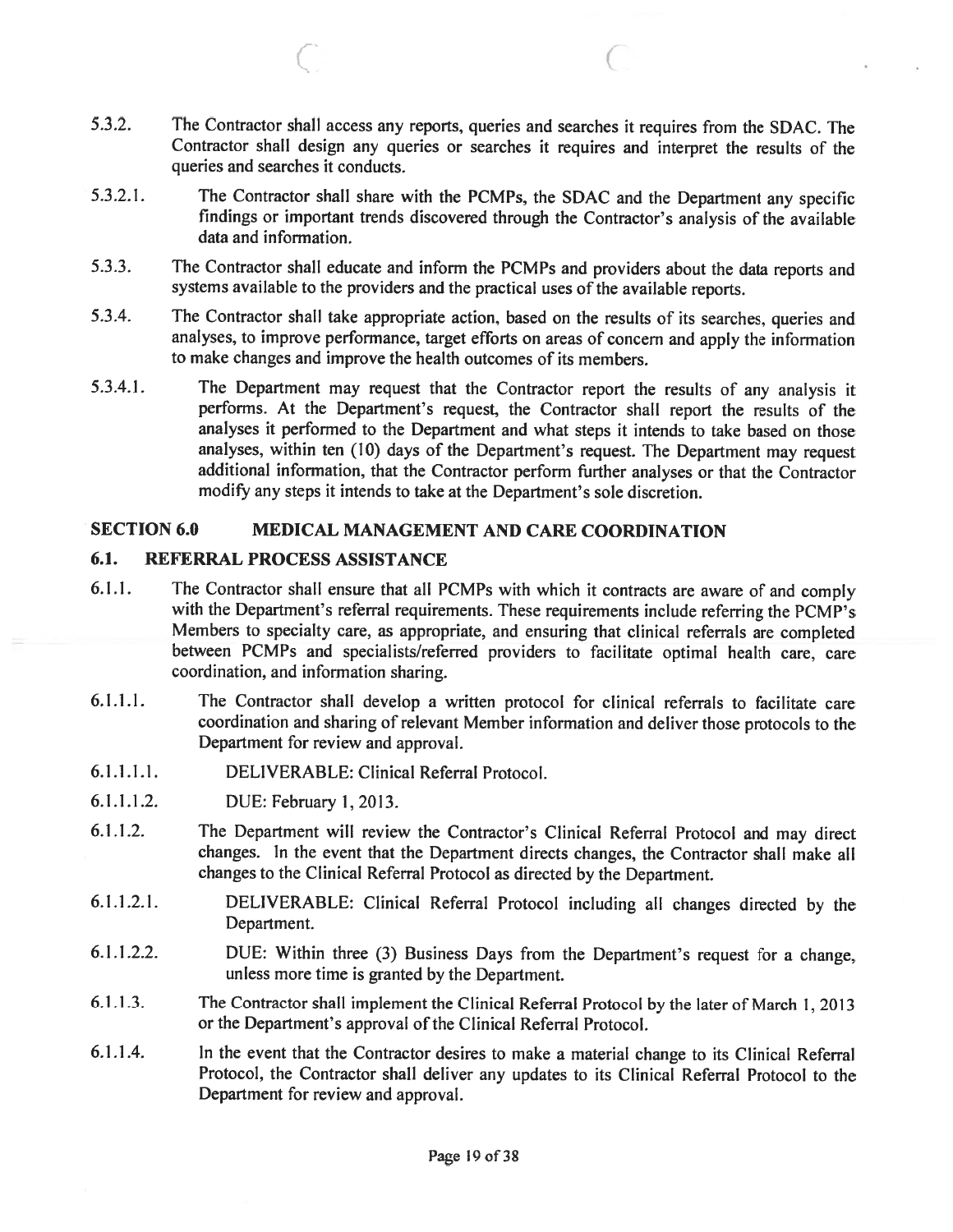6.1 .1 .5. The Contractor shall not implement any material change to the Clinical Referral Protocol or updated Clinical Referral Protocol prior to the Department's approva<sup>l</sup> of that protocol.

C C.

- 6.1.1.6. The Contractors will work with providers and the Department to minimize administration burden on providers resulting from the Contractor's protocols.
- 6.1 .2. The Contractor shall allow the PCMPs with which it contracts to refer Members to any specialists enrolled in Medicaid or any other Medicaid provider, including those not associated with the Contractor or another RCCO. The PCMP will not be required to provide <sup>a</sup> referral when the Member receives any of the following services:
- 6.1 .2.1. Emergency care.
- 6.1.2.2. EPSDT screenings.
- 6.1 .2.3. Emergency and non-emergen<sup>t</sup> medical transportation.
- 6.1 .2.4. Anesthesiology services.
- 6.1.2.5. Dental services.
- 6.1.2.6. Vision services.
- 6.1.2.7. Family planning services.
- 6.1 .2.8. Behavioral health services.
- 6.1.2.9. Home and Community-Based Waiver services, as defined in the State Plan that the Department has submitted to the Centers for Medicare and Medicaid Services.
- 6.1.2.10. Obstetrical care.
- 6.! .2.11. Primary care from <sup>a</sup> primary care <sup>p</sup>hysician, other than the Member's PCMP, if the Member's PCMP is unavailable to see the Member.
- 6.1.2.12. Hospice Care.
- 6.1.3. After the clinical referral protocol described in section 6.1.1.3 is implemented, the Contractor shall ensure that the goal of improved communication and care coordination is met and that clinical referrals are occurring.
- 6.1.3.1. The Department may reques<sup>t</sup> and review data and supporting documentation from the Contractor to ensure compliance with this requirement. All such monitoring will be performed in <sup>a</sup> manner that will not unduly interfere with contract work.

# 6.2. MEDICAL MANAGEMENT SUPPORT

- 6.2.1. The Contractor shall use, and recommend to PCMPs, traditional and non-traditional medical managemen<sup>t</sup> practices and tools to ensure optimal health outcomes and manage costs for the Department and the Contractor's Members. These practices and tools may include, but are not limited to, any of the following:
- 6.2.1.1. Traditional methods:
- 6.2.1.1.1. Coordination with the Department's utilization managemen<sup>t</sup> contractor to detect inappropriate utilization of services.
- 6.2.1.1.2. Integrating disease managemen<sup>t</sup> into the care of Members with multiple chronic conditions.
- 6.2.1 .1 .3. Catastrophic case management.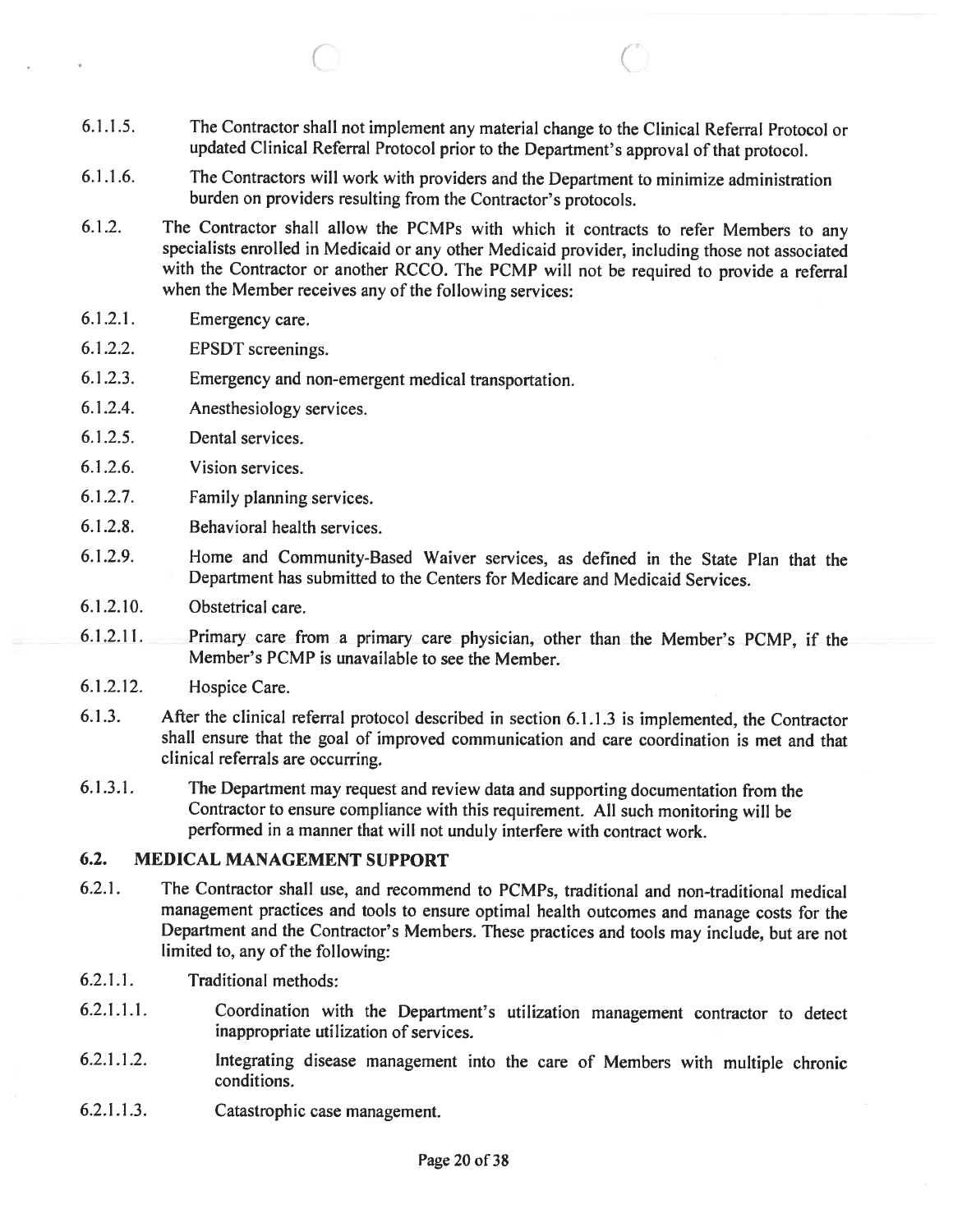6.2.1 .1 .4. Coordination of medical services for Members with serious, life-changing, and possibly life-threatening, illnesses and injuries.

 $\circ$  c

- 6.2.1.2. Innovative and proven or promising practices:
- 6.2.1.2.1. Technologically enhanced communication, such as cell <sup>p</sup>hone messages, email communication and text messaging.
- 6.2.1.2.2. Providing PCMPs with tools and resources to suppor<sup>t</sup> informed medical decisionmaking with Members.
- 6.2.1 .2.3. Alternate formats for delivering care.
- 6.2.1.2.4. Methods for diversion to the most appropriate care setting.
- 6.2.2. The Department may review the Contractor's medical managemen<sup>t</sup> practices and tools. In the event that the Department determines any practice or tool to be ineffective, inappropriate or otherwise unacceptable, the Contractor shall cease using or recommending that practice or tool immediately upon notification by the Department of its unacceptability.

# 6.3. PROMOTION OF MEMBER EMPOWERMENT, HEALTHY LIFESTYLE CHOICES AND INFORMED DECISION MAKING

- 6.3.1. The Contractor shall promote Member education and informed decision-making regarding healthy lifestyle choices, medical treatment and all aspects of the Member's own health care. This education shall include an overview of the ACC Program and how to navigate services within the Colorado Medicaid program. The Contractor's strategies may include, but are not limited to:
- 6.3.1.1. <sup>A</sup> comprehensive approac<sup>h</sup> to promoting healthy behavior that takes into consideration factors that affect healthy behavior, such as community and cultural practices and standards, daily work and life opportunities and limitations and Member awareness of how behavior affects health. This approac<sup>h</sup> may include clinical, persona<sup>l</sup> and community-based strategies, as appropriate.
- 6.3.1.2. Motivational interviewing to create Member-centered, directive methods for increasing the member's intrinsic motivation to change behavior.
- 6.3.1.3. Use of member decision aids.
- 6.3.1.4. Community health education, either provided by the Contractor or provided in partnership with the existing community of health educators, to help Members make lifestyle choices that lead to better health.
- 6.3.2. The Department may review the Contractor's strategies for promoting Member education and informed decision-making. In the event that the Department determines any strategy to be ineffective, inappropriate or otherwise unacceptable, the Contractor shall cease using that strategy immediately upon notification by the Department of its unacceptability.

# 6.4. CARE COORDINATION

6.4.1. The Contractor shall provide care coordination for its Members, necessary for the Members to achieve their desired health outcomes in an efficient and responsible manner. The Contractor may allow the PCMPs other Subcontractors or other sources to perform some or all of the care coordination activities, but the Contractor shall be responsible for the ultimate delivery of care coordination services.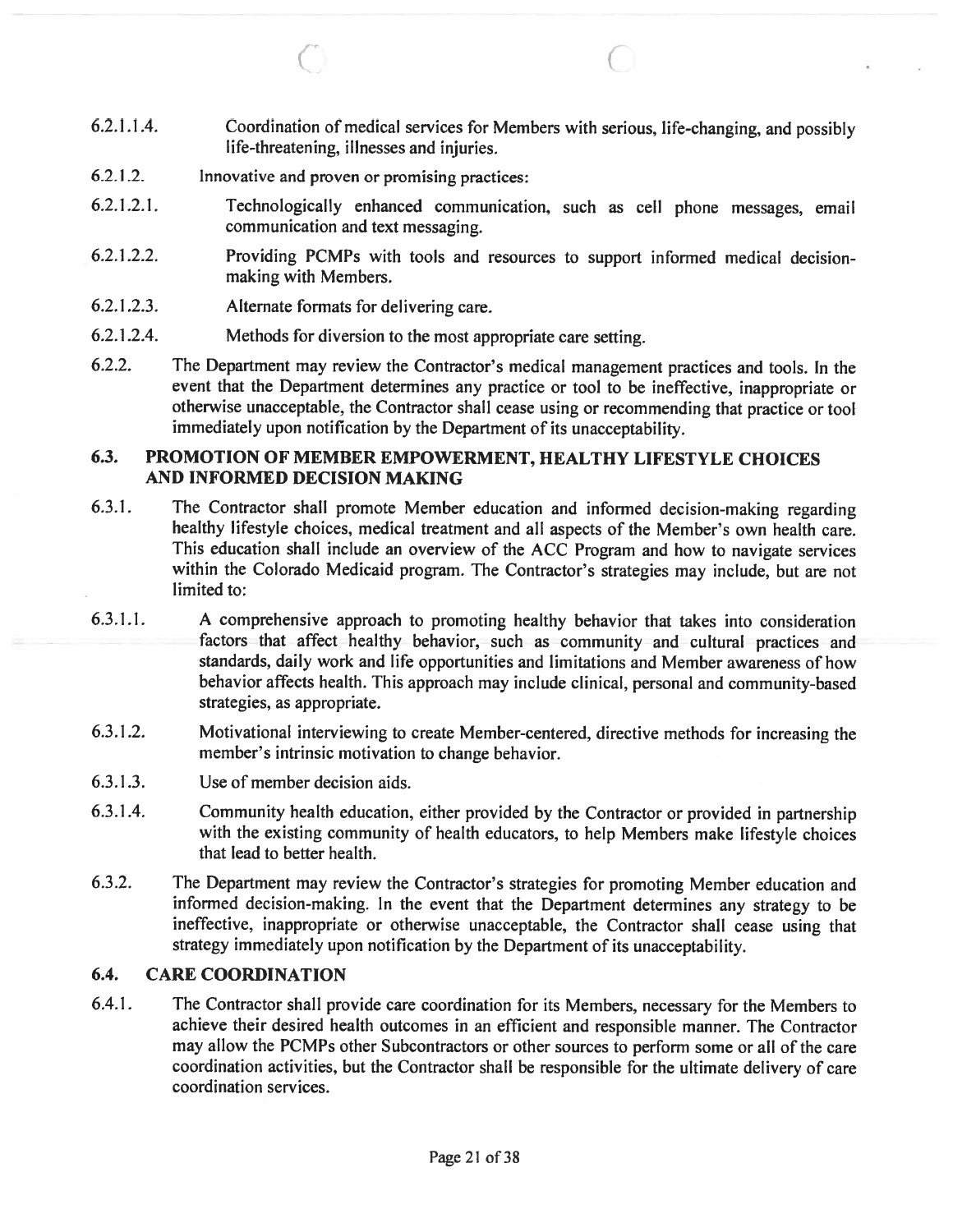6.4.1.1. In the event that the Contractor allows <sup>a</sup> PCMP or other Subcontractor to perform any care coordination activities, the agreement with that PCMP or other Subcontractor shall comply with all requirements of the Contract.

 $\circ$   $\circ$   $\circ$   $\circ$ 

- 6.4.2. Regardless of its relationships or contracts with PCMPs or Subcontractors, the Contractor shall:
- 6.4.2.1. Assess current care coordination services provided of its Members to determine if the providers involved in each Member's care are providing necessary care coordination services and which care coordination services are insufficient or are not provided.
- 6.4.2.2. Provide all care coordination services that are not provided by another source.
- 6.4.2.3. Work with providers who are responsible for the Member's care to develop <sup>a</sup> <sup>p</sup>lan for regular communication with the person(s) who are responsible for the Member's care coordination.
- 6.4.2.4. Reasonably ensure that all care coordination services, including those provided by other individuals or entities, meet the needs of the Member.
- 6.4.3. The Contractor shall develop <sup>a</sup> formal system of care coordination for its Members. This formal system shall have the following characteristics:
- 6.4.3.1. Comprehensive Care Coordination characteristics include:
- 6.4.3.1.1. Assessing the Member's health and health behavior risks and medical and non-medical needs, including determining if <sup>a</sup> care <sup>p</sup>lan exists and creating <sup>a</sup> care <sup>p</sup>lan if one does not exist and is needed.
- 6.4.3.1.1.1. The care <sup>p</sup>lan shall include <sup>a</sup> behavioral health component for those clients in need of behavioral health services.
- 6.4.3.1.2. The ability to link Members both to medical services and to non-medical, community-<br>based services, such as child care, food assistance, services supporting elders, housing, utilities assistance and other non-medical supports. This ability to link may range from being able to provide Members with the necessary contact information for the service to arranging the services and acting as <sup>a</sup> liaison between medical providers, non-medical providers and the Member.
- 6.4.3.1 .3. Providing assistance during care transitions from hospitals or other care institutions to home- or community-based settings or during other transitions, such as the transition from children's health services to adult health services or from hospital or home care to care in <sup>a</sup> nursing facility. This assistance shall promote continuity of care and prevent unnecessary re-hospitalizations and document and communicate necessary information about the Member to the providers, institutions and individuals involved in the transition.
- 6.4.3.1 .4. Providing solutions to problems encountered by providers or Members in the provision or receipt of care.
- 6.4.3.1.4.1. The Contractor shall document all problems presented by providers and Members in the provision or receipt of care and the solutions <sup>g</sup>iven to the provider or the Member. The Department may review any of the documented solutions and, should the Department determine the solution to be insufficient or otherwise unacceptable,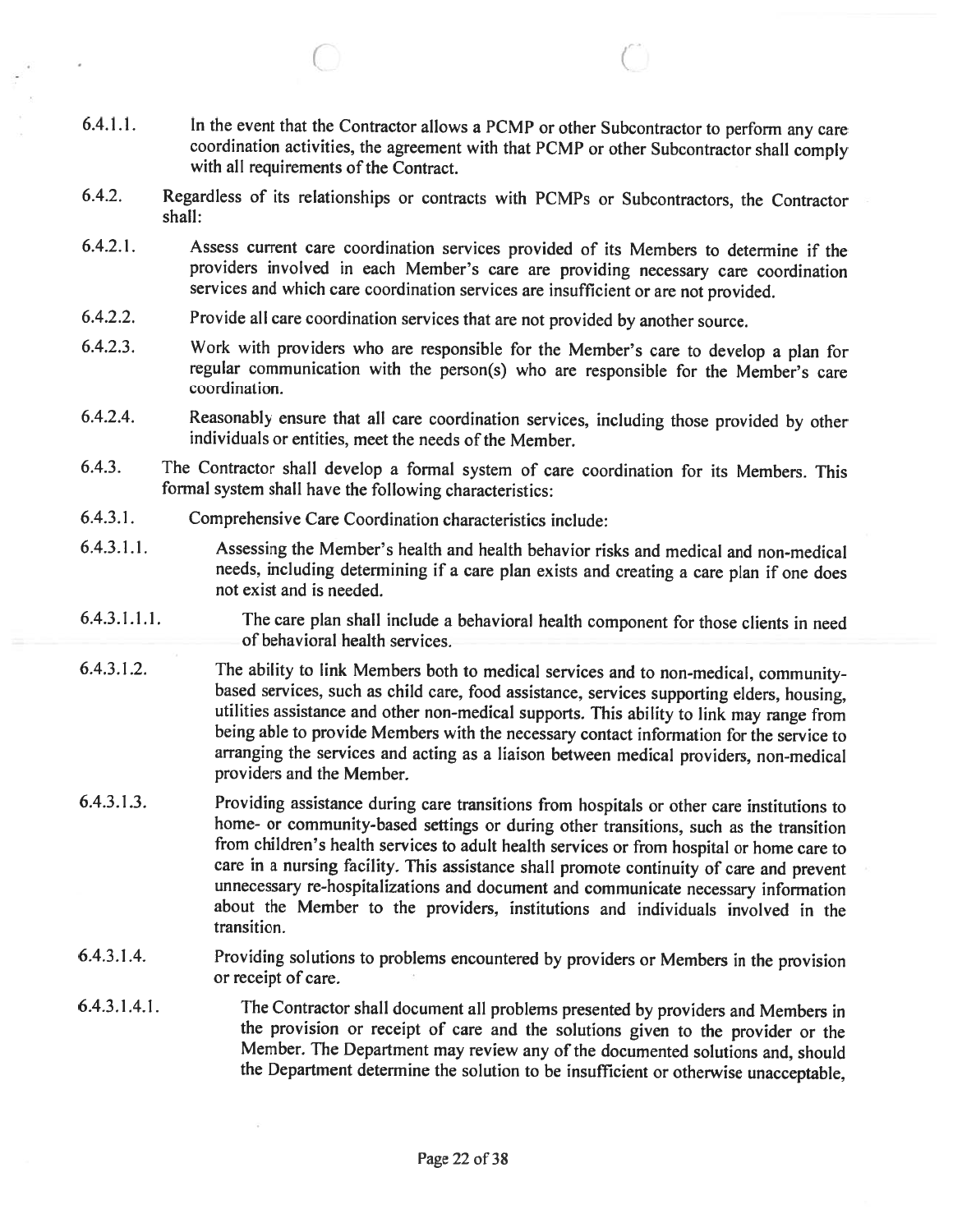may direct the Contractor to find <sup>a</sup> different solution or follow <sup>a</sup> specific course of action.

6.4.3.1.5. Informing the Members of the Department's Medicaid ombudsman to assist the Member in resolving health care issues and filing grievances.

C' C

- 6.4.3.1 .6. Following up with Members to assess whether the Member has received needed services and if the Member is on track to reach their desired health outcomes.
- 6.4.3.2. Client/Family Centered characteristics include:
- 6.4.3.2.1. Ensuring that Members, and their families if applicable, are active participants in the Member's care, to the extent that they are able and willing.
- 6.4.3.2.2. Providing care and care coordination activities that are linguistically appropriate to the Member and are consistent with the Member's cultural beliefs and values
- 6.4.3.2.2.1. The Contractor shall provide cultural competency training to all of its new clinical staff members within three months of that staff member's hiring. The Contractor shall provide updated training to all staff members on an annual basis or as needed to address issues that arise in relation to cultural competency as requested by the Department.
- 6.4.3.2.3. Providing care coordination that is responsive to the needs of special populations, including, but not limited to:
- 6.4.3.2.3.1. The physically or developmentally disabled.
- 6.4.3.2.3.2. Children and foster children.
- 6.4.3.2.3.3. Adults and the aged.
- 6.4.3.2.3.4. Non-English speakers.
- 6.4.3.2.3.5. All expansion populations, as defined in Colorado House Bill 09-1293, the Colorado Health Care Affordability Act.
- 6.4.3.2.3.6. Members in need of assistance with medical transitions.
- 6.4.3.2.3.7. Members with complex behavioral or physical health needs.
- 6.4.3.2.3.8. Members with HIV: In order to serve this population, the Contractor shall coordinate with the STD/HIV section of the Colorado Department of Public Health and Environment, which administers the Ryan White-funded program.
- 6.4.3.2.4. Providing care coordination that aims to keep Members out of <sup>a</sup> medical facility or institutional setting and provide care in the Member's community or home to the greatest extent possible. The Contractor shall ensure that all care coordination activities comply with the Supreme Court decision in Olmstead v. L. C. (527 U.S. 581 (1999)).
- 6.4.3.3. Integrated Care Coordination characteristics include:
- 6.4.3.3.1. Ensuring that <sup>p</sup>hysical, behavioral, long-term care, social and other services are continuous and comprehensive and the service providers communicate with one another in order to effectively coordinate care.
- 6.4.3.3.2. Providing services that are not duplicative of other services and that are mutually reinforcing.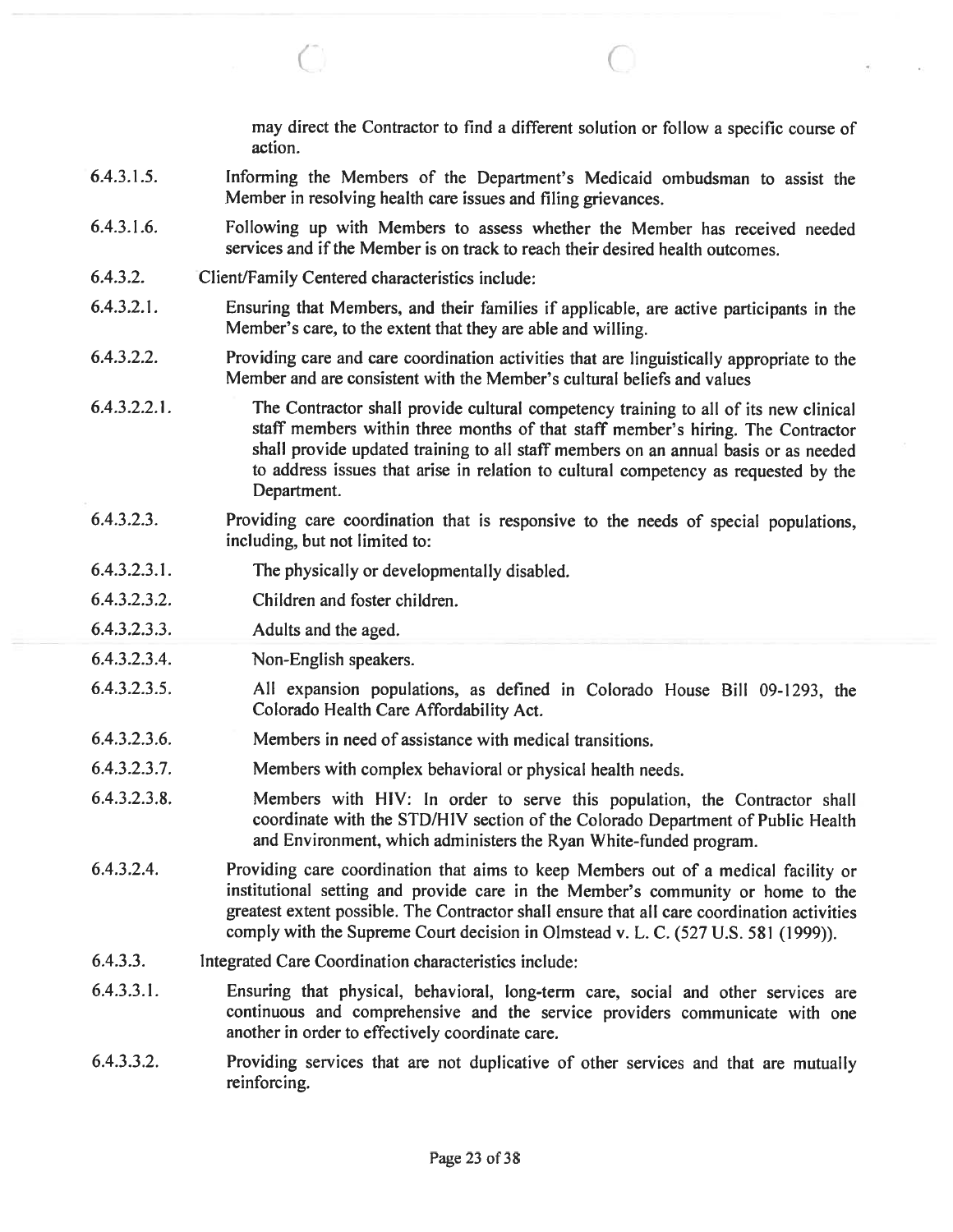- 6.4.3.3.3. Implementing strategies to integrate member care such as:
- 6.4.3.3.3.1. Developing <sup>a</sup> knowledge base of care providers, case managemen<sup>t</sup> agencies and available services, both within the Contractor's network and the Members' communities.

 $\circ$  C

- 6.4.3.3.3.2. Becoming familiar with the Department's initiatives and programs.
- 6.4.3.3.3.3. Knowing the eligibility criteria and contact points for community-based service available to the Member's in the Contractor's Region, subject to the Department's direction.
- 6.4.3.3.3.4. Identifying and addressing barriers to health in the in the Contractor's region, such as member transportation issues or medication managemen<sup>t</sup> challenges.
- 6.4.4. The Contractor shall document its formal system of care coordination and deliver this documentation to the Department within sixty (60) days of the Contract's Effective Date.
- 6.4.4.1. DELIVERABLE: Documented formal system of care coordination.
- 6.4.4.2. DUE: Sixty (60) days from the Contract's Effective Date.
- 6.4.5. The Contractor shall provide the Department with an updated documentation of its formal system of care coordination whenever it makes any significant change to its system, when <sup>a</sup> series of minor changes have combined into <sup>a</sup> significant change from the prior system or upon the Department's request. The Contractor shall deliver this documentation to the Department within sixty (60) days of the change has occurred or from any reques<sup>t</sup> by the Department for updated documentation.
- 6.4.5.1. DELIVERABLE: Updated documentation of formal system of care coordination.
- 6.4.5.2. DUE: Sixty (60) days from the change or from the Department's request.
- 6.4.6. The Department may review the Contractor's formal system of care coordination at any time. The Department may direct changes in the Contractor's system of care coordination in the event that it determines any aspec<sup>t</sup> of the system to be insufficient, inappropriate or otherwise unacceptable, for any reason. The Contractor shall immediately implement any changes directed by the Department and update its documentation of its formal system of care coordination accordingly.
- 6.4.7. The Contractor shall provide, and document in its formal system of care coordination, all of the following:
- 6.4.7.1. Individuals to act as emergency department diversion outreach specialists, located in local hospitals, to assist Members who presen<sup>t</sup> at the emergency department in explaining the medical home concep<sup>t</sup> and scheduling follow-up appointments with their PCMP.
- 6.4.7.2. Individuals to act as patient navigators to address the medical, social and socio-economic needs of the Members in the Contractor's Region.
- 6.4.7.2.1. The patient navigators shall provide education to Members regarding available services that include, but are not limited to, public assistance, housing, nutrition and child care. This education shall also include the offer of additional supports for possibly unrecognized needs and assistance in accessing any additional services.
- 6.4.7.3. Individuals to act as service coordinators for Members, the Member's PCMP and other providers and the Member's family. These service coordinators shall interact with their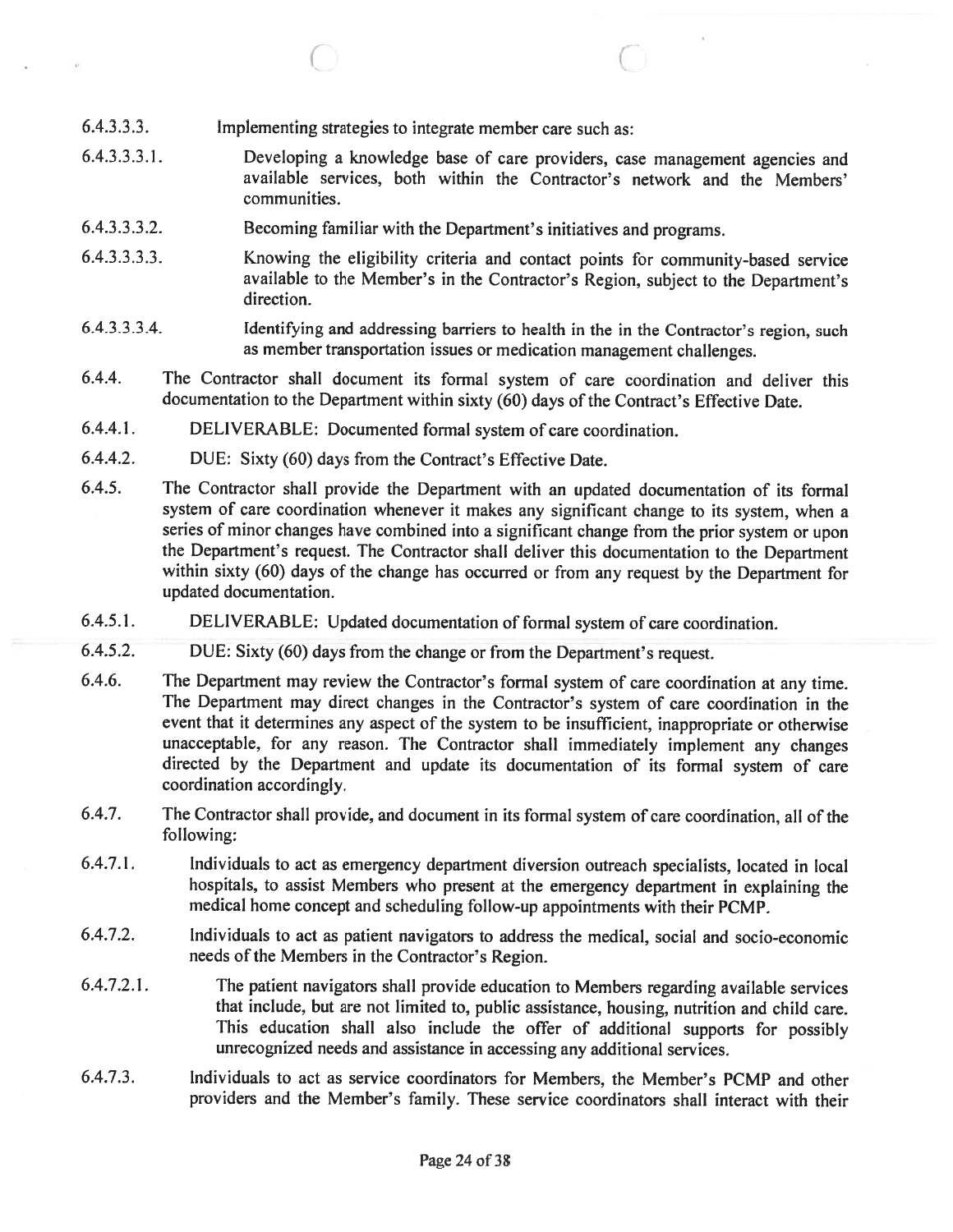assigned Members and providers, over the telephone, to provide information about Contractor and its provider network, provide Member assistance with PCMP selection, provide timely Member access to non-PCMP services and community resources, collect and enter additional data not contained in Medicaid claims data, and suppor<sup>t</sup> all providers.

6.4.7.4. The Contractor shall ensure coordination between behavioral health and <sup>p</sup>hysical health providers.

 $\circ$  C

- 6.4.7.5. A care team for each Member to assist the Member in access to care issues and in navigating systems, such as, medical, referral, public assistance, social services and patient accounts. This care team shall consist of, at <sup>a</sup> minimum, all of the following:
- 6.4.7.5.1. The Member's PCMP.
- 6.4.7.5.2. A behavioral health provider, if needed.
- 6.4.7.5.3. A dental provider, if needed.
- 6.4.7.5.4. Case managemen<sup>t</sup> staff.
- 6.4.7.5.5. A referral specialist.
- 6.4.7.5.6. An emergency department diversion specialist.
- 6.4.7.5.7. A patient navigator.

# SECTION 7.0 ACCOUNTABILITY

#### 7.1. INITIAL PHASE PERFORMANCE METRICS

- 7.1.1. The Department shall calculate the regional baseline costs and utilization measures and make the baseline costs, calculation methodologies and utilization measures available to the Contractor in <sup>a</sup> reasonable timeframe. The Department shall calculate future cost and utilization measures using the same methodology as the baseline costs and utilization measures, and shall use these future costs and utilization costs to measure the Contractor's performance.
- 7.1.2. The Department shall only authorize the Contractor to enter the Expansion Phase if the future cost measurements show an aggregate reduction in costs for the Contractor's Region that meets the Department's budget goals. The Department shall determine whether any cost reduction meets the Department's budget goals in its sole discretion. The Department shall make reasonable efforts to provide the Contractor with cost reduction objectives so that the Contractor and its partners can align their efforts with the Department's program goals.
- 7.1.3. The Department shall measure the Contractor on the metrics contained in the Performance Target Table, as described in the following section on Expansion Phase Performance Metrics, during the Initial Phase. The Department shall make these measurements in order to create appropriate baselines and evaluate the Contractor's performance during the Initial Phase. The Department shall not pay the Contractor any incentive or other paymen<sup>t</sup> for meeting or exceeding any performance target before July 1,2012.
- 7.1.3.1. The performance targets used to measure performance during the Initial Phase shall be the same as those used during the first year of the Expansion Phase.
- 7.1 .3.2. The Department shall provide the Contractor monthly data on each performance target during the incentive paymen<sup>t</sup> <sup>p</sup>ilot program. The data used by the Department to calculate the estimated incentive paymen<sup>t</sup> the Contractor would receive if the program was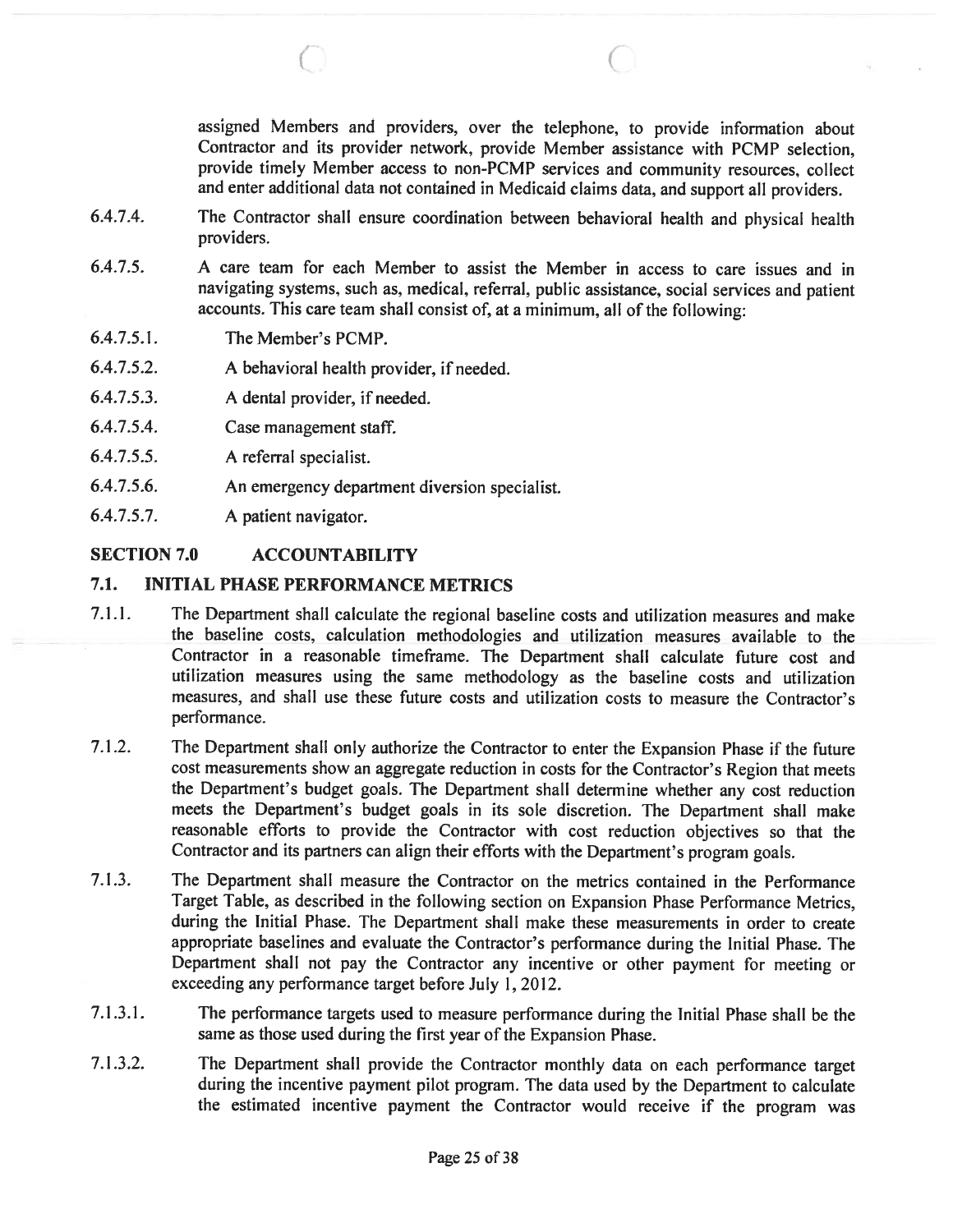operational shall be based on the most recent ninety (90) day period for which complete data is available.

# 7.2. EXPANSION PHASE PERFORMANCE METRICS

7.2.1. Once the Contractor has entered the Expansion Phase, the Department shall begin enrolling additional members into the Contractor's <sup>p</sup>lan at the Department's discretion. The Department may enroll any eligible Client within the Contractor's Region into the Contractor's <sup>p</sup>lan, and the Contractor shall accept all new members enrolled by the Department.

 $\circ$  C

- 7.2.2. The Department will use three performance targets to measure the Contractor during the first year of the Expansion Phase. The three performance targets will be Emergency Room Visits per 1,000 Full Time Enrollees (FTEs), Hospital Readmissions per 1,000 FTEs, and Outpatient Service Utilization of MRIs and CT Scans per 1,000 FTEs. The performance target goals will be the same as those described in the Section 9.2, Incentive Payments. The baseline for all performance targets listed in the following table shall be calculated based on the most recently available twelve (12) month period by the Department utilizing methodology that is fully disclosed to the Contractor in advance, with opportunity for consideration of comments submitted by the Contractor prior to finalization of the methodology by the Department.
- 7.2.3. The Department shall not include the AwDC population in the incentive payment calculations for the first year of their enrollment in the program. The incentive payments for this population shall be paid out based on the Contractor's performance for all other Full Time Enrollees.
- 7.2.4. During the second year of the Expansion <sup>p</sup>hase and every subsequent year, the Department shall consult with the Contractor to determine the measurement areas and performance targets for the Contractor based on the Department's priorities, goals, objectives and initiatives. The Department shall amend this Contract to establish the new measurement areas and performance targets no later than March  $1<sup>st</sup>$ .
- 7.2.5. The Department may institute <sup>a</sup> shared savings program during the expansion <sup>p</sup>hase at its discretion. In the event that the Department decides to institute <sup>a</sup> shared savings program, it shall work with the Contractor to amend this Contract as necessary to institute the program.

# 7.3. PERFORMANCE IMPROVEMENT

- 7.3.1. The Contractor shall submit, for Department approval, <sup>a</sup> three (3) year performance improvement program that shall include an annual Performance Improvement Plan (PIP) update. The PIP shall describe:
- 7.3.1.1. The Contractor's health and health care performance improvement goals and objectives, based on national standards, the Department's priorities, goals, objectives and initiatives and the needs of the Contractor's Region.
- 7.3.1.2. The methods and strategies the Contractor will employ to achieve these stated goals and objectives.
- 7.3.1.3. <sup>A</sup> statement of <sup>a</sup> minimum of two (2) targeted performance improvement activities, the rational for choosing each activity and <sup>a</sup> <sup>p</sup>lan for addressing them.
- 7.3.2. The Contractor shall deliver the PIP updates to the Department on an annual basis by October first of that year.
- 7.3.2.1. DELIVERABLE: Initial Performance Improvement Plan; Annual PIP update.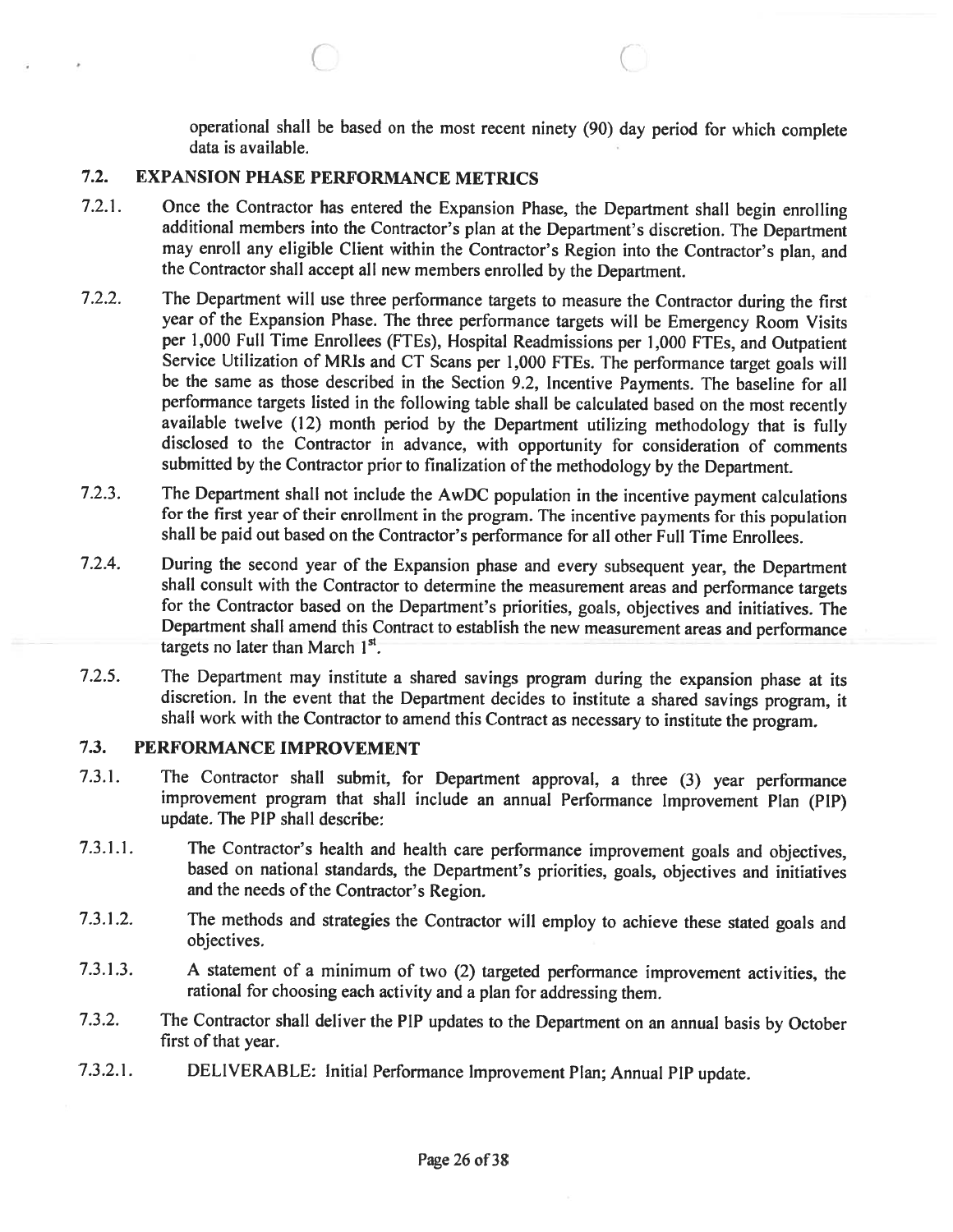7.3.2.2. DUE: The Initial Performance Plan is due by October 1, 2011; the PIP Update is due annually, by October  $1<sup>st</sup>$  of the year.

 $\circ$  C

- 7.3.3. The Contractor shall include all relevant and available data, including those provided by the Department, the SDAC. claims data, prior authorization systems, registry data and data available through national collection initiatives, in any analysis, goa<sup>l</sup> setting or the formulation of any strategy or plan.
- 7.3.4. The Department may review the Contractor's PIP at any time. The Department may direct reasonable changes in the Contractor's PIP in the event that it determines any aspect of the <sup>p</sup>lan to be insufficient, inappropriate or otherwise unacceptable, for any reason. The Contractor shall immediately implement any reasonable changes directed by the Department and update its PIP accordingly.

# 7.4. FEEDBACK AND INNOVATION

- 7.4.1. The Contractor shall create <sup>a</sup> Performance Improvement Advisory Committee to provide input into the Contractor's implementation of the ACC Program and the Contractor's own performance improvement program. The Performance Improvement Advisory Committee shall:
- 7.4.1.1. Be directed and chaired by one of Contractor's Key Personnel.
- 7.4.1.2. Have <sup>a</sup> formal, documented membership and governance structure.
- 7.4.1 .3. Have <sup>a</sup> diverse membership, representative of the Contractor's Region, which includes members representing at least the following:
- 7.4.1.3.1. Members.
- 7.4.1.3.2. Member's families.
- 7.4.1.3.3. Advocacy groups and organizations.
- 7.4.1.3.4. The PCMP network.
- 7.4.1.3.5. Other Medicaid providers.
- 7.4.1.3.6. The Behavioral Health community.
- 7.4.1.3.7. Charitable, faith-based or service organizations within the community.
- 7.4.1.4. Hold regularly scheduled meetings, no less often than on <sup>a</sup> quarterly basis.
- 7.4.1.5. Open all scheduled meetings to the public.
- 7.4.1.6. Post the minutes of each meeting on the Contractor's website within seven (7) days of each meeting.
- 7.4.1.6.1. DELIVERABLE: Posted meeting minutes, meeting information for upcoming meetings, and the name and direct <sup>p</sup>hone number of <sup>a</sup> contact person on the Contractor's website.
- 7.4.1.6.2. DUE: Ten (10) business days from the date of the meeting.
- 7.4.2. The ACC Program Improvement Advisory Committee
- 7.4.2.1. The Contractor shall provide one person to serve as <sup>a</sup> member of the Department's ACC Program Improvement Advisory Committee. This individual shall be the Contractor's representative to the ACC Program Improvement Advisory Committee.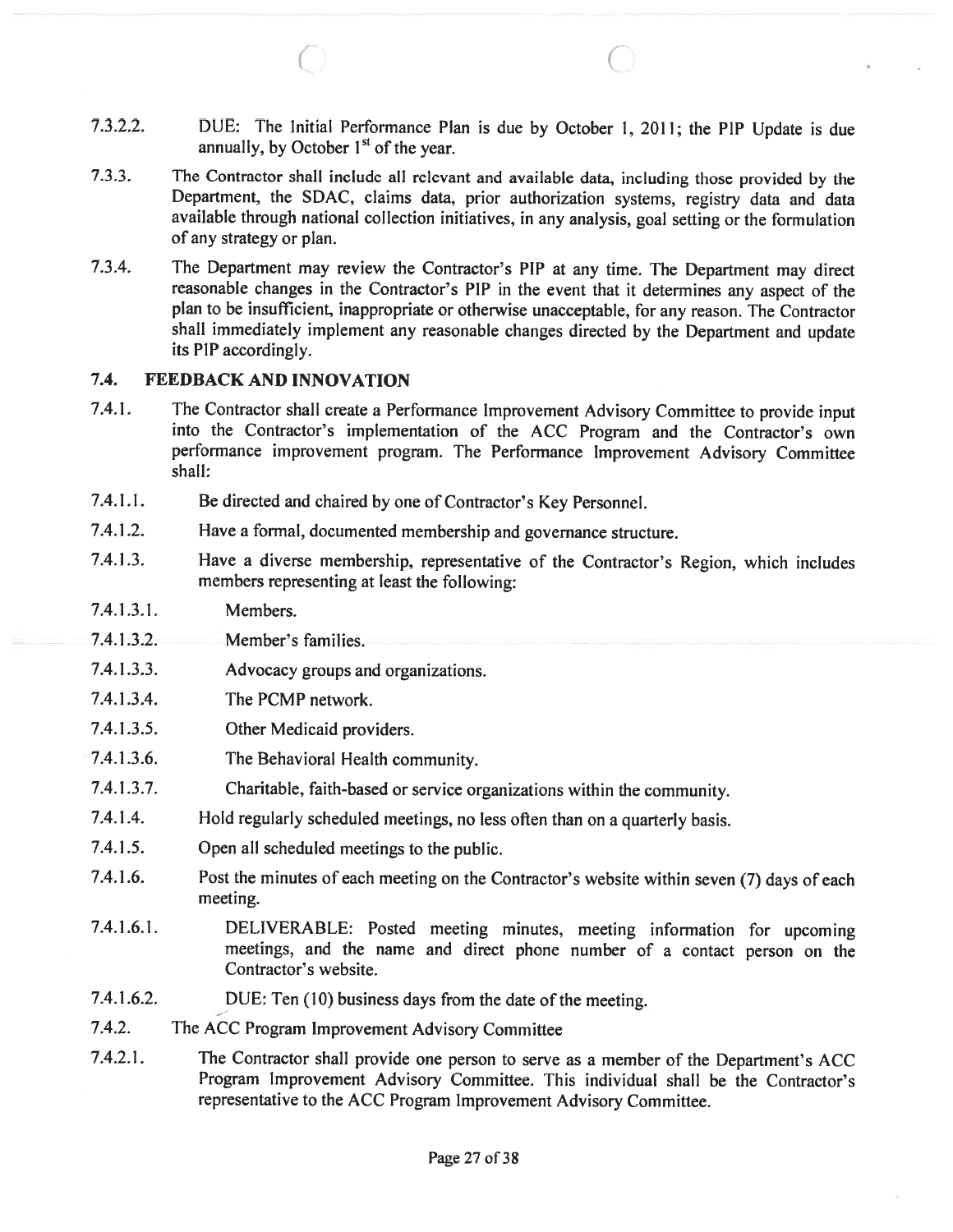- 7.4.3. Medical Management Oversight Advisory Committee
- 7.4.3.1. The Contractor shall provide one person to serve as <sup>a</sup> member of the Department's Medical Management Oversight Advisory Committee. This individual shall be the Contractor's representative to the Medical Management Oversight Advisory Committee.

C C

- 7.4.3.2. The Contactor shall work with the Utilization Management contractor and the Statewide Data and Analytics contractor on improving the ACC Program.
- 7.4.4. SDAC Operations Committee
- 7.4.4.1. The Contractor shall provide one person to serve as <sup>a</sup> member of the Department's SDAC Operations Committee. This individual shall be the Contractor's representative to the SDAC Operations Committee.
- 7.4.5. AwDC expansion workgroup.
- 7.4.5.1. The Contractor shall provide one staff person to serve as <sup>a</sup> member of the AwDC expansion workgroup.
- 7.4.6. The Contractor's representative on each of the committees described in this section may serve on any number of committees, as time permits. If conflicting meetings, other obligations or any other event does not permit the Contractor's representative from attending <sup>a</sup> meeting, the Contractor shall provide an alternate representative to attend the meeting that the regular representative could not attend. The Contractor's representative shall attend all meetings in person, unless granted prior approval to attend through telephone, video conference or other means by the Department.
- 7.4.7. The Department may request the Contractor provide an replacement representative, for any of the committees in this section, from the Contractor in the event that the Department determines, in its sole discretion, that the existing representative is unacceptable or if the representative shows <sup>a</sup> pattern of being disruptive during meetings, being tardy to regularly scheduled meetings or failing to attend regularly scheduled meetings. In the event that the Department requests <sup>a</sup> replacement representative, the Contractor shall provide the replacement representative by the next regularly scheduled meeting of that committee.

# SECTION 8.0 PROGRAM REPORTING

# 8.1. ADMINISTRATIVE REPORTING

- 8.1.1. Network Report
- 8.1.1.1. The Network Report shall contain:
- 8.1.1.1.1. A listing of the total number of providers by type of provider and by county, including, but not limited to, PCMPs, specialists and hospitals.
- 8.1.1.1.2. The number of providers who are accepting new Clients.
- 8.1.1.1.3. <sup>A</sup> description of how the Contractor's network of providers meets the needs of the Member population in the Contractor's Region, specifically including <sup>a</sup> description of how Members in special populations, as described in section 4.1.6, are able to access care.
- 8.1.1.2. In addition to the requirements for all network reports, the report submitted at the beginning of the Department's fiscal year shall include <sup>a</sup> summary of the challenges and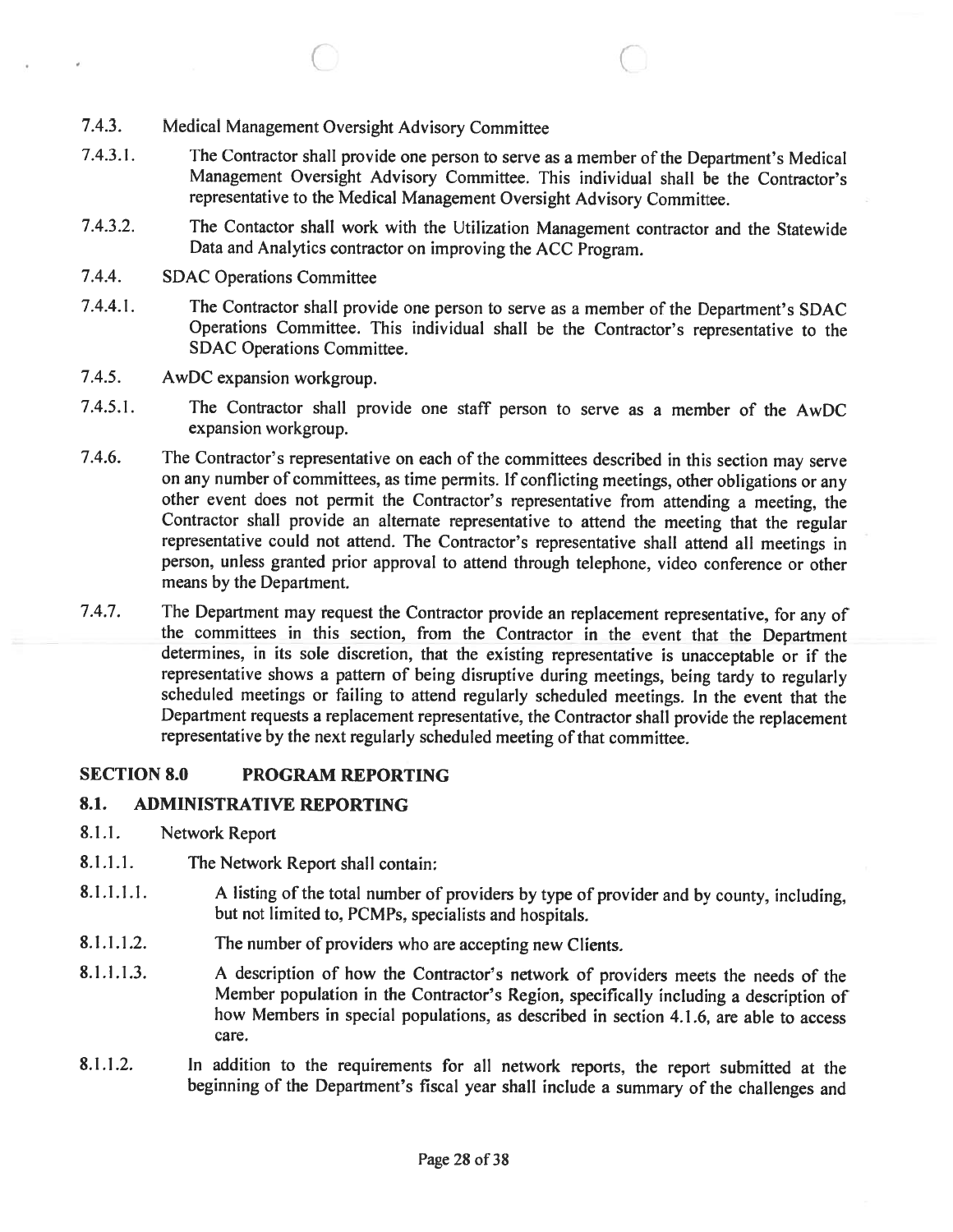opportunities for improving the Contractor's network, the existing unmet needs within the Contractor's network and the Contractor's strategy for meeting those needs.

C

- 8.1.1.3. The Contractor shall submit the network repor<sup>t</sup> on <sup>a</sup> semi-annual basis.
- 8.1.1.3.1. DELIVERABLE: Network Report.
- 8.1.1.3.2. DUE: Semi-annually, by December  $31<sup>st</sup>$  and June  $30<sup>th</sup>$  of each year.
- 8.1.1.4. The Department may request interim Network Reports, containing the same information normally contained in <sup>a</sup> semi-annual Network Report, from the Contractor at any time other than <sup>a</sup> semi-annual reporting period.
- 8.1.1.4.1. DELIVERABLE: Interim Network Report.
- 8.1.1.4.2. DUE: within ten (10) Business Days after the Department's reques<sup>t</sup> for the interim Network Report.
- 8.1.2. Program Integrity Report
- 8.1.2.1. The Contractor shall repor<sup>t</sup> to the Department any suspicion or knowledge of fraud or abuse, including, but not limited to, false or fraudulent filings of claims and the acceptance of or failure to return any monies allowed or paid on claims known to be fraudulent.
- 8.1.2.2. The Contractor shall repor<sup>t</sup> any suspicion or knowledge of fraud or abuse to the Department immediately upon receipt of the information causing suspicion or knowledge of the fraud or abuse.
- 8.1.2.3. The Contractor shall prepare <sup>a</sup> written program integrity repor<sup>t</sup> detailing the specific background information of any reported fraud or abuse, the name of the provider and <sup>a</sup> description of how the Contractor became aware of the information that led to the report. The Contractor shall deliver this Program Integrity Report to the Department within ten (10) business days from when it reported the fraud or abuse to the Department.
- 8.1.2.3.1. DELIVERABLE: Program Integrity Report.
- 8.1.2.3.2. DUE: Ten (10) days from the initial repor<sup>t</sup> of the fraud or abuse.
- 8.1 .2.4. The Contractor shall repor<sup>t</sup> any possible instances of <sup>a</sup> Member's fraud, such as document falsification, to the department of human or social services in the county in which the Member resides, immediately upon gaining information leading to knowledge of the fraud or suspicion of fraud. The Contractor shall deliver <sup>a</sup> written repor<sup>t</sup> of the possible instances of the Member's fraud detailing the specific background information of the reported fraud, the name of the Member and <sup>a</sup> description of how the Contractor became aware of the information that led to the report. The Contractor shall deliver this Member fraud repor<sup>t</sup> to the county department to which it made its initial repor<sup>t</sup> within ten (10) business days from when it reported the fraud to the county department.
- 8.1.2.4.1. DELIVERABLE: Member Fraud Report.
- 8.1.2.4.2. DUE: Ten (10) days from the initial repor<sup>t</sup> of the fraud or abuse.
- 8.1.3. Integration Reporting
- 8.1.3.1. The Contractor shall submit to the Department a report that includes an environmental scan of current practices, challenges, and new strategies for integration of behavioral and physical health care for all covered populations. The Contractor shall collaborate with the BHOs in its region to create the report.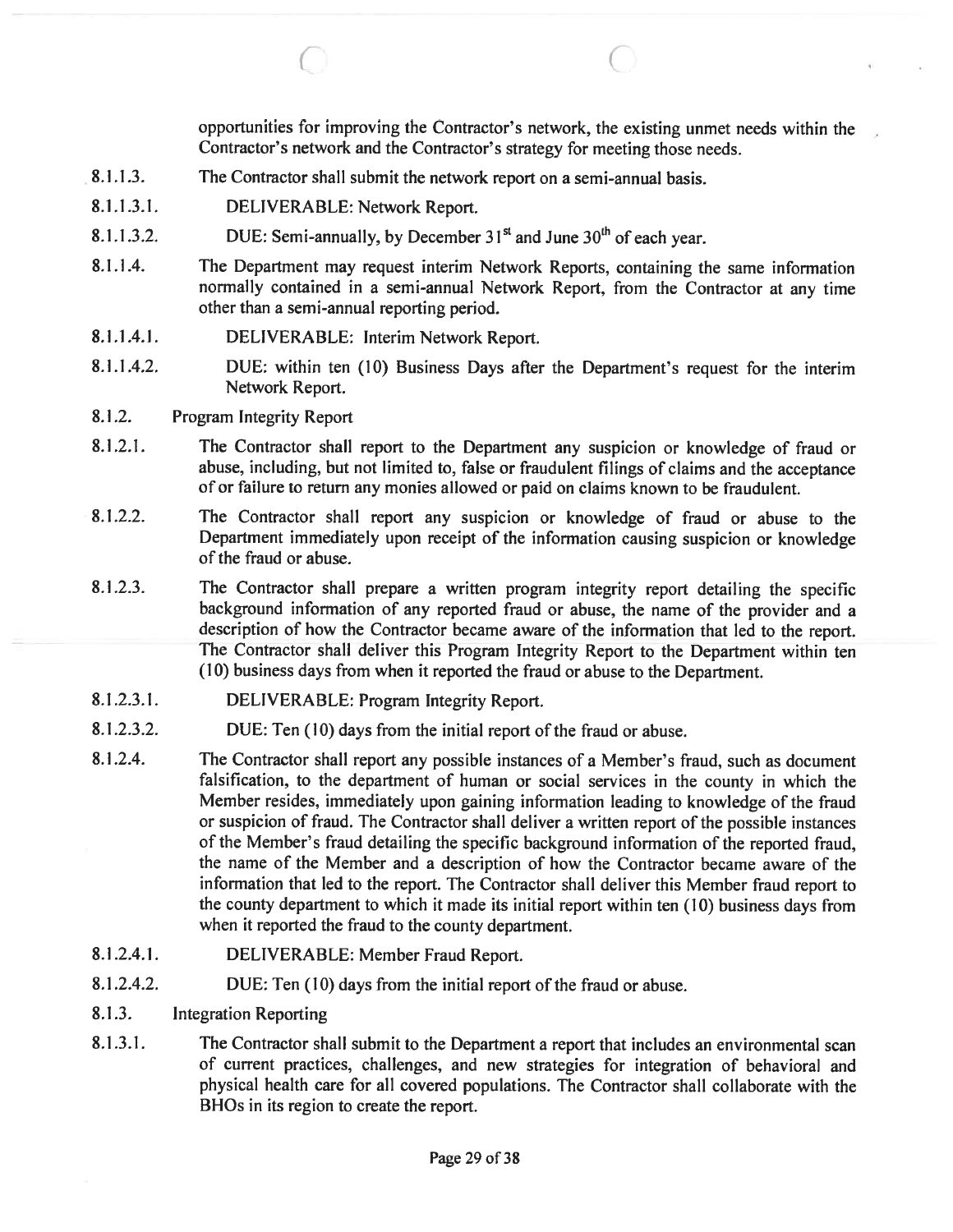- 8.1.3.1.1. DELIVERABLE: Behavioral Health Integration Report
- 8.1.3.1.2. DUE: July 1,2012
- 8.1.4. Integrated care
- 8.1.4.1. The Contractor shall submit <sup>a</sup> semi-annual repor<sup>t</sup> describing all of the following:

C C

- 8.1.4.1.1. Integrated care efforts and continuing challenges.
- 8.1.4.1.2. Updates on strategies identified in the Behavioral Health Integration Report.
- 8.1.4.1.3. DELIVERABLE: Integrated Care Report.
- 8.1.4.1.4. DUE: Semi-annually, by December  $31<sup>st</sup>$  and June  $30<sup>th</sup>$  of each year.

# 8.2. PERFORMANCE REPORTS

- 8.2.1. Member Outreach and Stakeholder Feedback Report
- 8.2.1.1. The Member Outreach and Stakeholder Feedback Report shall contain:
- 8.2.1.1.1. <sup>A</sup> summary of the feedback received from Members and other stakeholders, through any advisory committee or through any other means.
- 8.2.1.1.2. A description of trends and themes in the feedback received.
- 8.2.1.1.3. <sup>A</sup> description of overarching issues to address or system-wide problems that must be solved and <sup>a</sup> proposa<sup>l</sup> to address these issues or solve the problems.
- 8.2.1.1.4. A summary of the feedback and complaints from Members, providers and the community at large and any advice or views expresse<sup>d</sup> by the Contractor's Performance Improvement Advisory Committee.
- 8.2.1.1.5. Challenges identified in serving the AwDC population.
- 8.2.1.1.6. Lessons learned from the AwDC population related to their health needs and behaviors.
- 8.2.1.1.7. The results of the prior quarter's attempts to contact Members as described in section 3.1.1.3.2, including the success rate of connecting Members without <sup>a</sup> PCMP to <sup>a</sup> PCMP.
- 8.2.1.1.8. The Contractor's <sup>p</sup>lan for contacting Members without <sup>a</sup> PCMP during the following quarter.
- 8.2.1.1.9. The results of the prior quarter's outreach to all Members, as described in section 3.2.7.
- 8.2.1.2. The Contractor shall provide the Stakeholder Feedback Report, to the Department, on a quarterly basis, within thirty (30) days from the end of the quarter that the repor<sup>t</sup> covers.
- 8.2.1 .3. The Member Outreach and Stakeholder feedback repor<sup>t</sup> may contain information that is not reflected in the Contractor's regular grievance process and the information contained in such <sup>a</sup> repor<sup>t</sup> is not indicative of <sup>a</sup> weakness or limitation of the Contractor or the Contractor's systems.
- 8.2.1.3.1. DELIVERABLE: Member Outreach and Stakeholder Feedback Report.
- 8.2.1.3.2. DUE: Thirty (30) days from the end of the quarter that the report covers.

# 8.3. REPORT VERIFICATION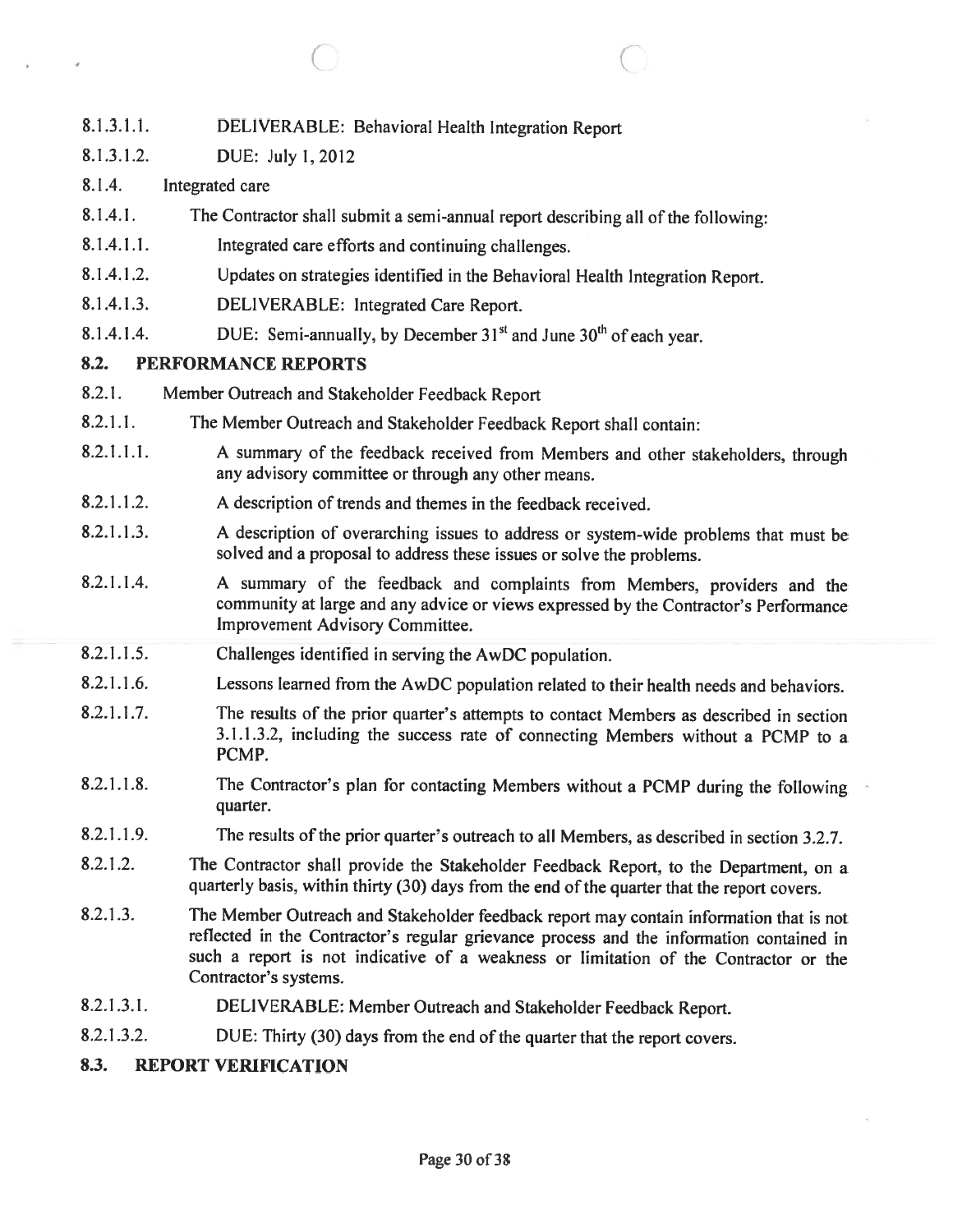8.3.1. The Department may, in its sole discretion, verify any information the Contractor reports to the Department for any reason. The Department may use any appropriate, efficient or necessary method for verifying this information including, but not limited to:

 $\circ$  C

- 8.3.1.1. Fact-checking.
- 8.3.1.2. Auditing reported data.
- 8.3.1.3. Requesting additional information.
- 8.3.1.4. Performing site visits.
- 8.3.2. In the event that the Department determines that there are errors or omissions in any reported information, the Contractor shall produce an updated report, which corrects all errors and includes all omitted data or information, and submit the updated repor<sup>t</sup> to the Department within ten (10) days from the Department's reques<sup>t</sup> for the updated report.
- 8.3.2.1. DELIVERABLE: Updated reports.
- 8.3.2.2. DUE: Ten (10) days from the Department's reques<sup>t</sup> for an updated or corrected report.

## 8.4. REPORT FORMAT OR TEMPLATES

8.4.1. The Contractor shall provide all reports in <sup>a</sup> format or template directed by the Department. The Department will develop the templates with input from the Contractor. The Contractor shall ensure that all reports comply with the specific guidance provided by the Department related to that report.

#### SECTION 9.0 COMPENSATION

#### 9.1. PMPM PAYMENTS

9.1.1. The Department shall pay the Contractor, through the Colorado MMIS, <sup>a</sup> monthly PMPM Payment for each active Member enrolled in the Contractor's <sup>p</sup>lan on the first day of that month at the following rates:

| <b>Description</b>                                                   | <b>Period</b>                            | <b>PMPM</b><br><b>Amount</b> |
|----------------------------------------------------------------------|------------------------------------------|------------------------------|
| A. All Members                                                       | Effective Date through June 30, 2012     | \$13.00                      |
| <b>B.</b> All Members                                                | July 1, 2012 through October 31,<br>2012 | \$12.00                      |
| C. All Members                                                       | November 1, 2012 forward                 | \$9.50                       |
| D. Additional for Members eligible<br>for Medicaid through the AwDC. | <b>Effective Date forward</b>            | \$3.00                       |

- 9.1.1.1. The PMPM payments shall only be made during the Initial Phase and the Expansion Phase. The Contractor shall not receive any PMPM Payment before the beginning of the Initial Phase.
- 9.1.1.2. The number of active Members enrolled in the Contractor's plan shall be calculated based on the number of enrollments in the Colorado Medicaid Management Information System.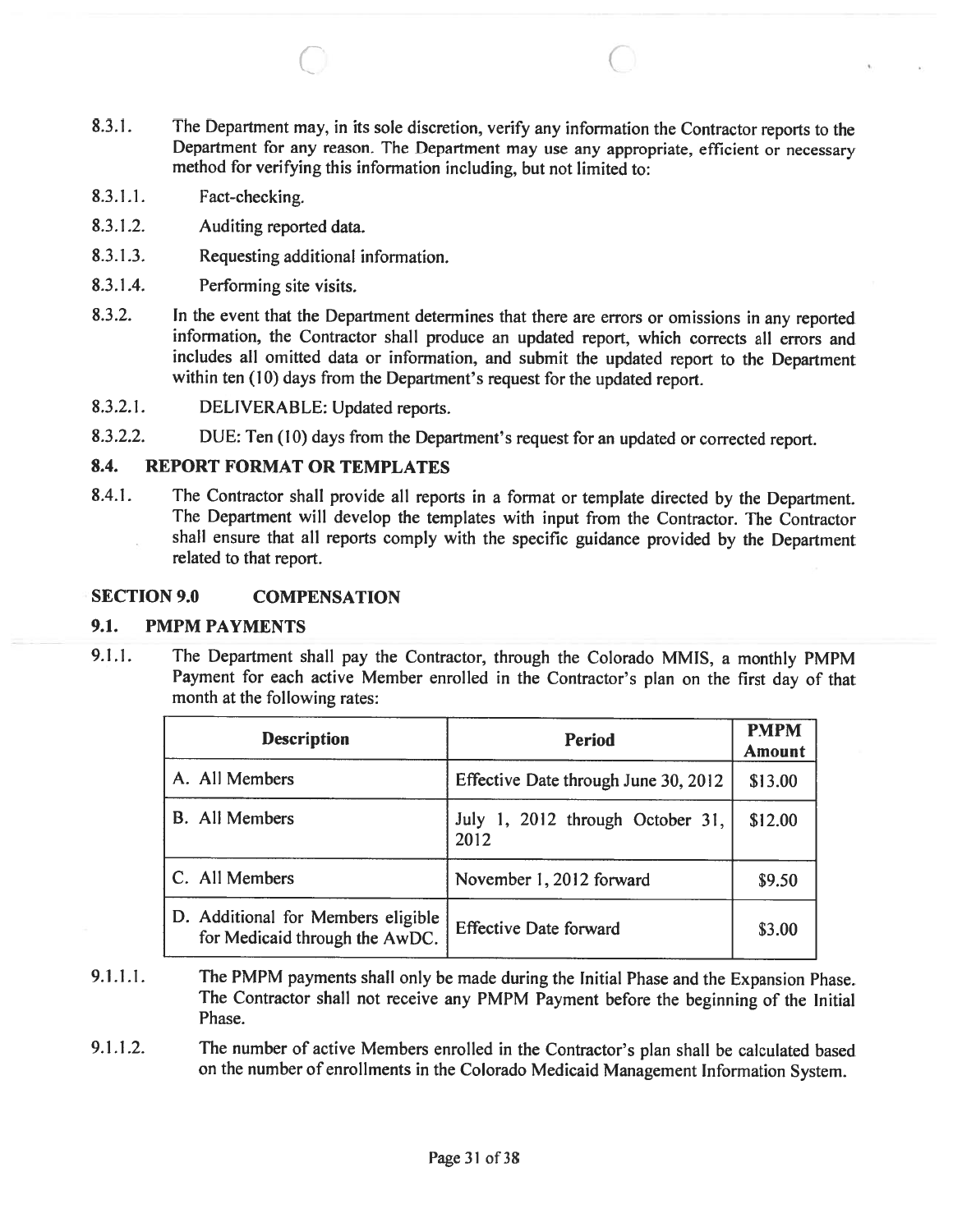9.1.1.3. The Department shall remit all PMPM Payments to the Contractor within the month for which the PMPM Payment applies. In the event that the Contractor is not compensated for <sup>a</sup> Member in <sup>a</sup> month for which the Contractor should have been compensated, the Department shall compensate the Contractor for that Member.

 $\circ$  C

# 9.2. INCENTIVE PAYMENT

- 9.2.1. After July 1, <sup>2012</sup> and when the Contractor has been moved into the Expansion Phase, the Department shall pay the Contractor an Incentive Payment, through the MMIS, when the Contractor meets or exceeds the Level <sup>I</sup> Targets or Level <sup>2</sup> Targets, as calculated based on region-wide performance and described in Section 7.2 of this Statement of Work. In the event that the Contractor meets or exceeds the Level <sup>2</sup> target for any Measurement Area, the Contractor shall only receive the Level <sup>2</sup> Target Incentive Payment in <sup>p</sup>lace of the Level <sup>1</sup> Target Incentive Payment.
- 9.2.2. The following table describes the amounts available for each measurement area and the amount the Contractor may receive if it meets the stated performance targets.

|  | <b>Measurement Area</b>                                                     | <b>Performance Target</b><br><b>Percentage Improvement</b>                                                                                 | <b>Total Incentive Payment</b>             |
|--|-----------------------------------------------------------------------------|--------------------------------------------------------------------------------------------------------------------------------------------|--------------------------------------------|
|  | A. Emergency Room Visits<br>per 1,000 Full Time<br>Enrollees (FTEs)         | Level 1 Target: Total Emergency<br>Room Visits reduced at least 1.0%<br>and less than 5.0% below baseline                                  | Level 1 Target: 66% of the Full<br>Amount  |
|  |                                                                             | Level 2 Target: Total Emergency<br>Room Visits reduced between 5.0%                                                                        | Level 2 Target: 100% of the Full<br>Amount |
|  |                                                                             | or more below baseline                                                                                                                     | Full Amount: \$0.33 PMPM                   |
|  | B. Hospital Re-admissions<br>per 1,000 FTEs                                 | Level 1 Target: Total Hospital Re-<br>admissions reduced at least 1.0%<br>and less than 5.0% below baseline                                | Level 1 Target: 66% of the Full<br>Amount  |
|  |                                                                             | Level 2 Target: Total Hospital Re-<br>admissions reduced between 5.0%<br>or more below baseline                                            | Level 2 Target: 100% of the Full<br>Amount |
|  |                                                                             |                                                                                                                                            | Full Amount: \$0.33 PMPM                   |
|  | C. Outpatient Service<br>Utilization of MRIs and<br>CT scans per 1,000 FTEs | Level 1 Target: Total Outpatient<br>Service Utilization of MRIs and CT<br>scans reduced at least 1.0% and less<br>than 5.0% below baseline | Level 1 Target: 66% of the Full<br>Amount  |
|  |                                                                             | <b>Level 2 Target: Total Outpatient</b><br>Service Utilization of MRIs and CT                                                              | Level 2 Target: 100% of the Full<br>Amount |
|  |                                                                             | scans reduced between 5.0% or<br>more below baseline                                                                                       | Full Amount: \$0.33 PMPM                   |

9.2.2.1. Incentive Payment Table

9.2.2.2. The Department shall remit all Incentive Payments to the Contractor on a quarterly basis within one-hundred and eighty (180) days from the last day of the quarter in which the incentive Payments were earned. The Department will calculate the Incentive Payment separately for each month in <sup>a</sup> quarter, and the Contractor may receive different amounts for each month within <sup>a</sup> quarter based on the specific performance targets the Contractor was able to meet during each specific month.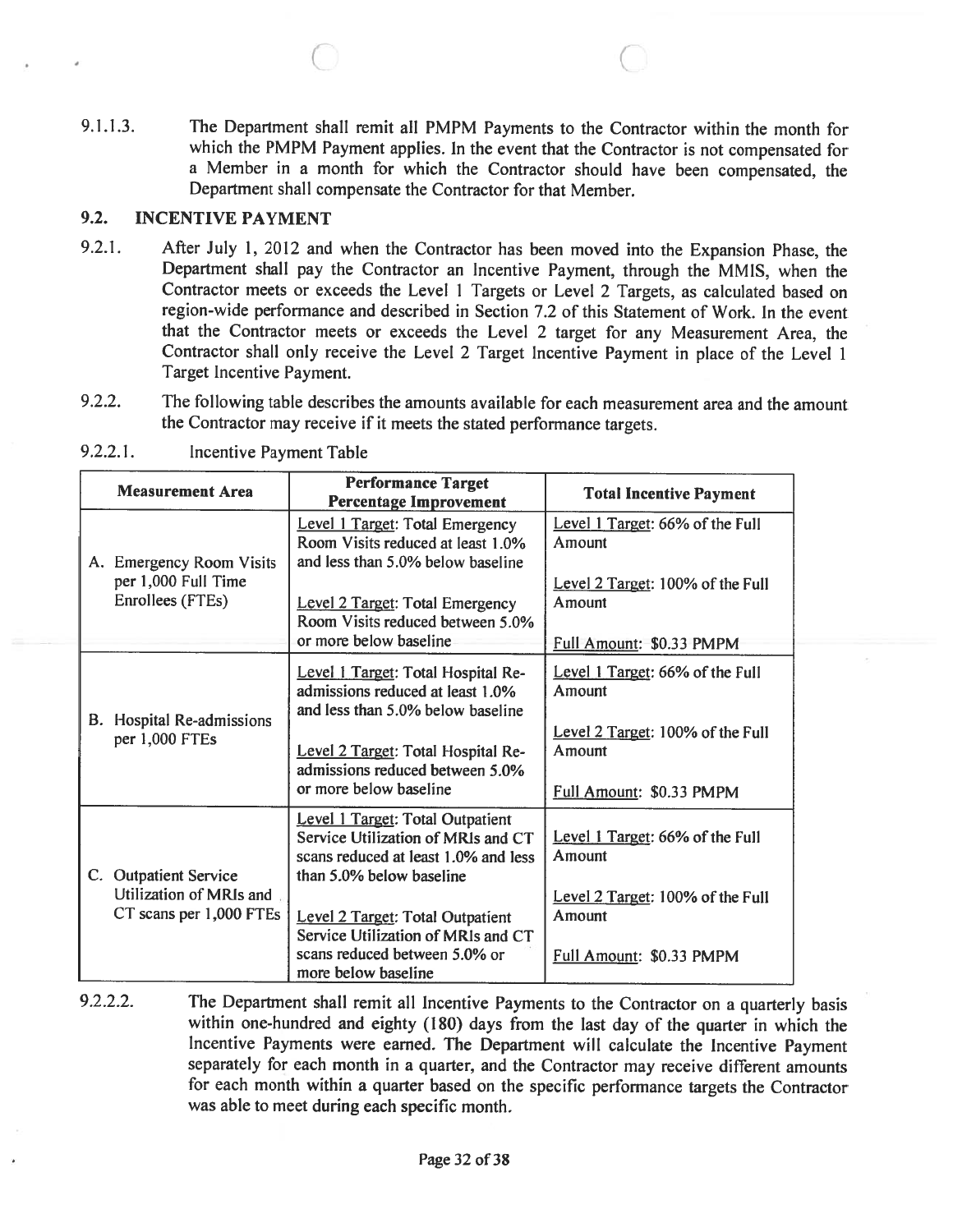#### PAYMENT CALCULATION DISPUTES 9.3.

In the event that the Contractor believes that the calculation or determination of any Incentive Payment or PMPM is incorrect, the Contractor shall notify the Department of its dispute within thirty (30) days of the receipt of the payment. The Department shall review calculation or determination and may make changes based on this review. The determination or calculation that results from the Department's review shall be final. No disputed paymen<sup>t</sup> shall be due until after the Department has concluded its review. 9.3.1.

 $\bigcirc$  contracts to  $\bigcirc$ 

#### SECTION 10.0 STARTUP PROCESS

#### 10.1. START-UP PHASE

- 10.1.1. During the Start-Up Phase, the Contractor shall:
- 10.1.1.1. Establish an Implementation Plan that includes <sup>a</sup> schedule of activities and milestones for the Start-Up Phase and the Initial Phase within seven (7) days from the Contract's Effective Date.
- DELIVERABLE: Implementation Plan. 10.1.1.1.1.
- DUE: Seven (7) days from the Contract's Effective date. 10.1.1.1.2.
- Create <sup>a</sup> Start-Up Plan containing the following components: 10.1.1.2.
- The Organizational Chart described in section 2.2.7 of this Statement of Work. 10.1.1.2.1.
- <sup>A</sup> Customer Service Plan that describes how the Contractor will track incoming telephone calls, emails and other contact from providers, Members and the genera<sup>l</sup> public, how it <sup>p</sup>lans to fulfill its customer service requirements and similar customer service related items. 10.1.1.2.2.
- <sup>A</sup> timeline for the creation of the website for the Contractor's Region and <sup>a</sup> description of the contents and structure of the site or a prototype of the website. 10.1.1.2.3.
- The ACC Program Member Handbook section specific to the Contractor's Region as described in Section 3.2.3.1 of this Statement of Work. 10.1.1.2.4.
- <sup>A</sup> description of how the Contractor intends to provide necessary provider orientation to the ACC Program and the Contractor's network and <sup>a</sup> <sup>p</sup>lan for providing necessary provider training. 10.1.1.2.5.
- DELIVERABLE: Start-Up Plan. 10.1.1.2.5.1.
- DUE: Thirty (30) days from the Contract's Effective Date. 10.1.1.2.5.2.
- Cooperate with the Department in the Department's Operational Readiness Review, including, but not limited to: 10.1.1.3.
- Providing all information, data or reports the Department requires or requests that are within the scope of the Operational Readiness Review. 10.1.1.3.1.
- Allowing the Department reasonable access to the Contractor's facilities and staff. 10.1.1.3.2.
- Developing and implementing any corrective action <sup>p</sup>lan, as directed by the Department. 10.1.1.3.3.
- Complete all other deliverables contained in this Contract with <sup>a</sup> due date that occurs in the Start-Up Phase, including, but not limited to, all of the following: 10.1.1.4.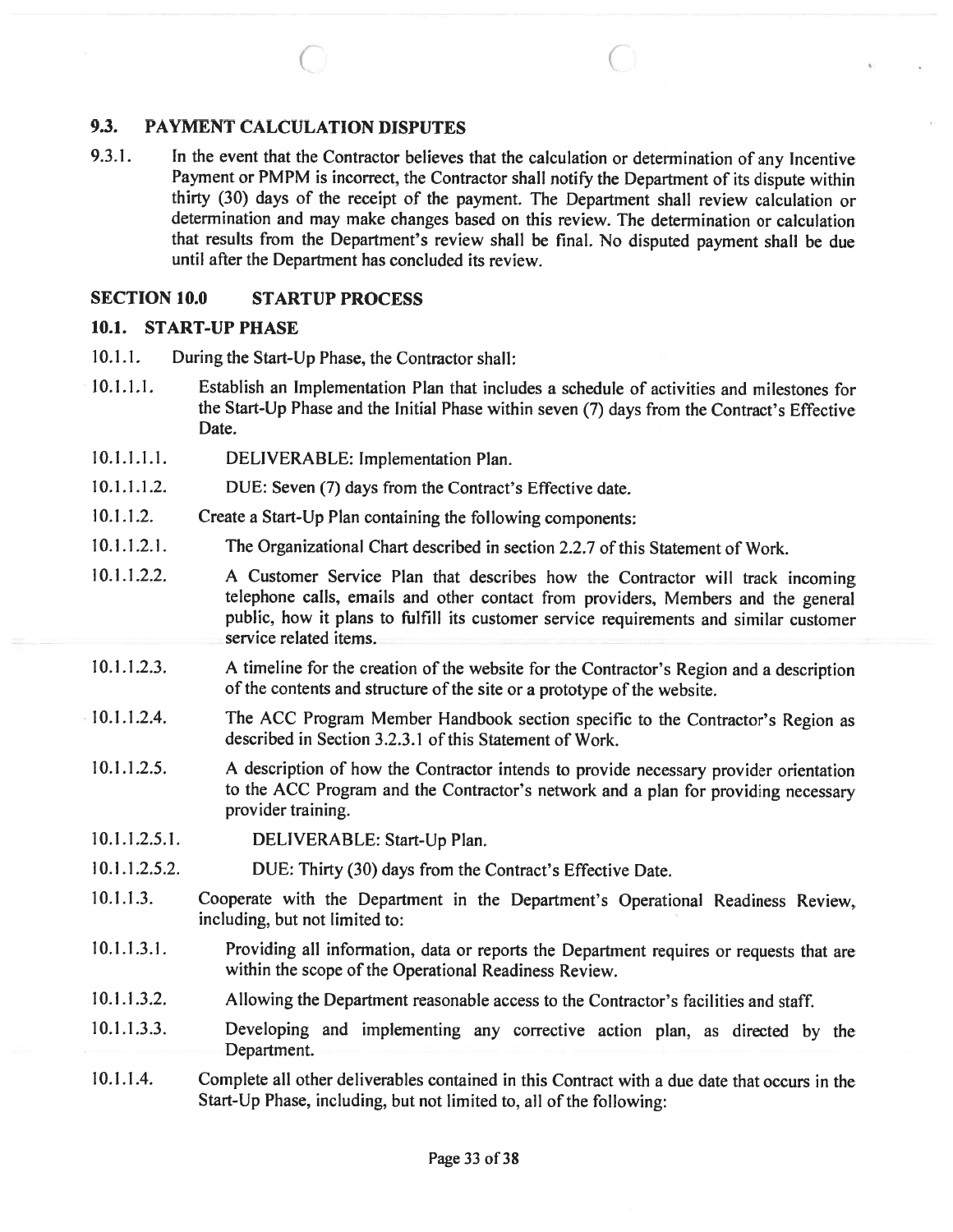- 10.1.1.4.1. The Communication Plan.
- 10.1.2. During the Start-Up Phase, the Department shall:
- 10.1.2.1. Work with the Contractor to define project management and reporting standards.
- 10.1.2.2. Work with the Contractor to define expectations for content and format of all deliverables in the Contract.

 $\circ$   $\circ$   $\circ$ 

10.1.2.3. Initiate an Operational Readiness Review to determine the Contractor's readiness and ability to provide services to its Members and resolve any identified operational deficiencies. The Department may require the Contractor to develop and implement <sup>a</sup> corrective action <sup>p</sup>lan to remedy any deficiencies found during the Operational Readiness Review.

# SECTION 11.0 TRANSiTION AT TERMINATION

# 11.1. CONTRACTOR'S TRANSITION REQUIREMENTS

- 11.1.1. Upon termination of the Contract for any reason, the Contractor shall do all of the following for a period not to exceed sixty (60) days before termination of the Contract:
- 11.1.1.1. Provide the Department with all information related to the Contractor's PCMP Network, its Members and the services provided to those Members, for transition to the Department or any other contractor of the Contractor's responsibilities.
- 11.1.1.2. Provide for the uninterrupted continuation of all network management, care coordination and administrative services until the transition of every Member is complete and all requirements of the Contract are satisfied.
- 11.1.1.3. Designate an appropriate individual as the transition coordinator to work with the Department and any staff from the replacement contractor to ensure the transition does not adversely impact any member's care.
- 11.1.1.4. Provide to the Department all reports reasonably necessary for <sup>a</sup> transition.
- 11.1.1.5. Notify any Subcontractors of the termination of the Contract, as directed by the Department.
- 11.1.1.6. Notify all of the Members in the Contractor's Region that the Contractor will no longer be the RCCO for the region, in <sup>a</sup> form and manner approved by the Department.
- 11.1.1.7. Notify each PCMP in the Contractor's PCMP Network of the termination and the end date of the Contract and explain to the provider how the provider may continue participating in the ACC Program.
- <sup>11</sup> .1 .1 .8. Cooperate with the Department and any other replacement contractor during the transition, including, but not limited to, using reasonable efforts to share and transfer Member information and following any instructions or performing any required actions, as reasonably directed by the Department.
- 11.1.1.9. Provide the Department, in <sup>a</sup> format prescribed and approved by the Department:
- 11.1.1.9.1. A list of all PCMPs in the Contractor's PCMP Network.
- 11.1.1.9.2. <sup>A</sup> list of all Members in the Contractor's Region.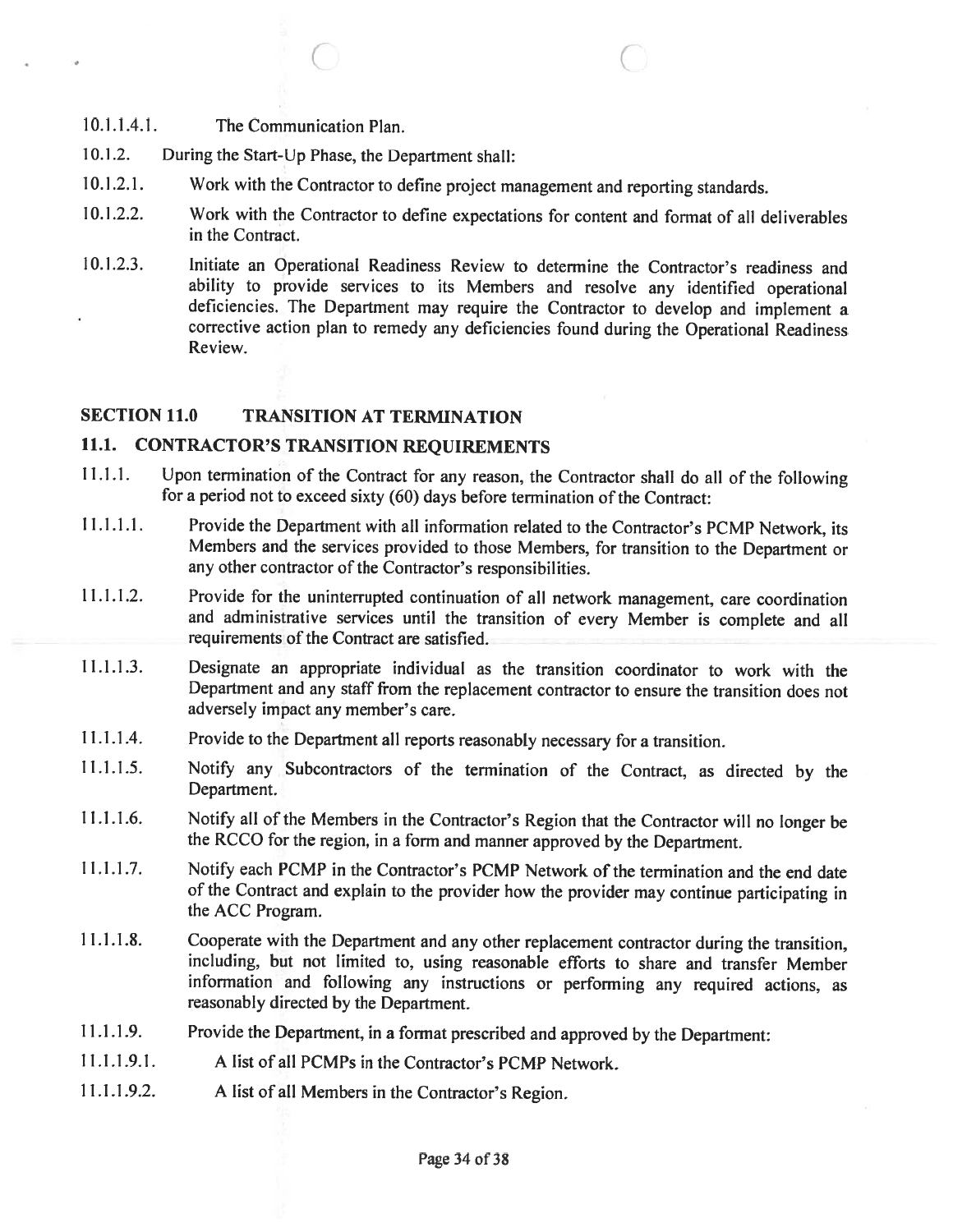#### SECTION 12.0 GENERAL REQUIREMENTS

# 12.1. CONTRACTORS AND SUBCONTRACTORS

- 12.11. Department Contractors
- 12.1.1.1. The Department may, in its sole discretion, use another contractor to perform any of the Department's responsibilities contained in the Contract. The Contractor shall work in coordination with any of these other contractors at the Department's direction. Any reference to the Department shall also include reference to its contractors as applicable.

C C

#### 12.1.2. Subcontractors

- 12.1.2.1. Other than the care coordination provided by any PCMP, the Contractor shall not subcontract more than forty percen<sup>t</sup> (40%) of its responsibilities under the Contract, based on the total annual Contract value, to any other entity and it shall not subcontract more than twenty percen<sup>t</sup> (20%) of its responsibilities under the Contract, based on the total annual Contract value, to any single entity.
- 12.1.2.2. The Contractor shall not enter into any agreement with a Subcontractor or have any Subcontractor begin work in relation to the Contract until it has received the express, written consent of the Department to subcontract with the specific Subcontractor. This consent requirement shall only apply to subcontracts that relate to ten percen<sup>t</sup> (10%) or more of the responsibilities under the Contract, based on the total annual Contract value.
- 12.1.2.3. Any agreemen<sup>t</sup> the Contractor has with <sup>a</sup> Subcontractor shall be in writing and shall require compliance with all of the terms in this Contract.

#### 12.2. NO MEDICAL TREATMENT DIRECTION

- 12.2.1. The Contractor may make recommendations and provide support to PCMPs and their Members to improve health outcomes, but shall not, under any circumstance, direct treatment or require the PCMP or Member to make any decision regarding that Member's health care.
- 12.2.2. The Contractor may not create or make any referrals, on behalf of any Member or provider, in its role as <sup>a</sup> RCCO. Only <sup>a</sup> provider may create or make any referrals, and the Contractor may facilitate the referral process and provide suppor<sup>t</sup> for providers when the provider creates or makes <sup>a</sup> referral.

#### 12.3. DUE DATE AND TIMELINES

- 12.3.1. All due dates, deadlines and timelines in this Statement of Work are measured in calendar days unless specifically stated otherwise. Additionally, all due dates, deadlines and timelines in this Contract, based on quarters, refer to state fiscal year calendar quarters, with the first quarter beginning on July  $1<sup>st</sup>$  of each year. In the event that any due date or deadline falls on a weekend, <sup>a</sup> Department holiday or other day the Department is closed, the due date or deadline shall be automatically extended to the next business day the Department is open.
- 12.3.2. The Department may, in its sole discretion, extend the due date, deadline or timeline of any activity, deliverable or requirement under this Statement of Work. Any such extension shall only be valid if it is delivered to the Contractor in writing, in either <sup>a</sup> hard copy or electronic format.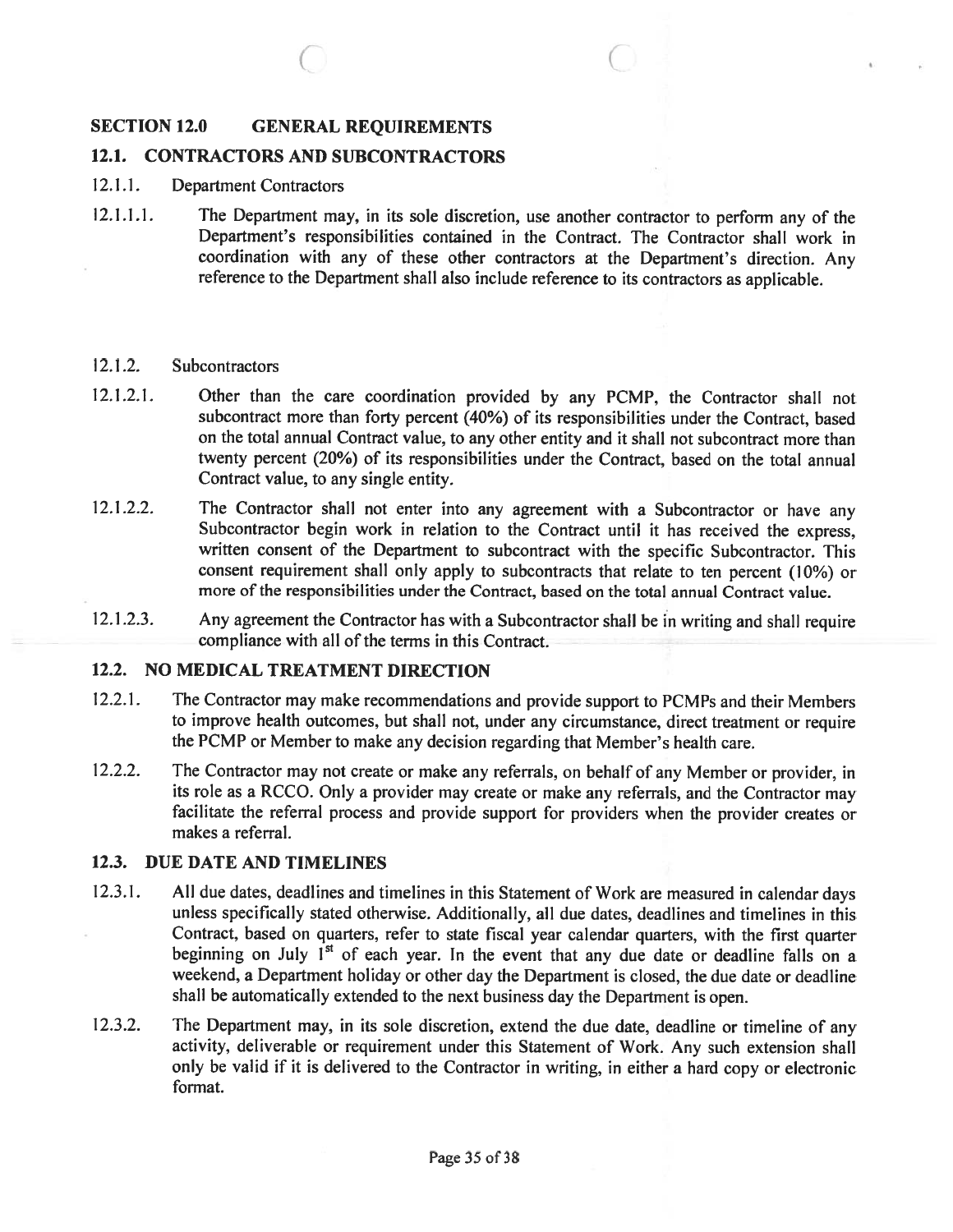12.3.3. All Contract deliverables shall be submitted electronically to:

acc@state.co.us and the Department's contract manager.

# 12.4. CYBER SECURiTY

12.4.1. The Contractor shall ensure that all of its information technology systems and websites are operated and maintained in compliance with all state and federal statutes, regulations and rules and all State of Colorado Cyber Security Policies, in accordance with <sup>a</sup> reasonable implementation plan.

 $\circ$   $\circ$   $\circ$   $\circ$ 

# 12.5. DISPUTES BETWEEN RCCOS

12.5.1. The Contractor shall cooperate with any other RCCO to resolve any dispute, regarding the ACC Program's policies, between the Contractor and the RCCO relating to any ACC Program related issue, including, but not limited to, issues relating to providers within the ACC Program, Members, performance target measurements or PMPM Payments. If the Contractor and another RCCO are unable to reach <sup>a</sup> resolution to the dispute, the Contractor shall submit <sup>a</sup> notice of the dispute to the Department. The Department may conduct any investigation or hearing it deems appropriate to the dispute, and shall make <sup>a</sup> final determination on the dispute. The Contractor shall abide by the Department's decision relating to any dispute described in this section.

# 12.6. DEBARRED ENTITIES

- 12.6.1. In addition to the Debarment and Suspension provisions in §21(C) of this Contract, the Contractor shall not knowingly have a relationship with any of the following entities:
- 12.6.1.1. An individual who is debarred, suspended, or otherwise excluded from participating in procurement activities under the Federal Acquisition Regulation or from participating in non-procurement activities under regulations issued under Executive Order No.12549 or under guidelines implementing Executive Order No. 12549.
- 12.6.1.2. An individual who is an affiliate, as defined in the Federal Acquisition Regulation, of a person described in the prior paragraph.
- 12.6.2. For the purposes of this section, a relationship is described as:
- 12.6.2.1. A director, officer or partner of the Contractor.
- 12.6.2.2. A person or entity with more than five percent (5%) beneficial ownership of the Contractor.
- 12.6.2.3. A Person with an employment, consulting or other arrangement with the Contractor that is responsible for any of the Contractor's obligations under this Contract.

# 12.7. FEDERAL INTERMEDIATE SANCTIONS

- 12.7.1. The Department may implement any intermediate sanctions, as described in <sup>42</sup> CFR 438.702, if the Department makes the determination to impose sanctions under <sup>42</sup> CFR 438.700.
- 12.7.2. Before imposing any intermediate sanctions, the Department shall <sup>g</sup>ive the Contractor timely written notice that explains:
- 12.7.2.1. The basis and nature of the sanction.

# 12.8. TERMINATION UNDER FEDERAL REGULATIONS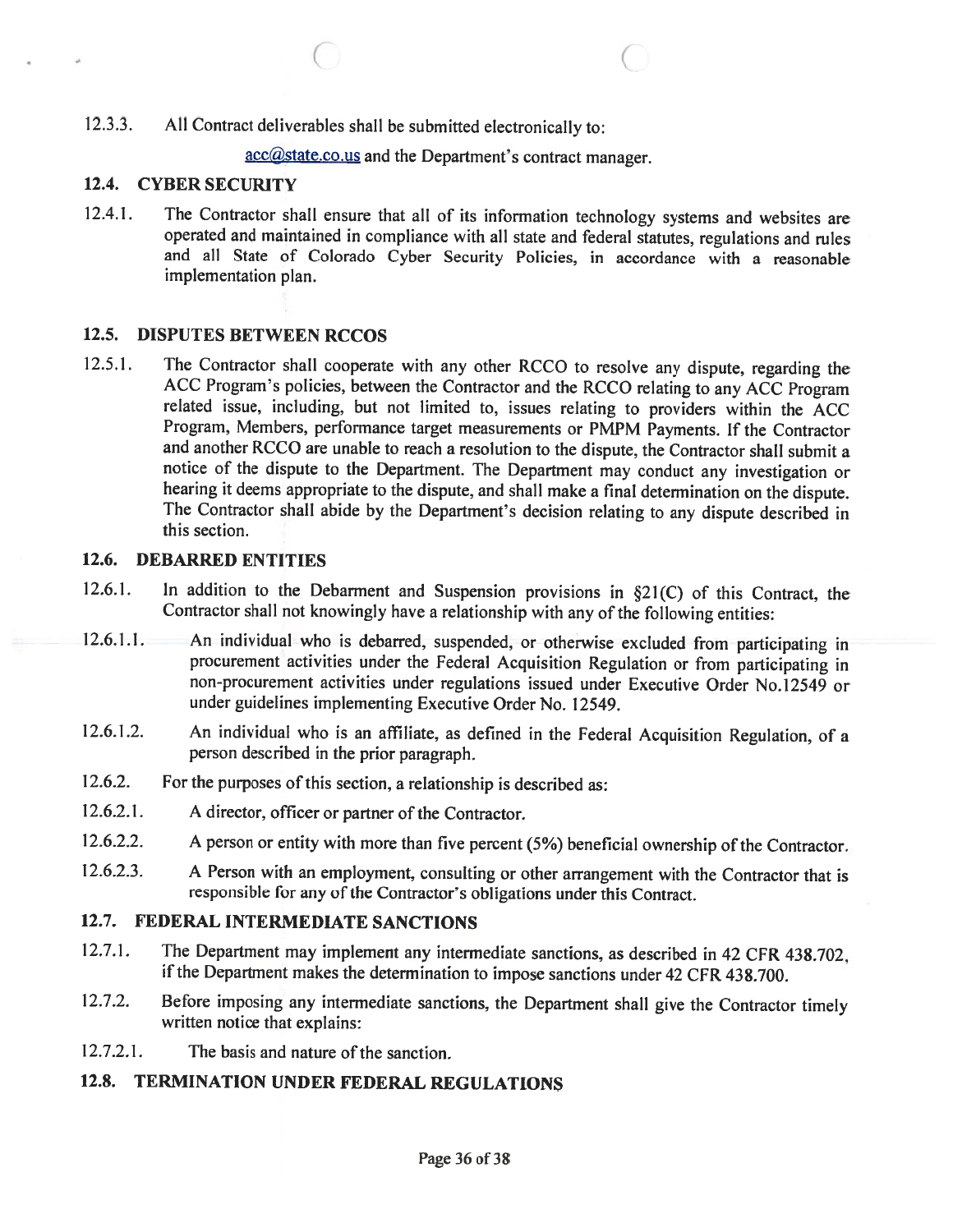12.8.1. The Department may terminate this Contract for cause and enroll any Member enrolled with the Contractor in other RCCOs or PCCMs, or provide their Medicaid benefits through other options included in the State plan if the Department determines that the Contractor has failed to:

 $\circ$  c

- 12.8.1.1. Carry out the substantive terms of its contracts.
- 12.8.1 .2. Meet applicable requirements in sections 1932, 1903(m) and 1905(t) of the Social Security Act (42 U.S.C. 401).
- 12.8.2. Before terminating the Contractor's Contract as described in this section, the Department shall:
- 12.8.2.1. Provide the Contractor a cure notice that includes, at a minimum, all of the following:
- 12.8.2.1.1. The Department's intent to terminate.
- 12.8.2.1.2. The reason for the termination.
- 12.8.2.1 .3. The time and <sup>p</sup>lace for the pre-termination hearing
- 12.8.2.2. Conduct <sup>a</sup> pre-termination hearing.
- 12.8.2.3. Give the Contractor written notice of the decision affirming or reversing the proposed termination of the Contract.
- 12.8.2.3.1. If the Department determines, after the hearing, to terminate the Contract for cause, then the Department shall send <sup>a</sup> written termination notice to the Contractor that contains the effective date of the termination.
- 12.8.2.3.2. Upon receipt of the termination notice, the Contractor shall give Members enrolled with the Contractor notice of the termination and information, consistent with 42 CFR 438.10, on their options for receiving Medicaid services following the effective date of termination.
- 12.8.3. Once the Department has notified the Contractor of its intent to terminate under this section, the Department may:
- 12.8.3.1. Give the Members enrolled with the Contractor written notice of the State's intent to terminate the Contract.
- 12.8.3.2. Allow Members enrolled with the Contractor to disenroll immediately, without cause.

# 12.9. INFORMATION AVAILABILITY

12.9.1. The parties acknowledge and agree that the ability of the Contractor to perform and optimize many of the functions contemplated under this agreement, including quality improvement, population health managemen<sup>t</sup> and care coordination functions, will depend, in part, upon the timely, complete and accurate production of claims, demographic, authorization and related data by the Department. The Department and Contractor agree to prioritize the implementation and maintenance of robust, effective data reporting mechanisms that suppor<sup>t</sup> the Contractor's ability to perform these functions, in accordance with Contractor's responsibility to reduce aggregate Medicaid program costs, improve health outcomes and patient experience. The parties affirm their reciprocal accountability for the production of Medicaid program data and for the achievement of Accountable Care Collaborative goals.

# 12.10. RETROSPECTIVE ENROLLMENT AND DISENROLLMENT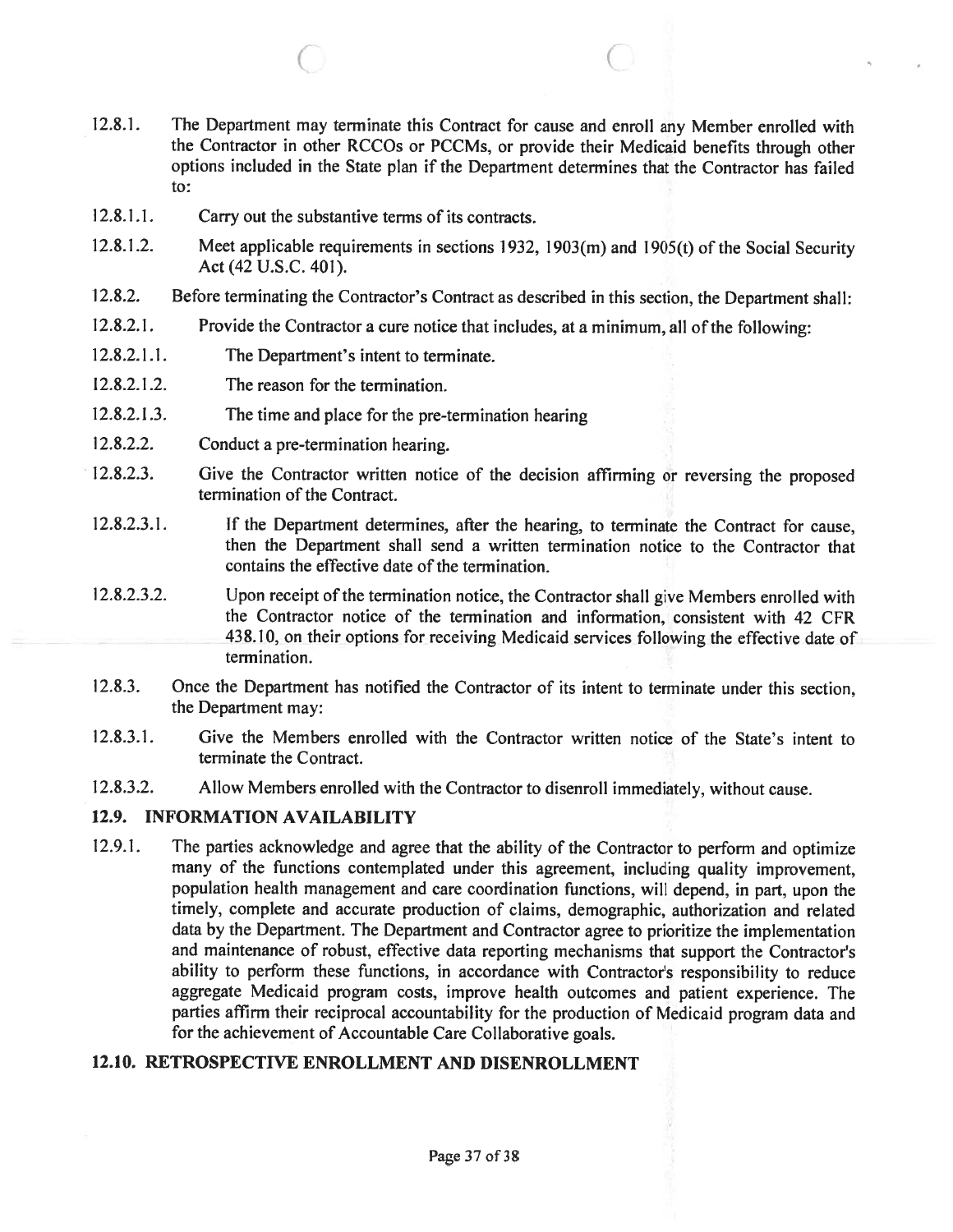12.10.1. The Department may retroactively enroll Members for <sup>a</sup> period of not more than ninety (90) days in its discretion.

 $\circ$   $\circ$   $\circ$ 

- 12.10.2. In the event of retrospective disenrollment, the Department will attempt to recoup any payments made:
- 12.10.2.1. After the date of a Member's death.
- 12.10.2.2. When <sup>a</sup> Member is determined to be in another state or to have otherwise received services in another state.

# 12.11. FEDERAL DISCLOSURES OF INFORMATION ON OWNERSHIP AND CONTROL

- 12.11.1. The Contractor shall provide all disclosures required by <sup>42</sup> CFR 455.104, as amended or hereinafter amended. These disclosures are:
- 12.11.1.1. The name and address of any person, either an individual or <sup>a</sup> corporation, with an ownership or control interest in the Contractor. For <sup>a</sup> corporate entity, the address shall include the primary business address, the address of each business location if there is more than one location and any applicable P.O. Box address.
- 12.11.1.1.1. The date of birth and social security number for any individual with an ownership or control interest in the Contractor.
- 12.11.1.1.2. The tax identification number of any corporate entity with an ownership or control interest in the Contractor or in any Subcontractor in which the Contractor has <sup>a</sup> five percent (5%) or greater interest.
- 12.11.1.2. Whether any person, either an individual or <sup>a</sup> corporation, with an ownership or control interest in the Contractor is related to another person with ownership or control interest in the Contractor as <sup>a</sup> spouse, parent, child or sibling.
- 12.11.1.3. Whether any person, either an individual or <sup>a</sup> corporation, with an ownership or control interest in the any Subcontractor in which the Contractor has <sup>a</sup> five percent (5%) or greater interest is related <sup>o</sup> another person with ownership or control interest in the Contractor as <sup>a</sup> spouse, parent, child or sibling.
- 12.11.1.4. The name of any other entity required to disclose under <sup>42</sup> CFR 455.104 in which any owner of the Contractor has an ownership or control interest.
- 12.11.1.5. The name, address, date of birth and Social Security Number of any managing employee of the Contractor.
- 12.11.2. "Ownership interest" and "person with an ownership or control interest" shall have the meaning specified in <sup>42</sup> CFR 455.101, as amended or hereinafter amended. "Subcontractor", for purposes of this subsection 3.1.8 only, shall have the meaning specified in 42 CFR 455.101, as amended or hereinafter amended.
- 12.11.3. The Contractor shall complete these disclosures upon execution of the Contract. The Contractor shall deliver new disclosures to the Department within thirty-five (35) days of the any change in ownership of the Contractor.